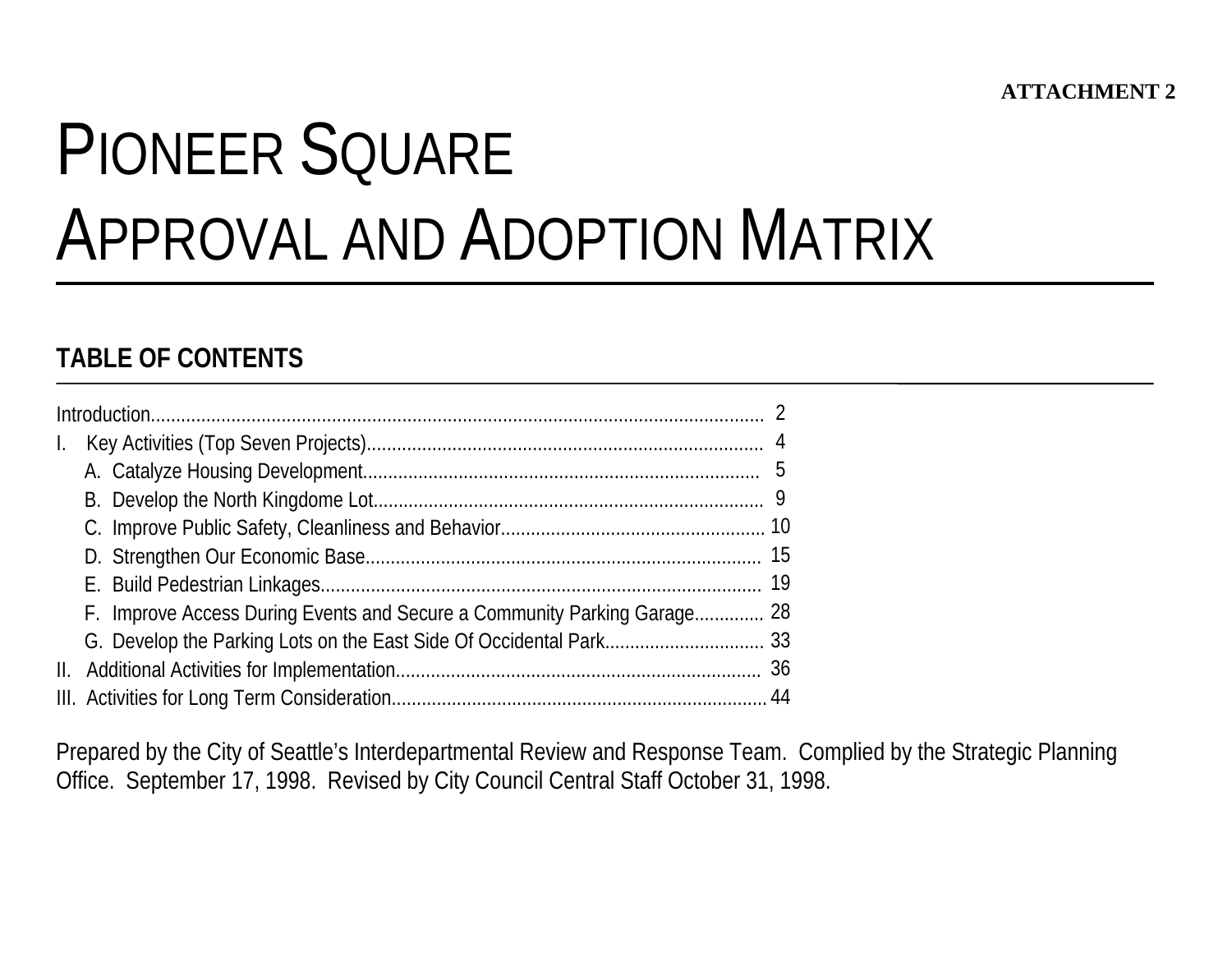**Introduction**

# **PURPOSE AND STRUCTURE OF THE APPROVAL AND ADOPTION MATRIX**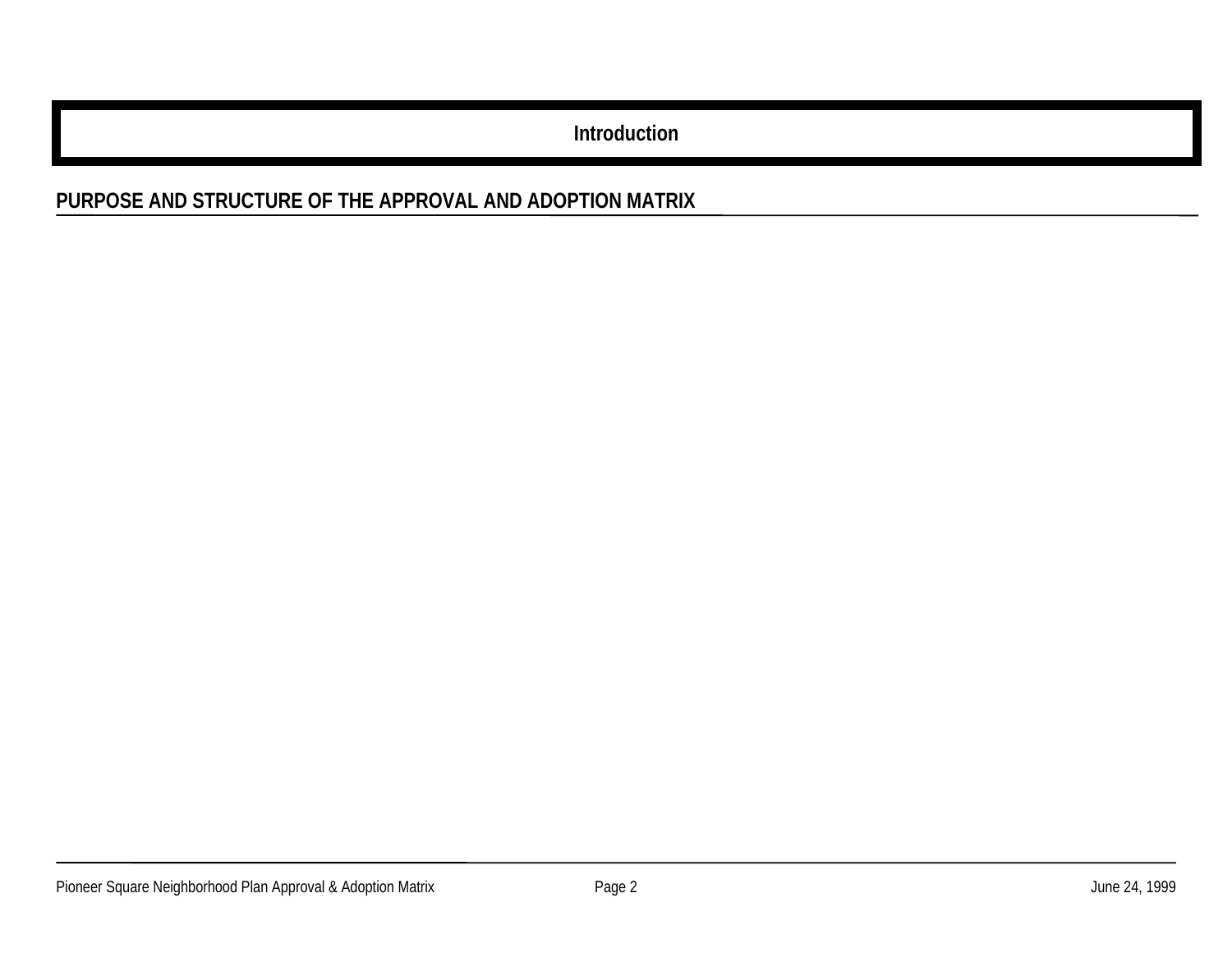Through the City of Seattle's Neighborhood Planning Program, 37 neighborhoods all over Seattle are preparing neighborhood plans. These plans enable people in neighborhoods to articulate a collective vision for growth and change over the next 20 years and identify activities to help them achieve that vision. The plans are also intended to flesh out the City's Comprehensive Plan. Because each plan is unique, this Approval and Adoption Matrix has been designed as a standard format for the City to establish its work program in response to the recommended activities proposed in the specific neighborhood plan.

The matrix is divided into three sections:

- I. *Key Strategies*: usually complex projects or related activities that the neighborhood considers critical to the successful implementation of the neighborhood plan.
- II. *Additional Activities for Implementation:* clearly defined activities that are not directly

associated with a Key Strategy, ranging from high to low in priority.

III. *Activities for Longer Term Consideration:* activities that, for a variety of reasons, are not yet ready for a formal City response or are intended to be implemented several years in the future.

The neighborhood planning group or its consultant generally fill in the Activity, Priority, Time Frame, Cost Estimates and Implementor columns. The Executive Response and Executive Recommended Action columns are filled in by City departments. Staff from almost every City department have participated in these planning efforts and in the preparation of this Matrix. The Council Action Taken column is filled in by the City Council. Ultimately, the City Council will approve the Matrix by resolution along with the neighborhood plan.

# **ACTIVITIES ALREADY ACCOMPLISHED BY THE PIONEER SQUARE NEIGHBORHOOD PLANNING COMMITTEE**

#### Formation of the Pioneer Square Community Development Organization

The need for a community development organization to help facilitate new housing development, economic development and job creation was identified during the early stages of the neighborhood planning process. The community applied for and received assistance from the City's Office of Economic Development in 1997 for start up of the Pioneer Square CDO. Since that time, the CDO has facilitated a conference on artist live/ work housing, secured opportunities to create new artist housing in the community and participated in negotiations to secure commitments for new housing development on the North Kingdome Parking Lot.

#### North Kingdome Parking Lot Housing and Mixed-Use Development

The Pioneer Square Neighborhood has been advocating for development of the North Kingdome Parking Lot for many years. During the past two years the Neighborhood

Planning Committee has worked with other neighborhood organizations, the City, the County, the Public Stadium Authority and Football Northwest to gain commitments to build at least 400 units of new housing as part of a mixed use development project that may also include a hotel, retail and office space. In June of this year the City, County, Public Stadium Authority and Football Northwest agreed to pursue a mixed use development plan for the North Lot that will include 400 to 1,000 units of housing.

#### Fourth and Jackson Street Improvements

SEATRAN, the Strategic Planning Office, Sound Transit and the Washington State Department of Transportation are working with a design team on a series of street improvements along the Jackson Street corridor and at Fourth and Jackson. Participation by the Neighborhood Planning Committee has included modifications to the scope of work to involve artists in the design and implementation of this project. **CleanScapes** 

The Pioneer Square Planning Committee and the Pioneer Square Community Council have supported formation of a private company that hires homeless people to clean alleys, sidewalks and other public spaces under contract to private property owners. Workers live at shelters in the area which will eventually share in the ownership and income from this project.

#### Occidental Avenue and Sidewalk Improvements

The Baseball Stadium/Public Facilities District is funding street and sidewalk improvements to Occidental Avenue between Jackson and King Streets as part of a pedestrian improvement package negotiated with the Planning Committee and the other Pioneer Square "Merged Interest" organizations. Improvements are due to be completed prior to the opening of Safeco Field in 1999.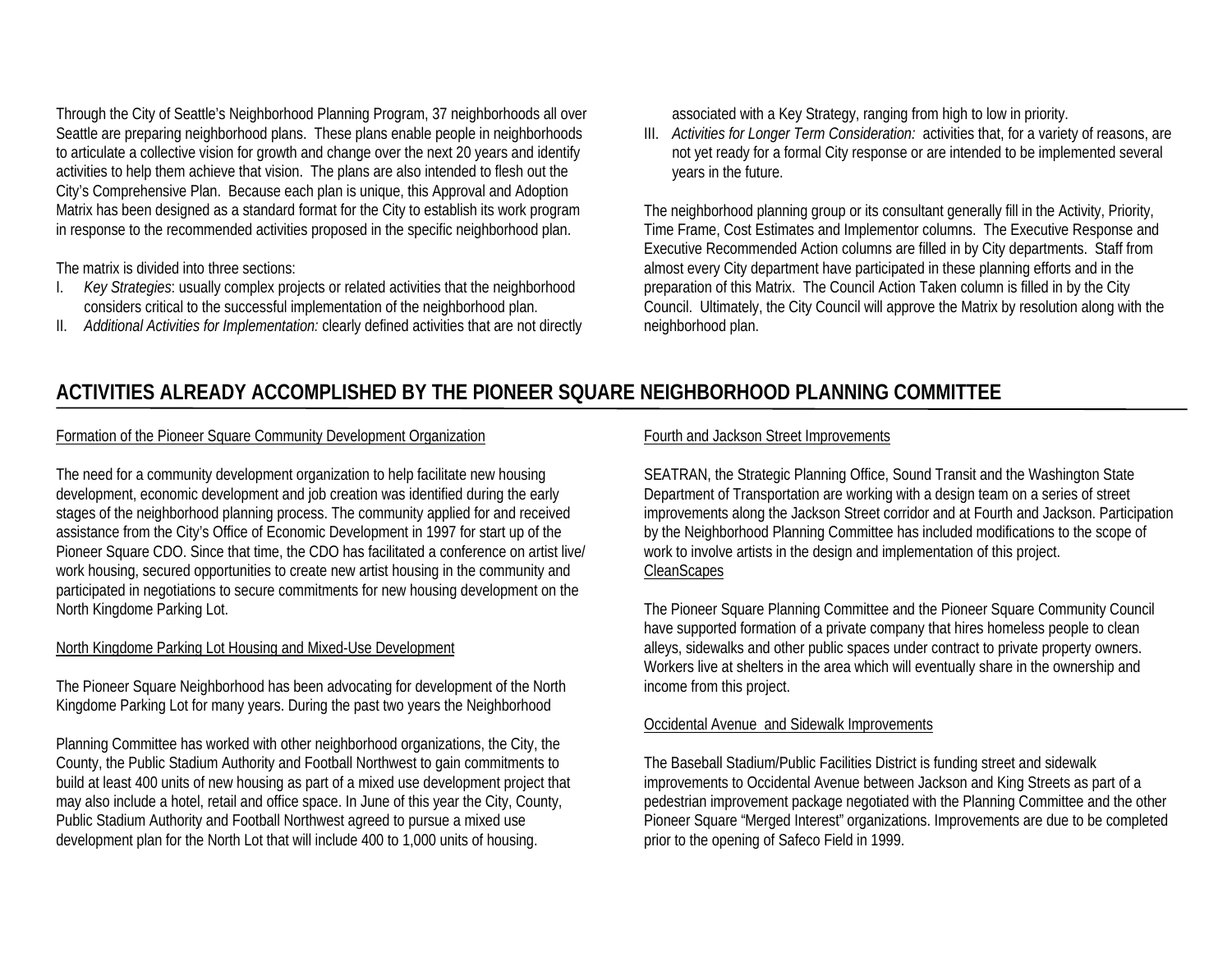## Parking and Traffic Management

The Neighborhood Planning Committee has actively participated in the Baseball Stadium parking and traffic management planning process. The neighborhood is also working with the Public Stadium Authority and Football Northwest to assure that public parking opportunities on the North Kingdome Parking lot are integrated with future mixed-use development.

## Samis Foundation Housing Initiatives

The Neighborhood Planning Committee and the Community Development Organization have worked closely with the Samis Foundation to identify housing, including artist housing opportunities for redeveloped Samis properties. The Samis Foundation is also in the process of renovating the Smith Tower Building and exploring opportunities for creating new structured parking within the area.

## Neighborhood Action Agenda/Pioneer Square Merged Interests

The Neighborhood Planning Committee, the Community Development Organization, the Community Council and the BIA have formed Pioneer Square Merged Interests to participate in the football stadium initiated Neighborhood Action Agenda. The authorizing legislation for the football stadium mandates that \$10 million be spent on mitigation of the project impacts and enhancements to the three surrounding neighborhoods (Pioneer Square, the International District and Duwamish). Pioneer Square's Neighborhood Plan, Neighborhood Summit, BIA and Economic Development Committee have guided recommendations of the Neighborhood Action Agenda. Many priority projects identified in the Neighborhood Plan will be included in the proposed activities of the Neighborhood Action Agenda. Some of these are: Construction Transportation Management Plan;

Transportation Management Plan; Dual Events Agreement with Mariners; Pedestrian Improvements; Economic Development Strategies; Neighborhood Clean Initiatives and North Kingdome Lot Development.

#### South Downtown Investment Strategy

The City of Seattle Strategic Planning Office has developed a City initiated investment strategy for South Downtown that complements the Neighborhood Plan priorities, Baseball and Football mitigation activities and investments by other public and private entities. Priority for City investment in South Downtown includes such activities as utility infrastructure, street and public space improvements, economic development, public safety initiatives, pedestrian improvements and traffic management.

## Pioneer Square Economic Development Committee

The Pioneer Square Economic Development Committee was formed to help guide community based economic development initiatives that build on the economic impacts and benefits of new investments in Pioneer Square. The Committee has been instrumental in guiding the Economic Development Strategies in the Pioneer Square Plan and working with football, baseball, City and other entities participating in the joint activities shaped by the Neighborhood Action Agenda and the South Downtown Investment Strategy.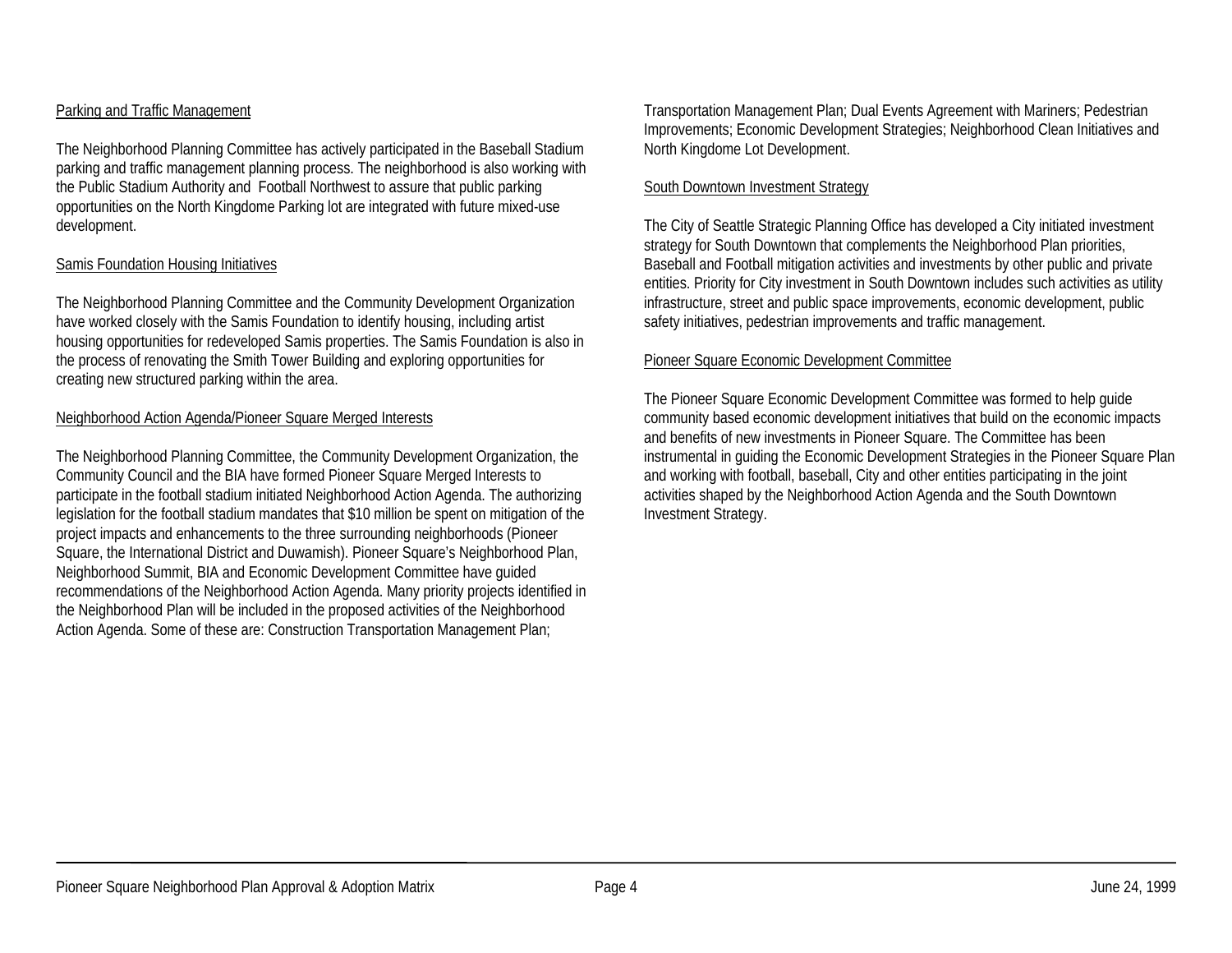# **I. Key Strategies**

Each Key Strategy consists of activities for a single complex project or theme that the neighborhood considers critical to achieving its vision for the future. While the Key Strategies are high priorities for the neighborhood, they are also part of a twenty-year plan, so the specific activities within each Key Strategy may be implemented over the span of many years.

The Executive recognizes the importance of the Key Strategies to the neighborhood that developed them. Given the number of Key Strategies that will be proposed from the 37 planning areas, priorities will have to be set and projects phased over time. The Executive will coordinate efforts to sort through the Key Strategies. During this sorting process, departments will complete the next level of feasibility analysis. This may include developing rough cost estimates for the activities within each Key Strategy; identifying potential funding sources and mechanisms; establishing priorities for the Key Strategies within each plan, as well as priorities among plans; and developing phased

implementation and funding strategies. The City will involve neighborhoods in a public process so that neighborhoods can help to establish citywide priorities. The results of these efforts will determine which strategies and activities are to be given priority for City response in 1998-2000 versus later implementation.

The department most involved with the activities for a Key Strategy is designated as the lead. Otherwise, DON is designated as the lead. Other participating departments are also identified.

The Executive Response lists activities already underway, and other tasks that the Executive has committed to commence during the remainder of this year or the next biennium.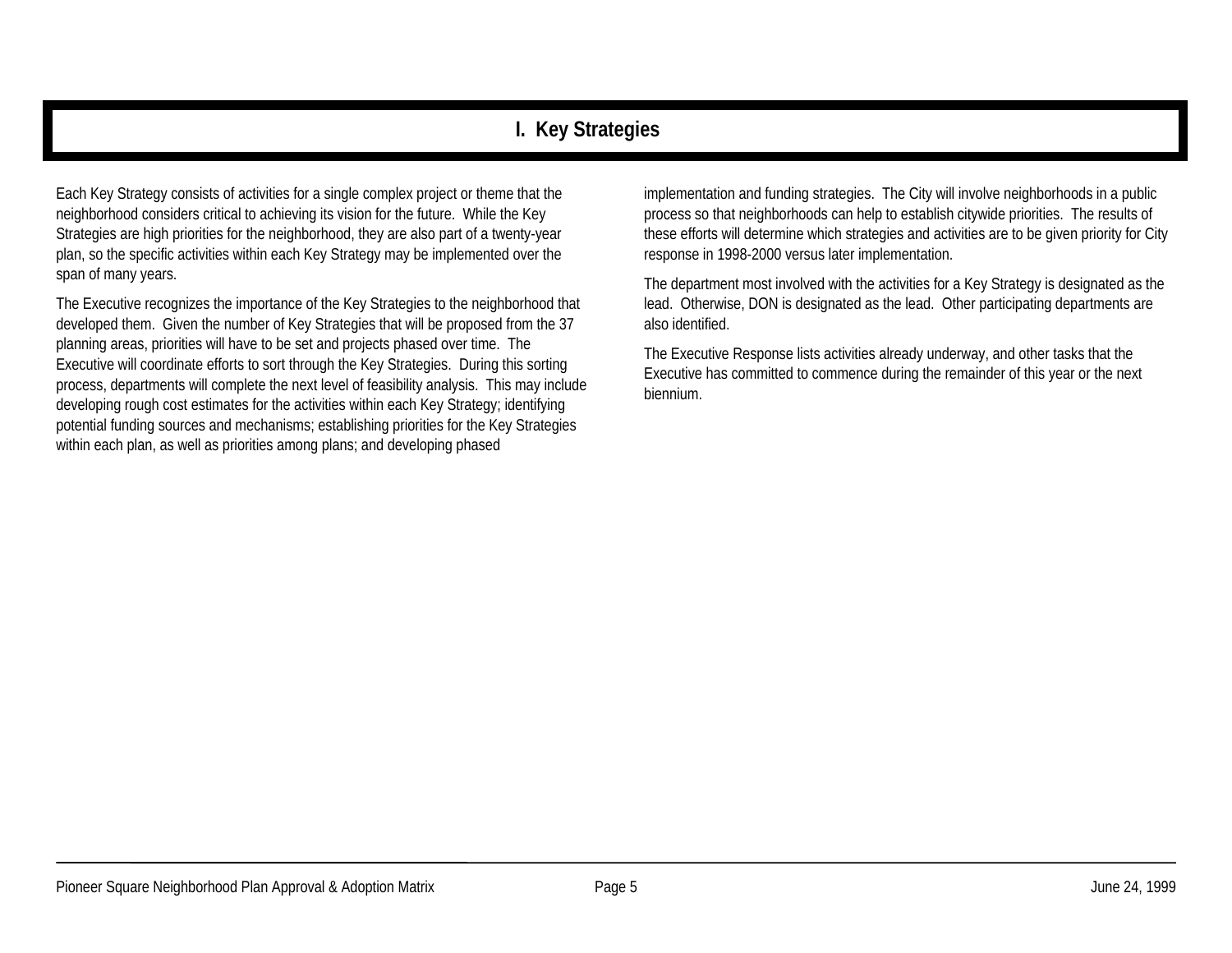# **A. CATALYZE HOUSING DEVELOPMENT**

## **Description**

Develop an incentive package to stimulate private development of middle income housing. Get a major project started. This key strategy involves recommendations regarding infrastructure improvement, changes to the permitting process, transportation improvements and local government support and coordination.

## **Integrated Executive Response**

This strategy is consistent with the goals and policies of the Comprehensive Plan. Increasing the quality of residential development in Pioneer Square will help in developing the environment the neighborhood envisions.

This strategy consists of relatively small projects that could be implemented incrementally; individual recommendations are not dependent on one another.

The South Downtown Investment Strategy (SDIS) has been identified throughout this matrix as a major partner in the development of Pioneer Square. The South Downtown Investment Strategy (SDIS) began in November of 1997 as a result Resolution 29664, which directed the Executive to develop and implement a South Downtown Strategic Plan. The SDIS will bring South Downtown stakeholders to the table to develop funding and implementation partnerships. The strategy does not specifically identify the City's financial role in implementation of these priorities, though the City is expected to be a financial partner in implementation of some priorities. Department responses included below: SPO, OED, DCLU, SPU, ESD, DHHS. Compiled by SPO.

#### **Lead Department:** SPO

**Participating Departments:** OED, DHHS, ESD, SPU, DON, DCLU

#### **Activities Already Underway:**

- 1. The South Downtown Investment Strategy (SDIS) has identified housing development as a planning priority. The SDIS will seek to develop funding partnerships.
- 2. OED currently provides funding to the Pioneer Square Community Development Organization (PSCDO) and intends to continue use of the PSCDO as the lead community agency for the implementation of community redevelopment projects (including housing) within the neighborhood. OED is also working with the PSCDO

to development neighborhood revitalization strategies.

3. DCLU has already begun to streamline the department's permitting process. Various permit process reform projects are currently underway within the Department.

#### **Tasks to be Undertaken in 1998-2000:**

- 1. Conduct feasibility evaluation:
	- a) Identify which elements of the proposal, if any, would be good candidates for implementation by the South Downtown Investment Strategy, Neighborhood Bond or Levy, Neighborhood Matching Fund grants or other housing development and rehabilitation funds.
	- b) Prioritize with strategies from other neighborhood plans.
- 2. Establish specific goals to focus on in Pioneer Square for the City's study to promote Transit Oriented Development as part of Sound Transit Planning.
- 3. Continue feasibility studies for making surplus publicly owned properties available for conversion to mixed income housing. Some buildings suggested in the matrix for conversion are already being studied at this time.
- 4. Identify next steps for continued implementation.

#### **Council Action Taken:**

Approve Exec.'s Recommended Action with the following addition:

1. The Executive shall work proactively to respond to the community's requests related to preservation of existing and creation of new artist live/work housing. The Executive's work shall also address similar requests from other neighborhood planning areas and citywide issues as appropriate.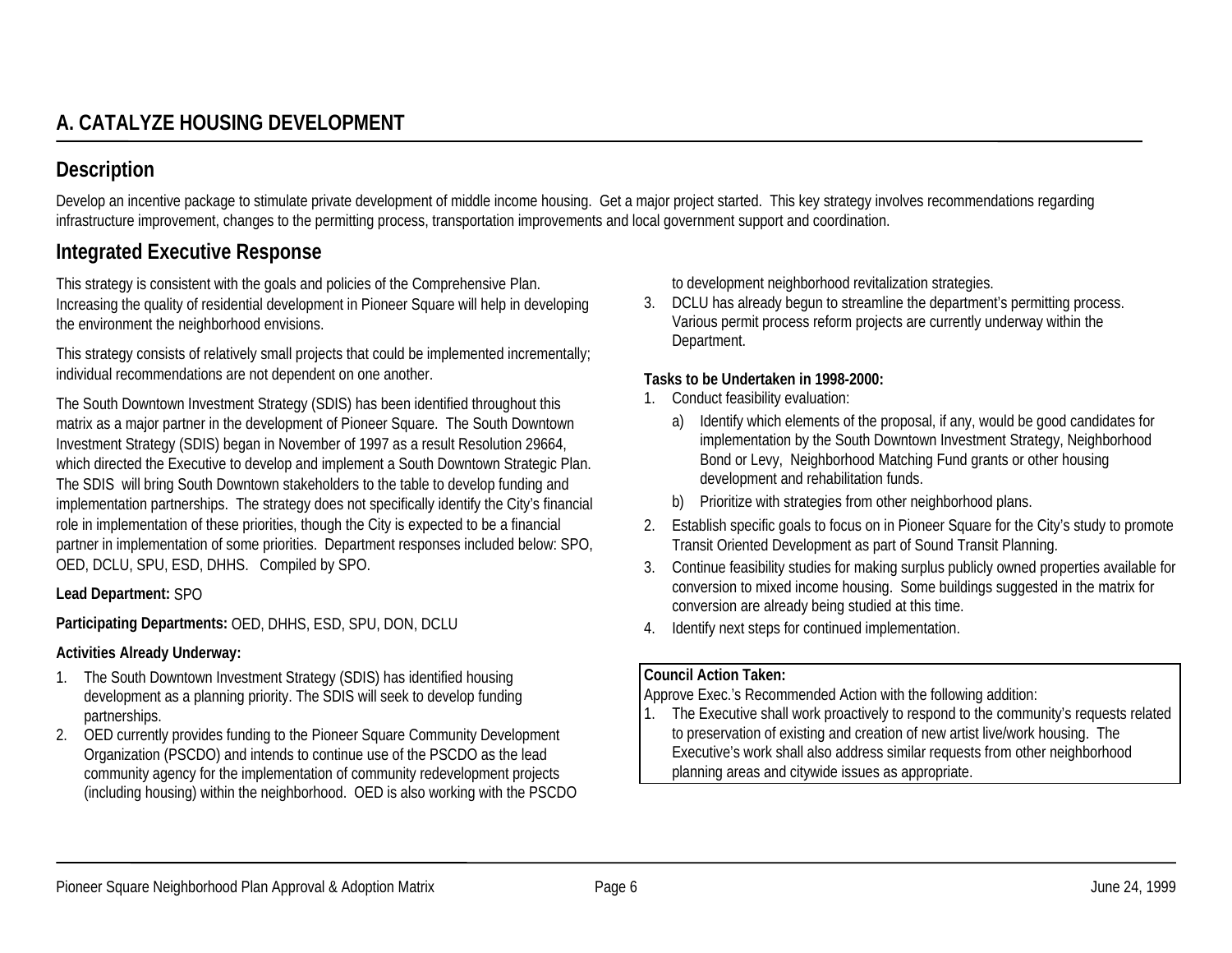| #              | Activity                                                                                                                                                                                                                                                                                                                                                                                                                                                                                                          | Page<br># | Priority     | Cost Estimate | Implementor                                                                                                                                                                                                      | <b>Executive Response</b><br>(Filled in by City)                                                                                                                                                                                                                                                                                                                                                                                                                                                                                                                                                                                                                                                                                                                                                                                                                                                                                                                                                                                                                                                                                           |
|----------------|-------------------------------------------------------------------------------------------------------------------------------------------------------------------------------------------------------------------------------------------------------------------------------------------------------------------------------------------------------------------------------------------------------------------------------------------------------------------------------------------------------------------|-----------|--------------|---------------|------------------------------------------------------------------------------------------------------------------------------------------------------------------------------------------------------------------|--------------------------------------------------------------------------------------------------------------------------------------------------------------------------------------------------------------------------------------------------------------------------------------------------------------------------------------------------------------------------------------------------------------------------------------------------------------------------------------------------------------------------------------------------------------------------------------------------------------------------------------------------------------------------------------------------------------------------------------------------------------------------------------------------------------------------------------------------------------------------------------------------------------------------------------------------------------------------------------------------------------------------------------------------------------------------------------------------------------------------------------------|
|                | Principle & Policy Recommendations                                                                                                                                                                                                                                                                                                                                                                                                                                                                                |           |              |               |                                                                                                                                                                                                                  |                                                                                                                                                                                                                                                                                                                                                                                                                                                                                                                                                                                                                                                                                                                                                                                                                                                                                                                                                                                                                                                                                                                                            |
| P <sub>6</sub> | Analyze the responsibilities defined for the Pioneer<br>Square Preservation Board in Pioneer Square<br>Preservation District Ordinance, SMC Chapter 23.66.<br>Consider expanding Board's purview.                                                                                                                                                                                                                                                                                                                 | 4         | Η            |               | <b>Pioneer Square</b><br><b>Planning Committee</b><br>(PSPC)-Lead, Pioneer<br><b>Square Preservation</b><br>Board, (PSPB), Mayor,<br>Pioneer Square<br><b>Community Council</b><br>(PSCC), Urban<br>Conservation | The community should work with Urban Conservation to<br>further refine this activity and generate a proposal for<br>Council consideration. As staff to the board, DON should<br>be included in any discussions regarding the PSPB.                                                                                                                                                                                                                                                                                                                                                                                                                                                                                                                                                                                                                                                                                                                                                                                                                                                                                                         |
|                | <b>Broadening Residential Availability</b>                                                                                                                                                                                                                                                                                                                                                                                                                                                                        |           |              |               |                                                                                                                                                                                                                  |                                                                                                                                                                                                                                                                                                                                                                                                                                                                                                                                                                                                                                                                                                                                                                                                                                                                                                                                                                                                                                                                                                                                            |
| H1             | Dedicate city staff time and resources to support the<br>local initiative to encourage private development of<br>housing in Pioneer Square.<br>Poll developers to understand conditions and<br>obstacles<br>Implement an incentive package, considering<br>$\bullet$<br>suggested incentives in Plan<br>Develop marketing information for potential<br>developers<br>Help advocate Pioneer Square to developers<br>Facilitate partnerships between for profit<br>$\bullet$<br>developers and non-profit sponsors. | 15, 16    | $\mathsf{H}$ |               | Community<br>Development<br>Organization(CDO) -<br>Lead, PSPC, DUCPG,<br>SPO,<br>OED,<br>DHHS,<br>DCLU,<br>Private                                                                                               | The Executive will work with the community to encourage<br>housing development among land owners in Pioneer<br>Square.<br>The community should work with OED to develop a<br>marketing package including a list of incentives the City<br>can offer developers to encourage private development<br>of diverse types of housing in Pioneer Square, including<br>artist live/work spaces. The community should also work<br>with SPO & OED to develop incentive programs to attract<br>housing development to the Pioneer Square. Current<br>incentive programs, such as the super TDR program, will<br>be reviewed by City Staff to determine which incentive(s)<br>would best serve the community.<br>The community should also consider working with First &<br>Goal and the South Downtown Investment Strategy to<br>use/leverage mitigation dollars.<br>OED provides funding for the Pioneer Square Community<br>Development Organization (PSCDO). PSCDO serves as<br>the lead community agency for the implementation of<br>housing projects within Pioneer Square. The PSCDO is<br>pursuing agreements with developers to set aside a |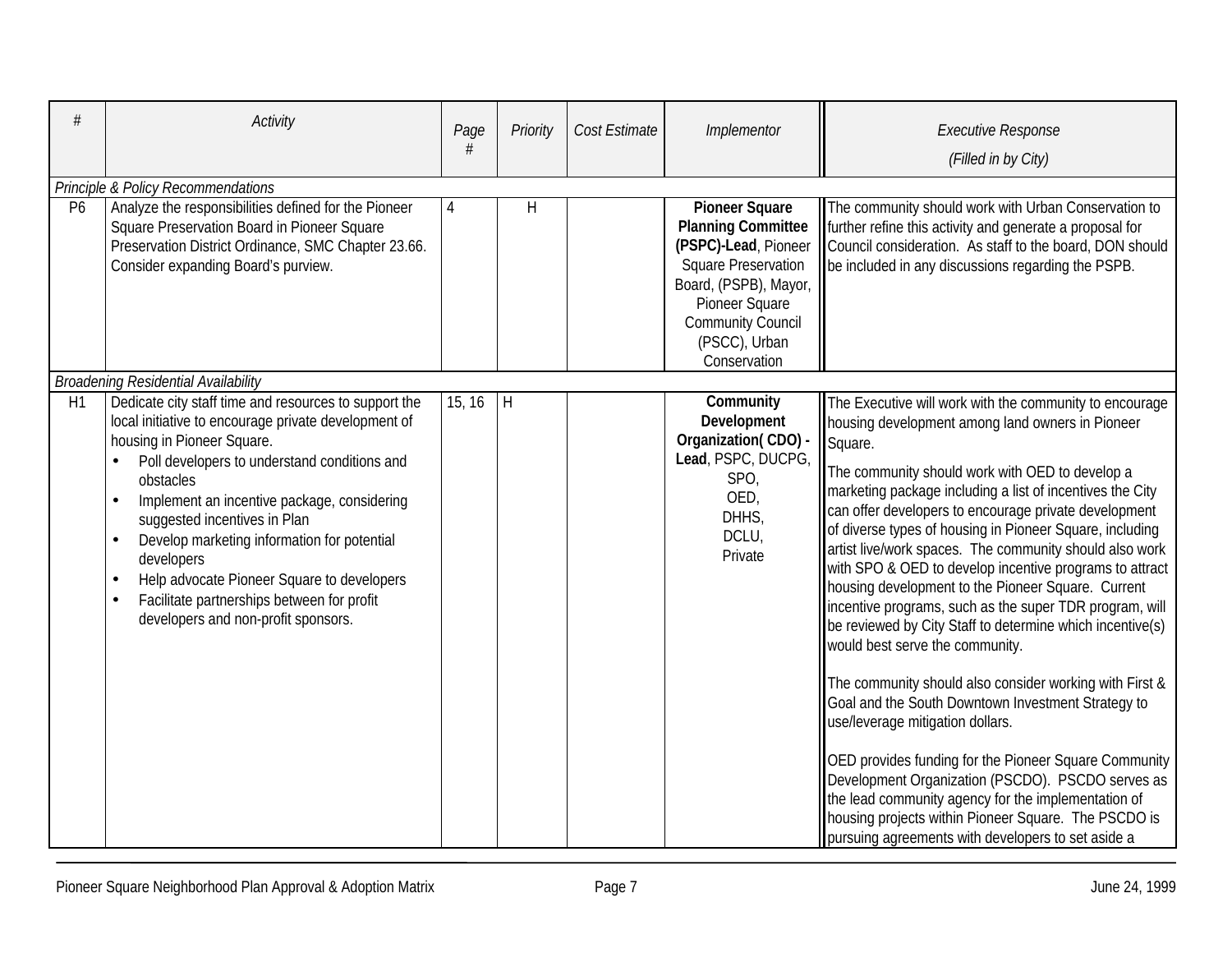|                | Activity                                                                                                                                                                                                                                                                                                                                                                                                                                                                                                                                                        | Page<br># | Priority     | Cost Estimate | Implementor                             | <b>Executive Response</b><br>(Filled in by City)                                                                                                                                                                                                                                                                                                                                                                                                                                                               |
|----------------|-----------------------------------------------------------------------------------------------------------------------------------------------------------------------------------------------------------------------------------------------------------------------------------------------------------------------------------------------------------------------------------------------------------------------------------------------------------------------------------------------------------------------------------------------------------------|-----------|--------------|---------------|-----------------------------------------|----------------------------------------------------------------------------------------------------------------------------------------------------------------------------------------------------------------------------------------------------------------------------------------------------------------------------------------------------------------------------------------------------------------------------------------------------------------------------------------------------------------|
|                |                                                                                                                                                                                                                                                                                                                                                                                                                                                                                                                                                                 |           |              |               |                                         | portion of units within their development as affordable<br>units for a period of up to 10 years.<br>DHHS is currently working with Pioneer Square<br>representatives and other City department staff to help<br>design housing strategies for Pioneer Square. DHHS<br>anticipates an ongoing relationship with Pioneer Square<br>residents and developers of new housing units to the<br>extent that DHHS resources are available.                                                                             |
| H <sub>3</sub> | Streamline the permitting process at DCLU.                                                                                                                                                                                                                                                                                                                                                                                                                                                                                                                      | 15        | H            |               | CDO-Lead,<br>SPO, DCLU, Private         | DCLU has implemented this recommendation through<br>various permit process reform projects currently<br>underway within the Department.                                                                                                                                                                                                                                                                                                                                                                        |
| H4             | Evaluate the feasibility of making surplus publicly<br>owned properties available for conversion to mixed<br>income housing.<br>City: Consider the Alaska Building, the Public Safety<br>Building, and the Dexter Horton Building<br>County: Consider the Toshiro Kaplan Building, and the<br>Johnson Building<br>Port of Seattle: Consider Pier 46 and Pier 48.                                                                                                                                                                                                | 15        | $\mathsf{H}$ |               | DHHS, KC, PORT                          | ESD, CDO, SPO, OED, Feasibility of, including building code requirements, and<br>financial implications of conversion of Alaska and Dexter<br>Horton Building to housing is being considered in the<br>Downtown Civic Center planning. Siting has not been<br>determined for proposed Mayor/Council Building;<br>currently Municipal and Public Safety Building sites are<br>both under consideration. This recommendation should<br>be evaluated further in the context of the Downtown Civic<br>Center Plan. |
| H <sub>5</sub> | Implement specific measures to protect existing<br>supply of artist live/work housing:<br>amend code for artist live/work units<br>1)<br>2)<br>provide a loan program for upgrading studios to<br>live/work compliance<br>coordinate tenants for concurrent upgrades<br>3)<br>create incentives for development of new<br>4)<br>affordable artist live/work units.<br>5)<br>develop criteria and review process guaranteeing<br>occupancy by "legitimate artists" for housing<br>applicants inhabiting artist live/work units<br>developed below 50% of median. | 15        | H            |               | CDO-Lead,<br>OED, SPO, DHHS,<br>Private | This goal would require considerable communication,<br>notification, and/or Good Neighbor type agreements<br>between the artists live/work communities and the<br>surrounding neighborhoods.<br>The community should work with DCLU to determine<br>what amendments to the Code are needed to protect the<br>supply of artist live/work space.                                                                                                                                                                 |
| H <sub>9</sub> | Improve streets and upgrade utilities to satisfy<br>demand of projected residential population.                                                                                                                                                                                                                                                                                                                                                                                                                                                                 | 15        | H            |               | CDO-Lead, SPO,<br><b>SEATRAN, SPU</b>   | The current SPU CIP contains no major utility projects.<br>Upgrades will be made as needed, concurrent with new                                                                                                                                                                                                                                                                                                                                                                                                |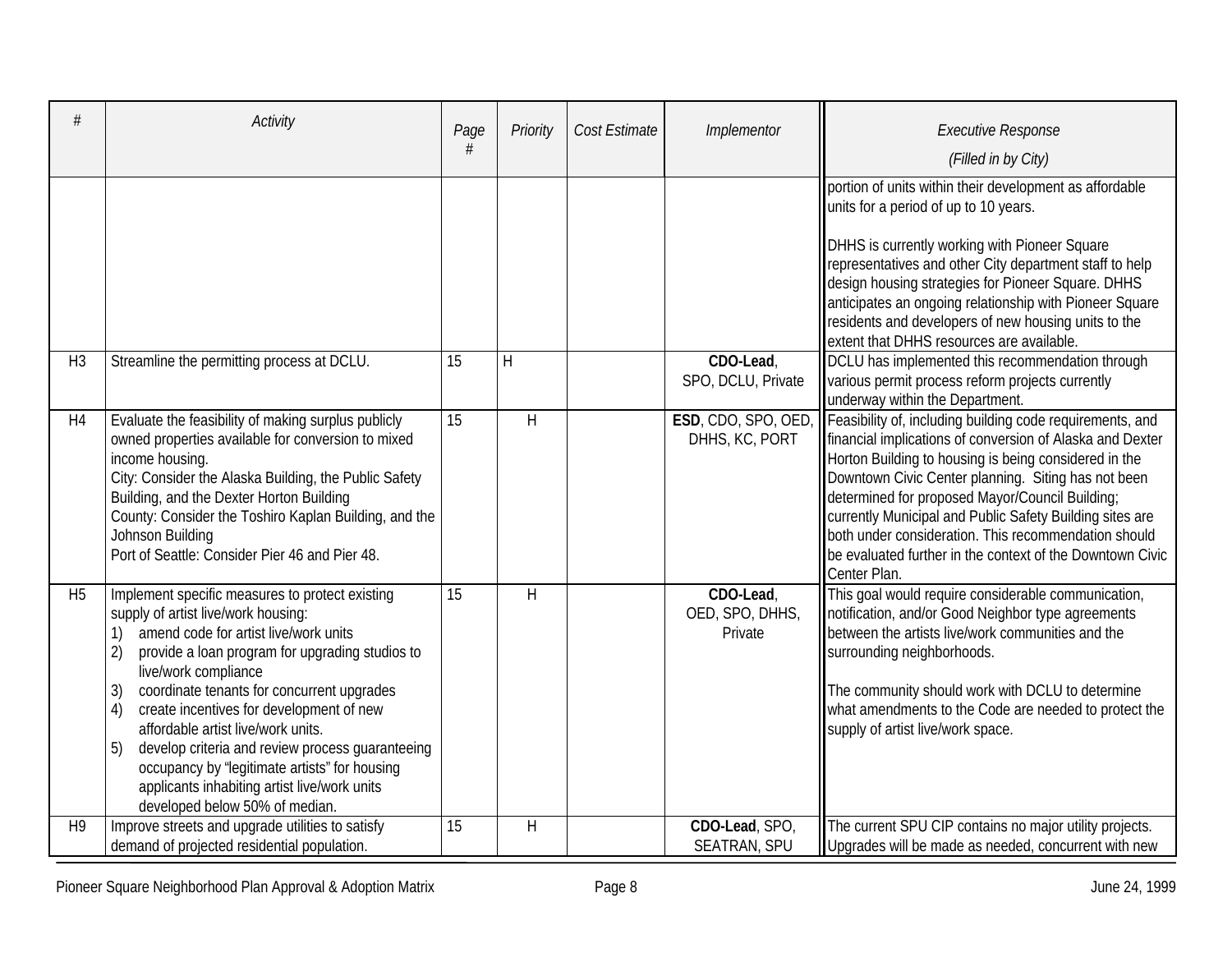|                 | Activity                                                                                                                                                                                                                                                                                                        | Page | Priority | Cost Estimate | Implementor    | <b>Executive Response</b><br>(Filled in by City)                                                                                                                                                           |
|-----------------|-----------------------------------------------------------------------------------------------------------------------------------------------------------------------------------------------------------------------------------------------------------------------------------------------------------------|------|----------|---------------|----------------|------------------------------------------------------------------------------------------------------------------------------------------------------------------------------------------------------------|
|                 |                                                                                                                                                                                                                                                                                                                 |      |          |               |                | development. (Coordinated street work is the intent of<br>newly passed Ordinance No. 118751.)                                                                                                              |
| H <sub>10</sub> | Include Pioneer Square in the City's study to promote<br>Transit Oriented Development.                                                                                                                                                                                                                          | 15   | H        |               | PSPC, RTA, SPO | Pioneer Square is included in the current study to<br>promote Transit Oriented Development.                                                                                                                |
|                 | Improving Infrastructure: Parking, Transportation, Utilities                                                                                                                                                                                                                                                    |      |          |               |                |                                                                                                                                                                                                            |
| 112.1           | Keep current projections of future demand and<br>needed capacity for utilities in growth areas. Prepare<br>and regularly update reports that project growth for at<br>least a three-year period. Develop strategies for<br>coordinating major infrastructure improvements to<br>meet future demand projections. | 22   | Н        |               | SPU, SPO       | Basic infrastructure is in place, improvements are<br>anticipated on an as needed basis concurrent with new<br>development. Coordinated street work is the intent of<br>newly passed Ordinance No. 118751. |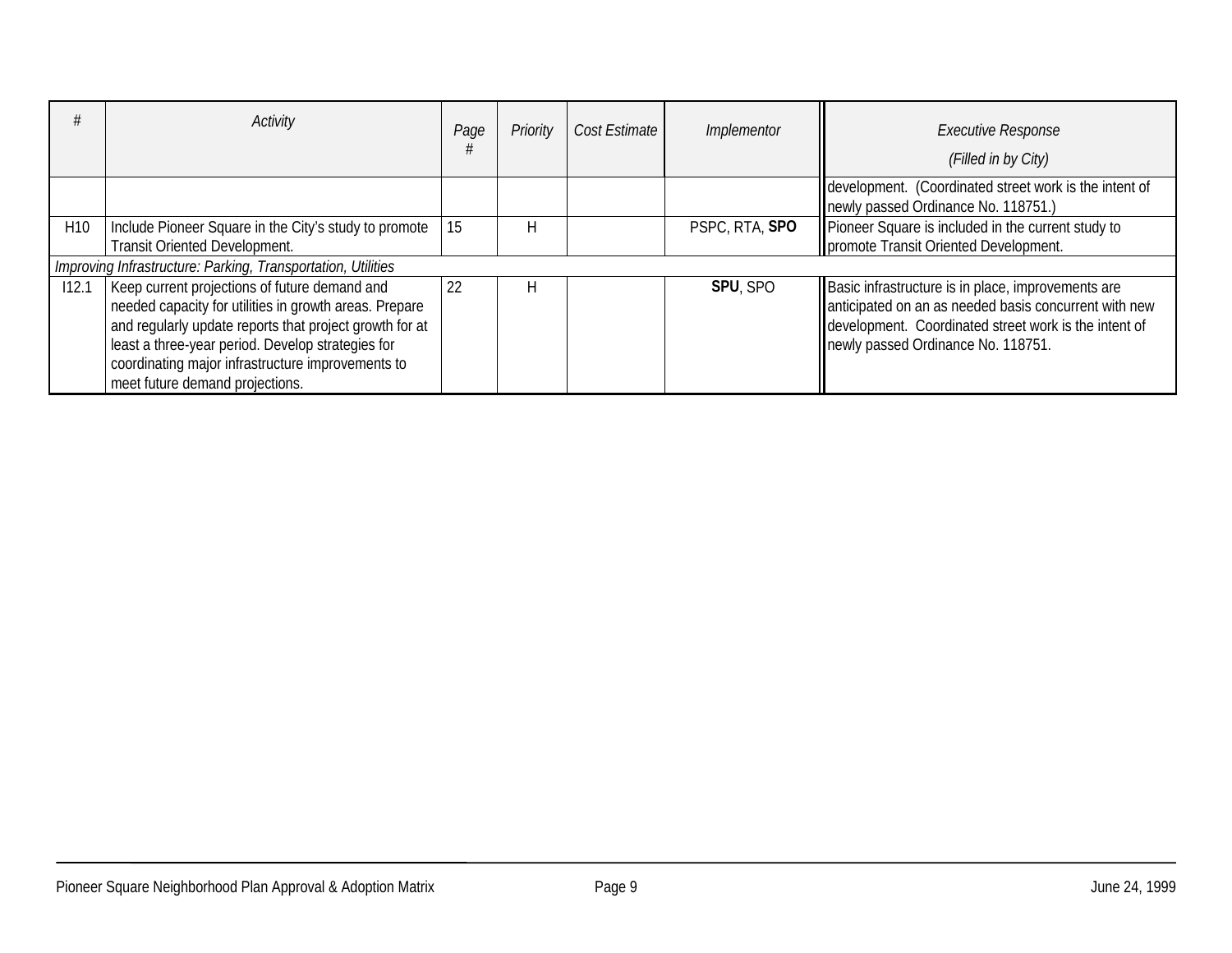Secure a conditional property transfer requiring a substantial housing element, parking and retail. The North Lot must be developed and not remain a flat parking surface. The only activity proposed in this key strategy is to secure a commitment for mixed use development of the Kingdome North Lot with a significant portion of units for middle income affordable housing by 2005.

## **Integrated Executive Response**

While this strategy may consist of a single activity, the pursuit of a commitment to develop the North Lot entails a number of stakeholders working together to secure an agreement. Securing a commitment to the development of the North Lot was achieved in June of this year.

Department responses included below: SPO. Compiled by SPO.

**Lead Department:** SPO

**Participating Departments:** SPO, DHHS, OED

## **Activities Already Underway:**

1. King County, the City of Seattle, the Public Stadium Authority, First & Goal, Football Northwest Inc., and the Washington State Department of Transportation entered into a letter of intent to establish a plan for the use of the North Kingdom Lot on June 25, 1998

## **Tasks to be Undertaken in 1998-2000**

1. The South Downtown Investment Strategy and SPO will monitor the following

activities necessary prior to development of the North Lot.

- a) An agreement between the County and the Public Stadium Authority for a property transfer. Authorize County release of property and method of release (sale, lease, etc.)
- b) Leases with WSDOT for staging and event parking areas.
- c) Plat/lot line adjustments to separate the "north half of the north lot" from the remainder of the King Dome Site.
- d) A City Council resolution granting a special track crossing right.
- e) Pursue permitting process for development of the North Lot upon First & Goal exercising option to buy - construction would start July 2002 according to preliminary schedule.
- 2. Identify next steps for continued implementation.

**Council Action Taken:**

Approve Exec.'s Recommended Action.

|                | <b>Activity</b>                                      | Page | Priority | Cost<br>Estimate | Implementor    | <b>Executive Response</b><br>(Filled in by City)                                   |
|----------------|------------------------------------------------------|------|----------|------------------|----------------|------------------------------------------------------------------------------------|
|                | <b>Broadening Residential Availability</b>           |      |          |                  |                |                                                                                    |
| H <sub>2</sub> | Secure a commitment for mixed use development of     |      |          |                  | Merged         | DHHS anticipates its involvement in the development of the mixed-                  |
|                | the Kingdome North Lot with a significant portion of |      |          |                  |                | Interest, SDIS, lincome housing goals for this site. The South Downtown Investment |
|                | units for middle income affordable housing by 2005.  |      |          |                  | SPO,           | Strategy and SPO are playing a role in overseeing the activities                   |
|                |                                                      |      |          |                  | F&G/PSA,       | necessary to generate a development on this site. Various jurisdictions            |
|                |                                                      |      |          |                  | <b>KC Exec</b> | and agencies are working together to secure this commitment.                       |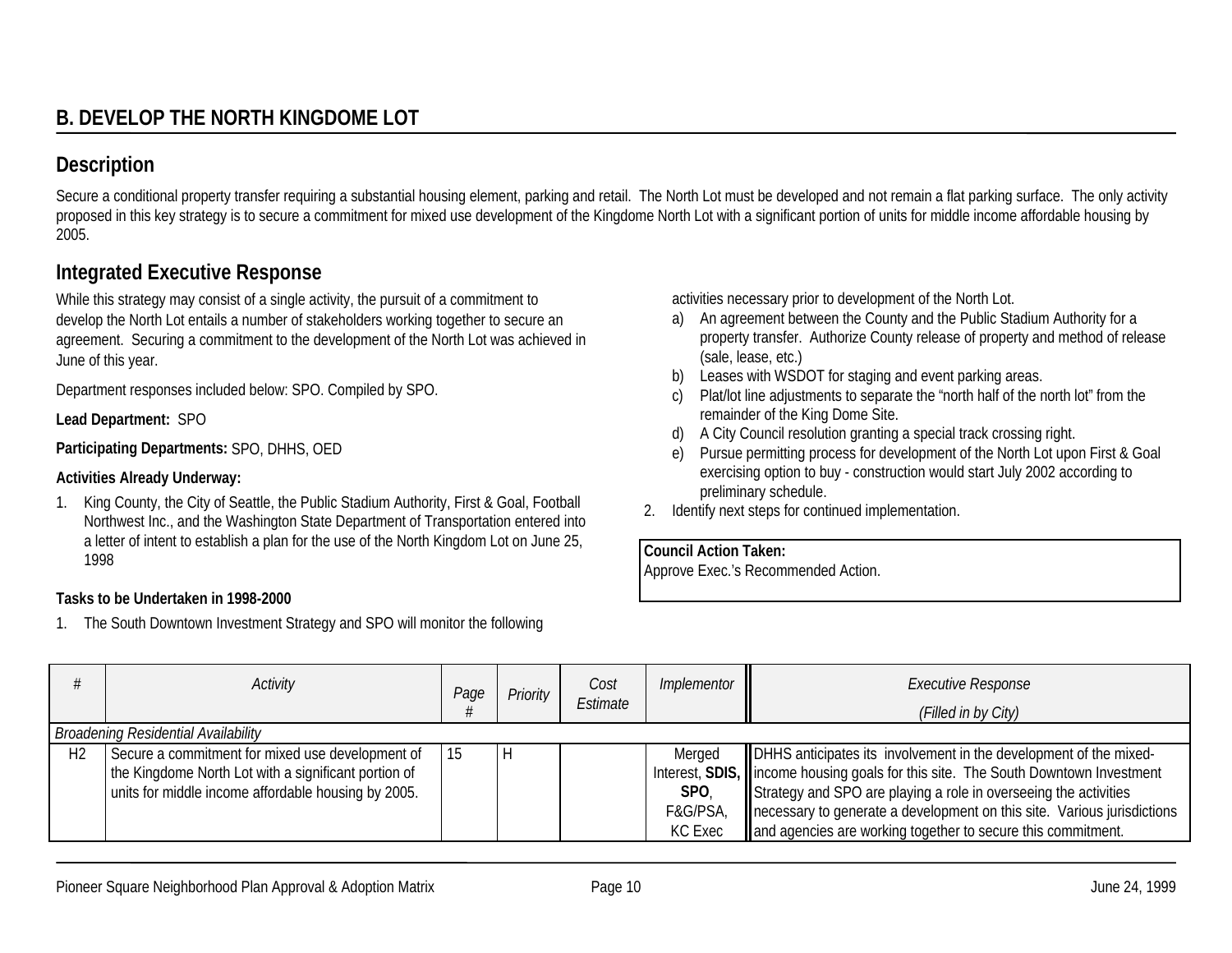Improve service by the Police Department, Parks Department and SEATRAN. Explore a pilot model for improved police service in Pioneer Square. Promote the continued success of CleanScapes, a private/public community based public space cleaning company. This strategy includes recommendations regarding the following issues: public safety, maintenance of public areas, facility and public amenity improvements, social services and local government support.

## **Integrated Executive Response**

This strategy is consistent with the goals and policies of the Comprehensive Plan. Improving public safety, cleanliness and behavior standards will increase visitation to Pioneer Square. It could also create additional residential demand by creating a safer, cleaner place to live.

This strategy consists of relatively small projects that could be implemented incrementally; individual recommendations are not dependent on one another.

Department responses included below: OED, DON, SPD, DHHS, SEATRAN, DPR, SPO, SCL. Compiled by SPO.

## **Lead Department:** DON

**Participating Departments:** OED, SPD, DHHS, SEATRAN, DPR, ESD, DCLU

## **Activities Already Underway:**

- 1. The South Downtown Investment Strategy has designated Clean and Safe Streets a critical project in the area. Numerous stakeholders will work on this project as part of the South Downtown Investment Strategy.
- 2. OED is working closely with the Pioneer Square Business Improvement Association (BIA) and the Downtown Seattle Association (DSA) on efforts to have a downtownwide BIA that would provide comprehensive cleaning and security efforts.
- 3. The Executive's proposed budget includes funding in the Health Department budget to implement the recommendation to allocate resources to King County's initiative to limit alcohol sales to intoxicated chronic public inebriates.

## **Tasks to be Undertaken in 1998-2000**

- 1. Once downtown-wide BIA is established, consider contracting for additional cleaning and maintenance services in public spaces, sidewalks and alleys.
- 2. Identify next steps for continued implementation.

#### **Council Action Taken:**

Approve Exec.'s Recommended Action with the following additions

- 1. The Council expresses strong support for the recommendations related to CleanScapes or other vendors, including the proposals to consolidated contracts within one City Department and to provide additional funding. The Executive team working on CleanScapes shall provide the Council with a report of its progress on this issue no later than June 1999. This report shall include a status report of the possibility of using CleanScapes or other vendors through the Downtown BIA. The Executive team shall also review and address labor issues as it works on this issue.The City must avoid even an appearance of favoritism in vendor selection, any selection of CleanScapes or other vendors is subject to many local, state and (potentially) federal legal requirements.
- 2. The Executive shall work proactively with the community to respond to recommendations such as Activity PS4.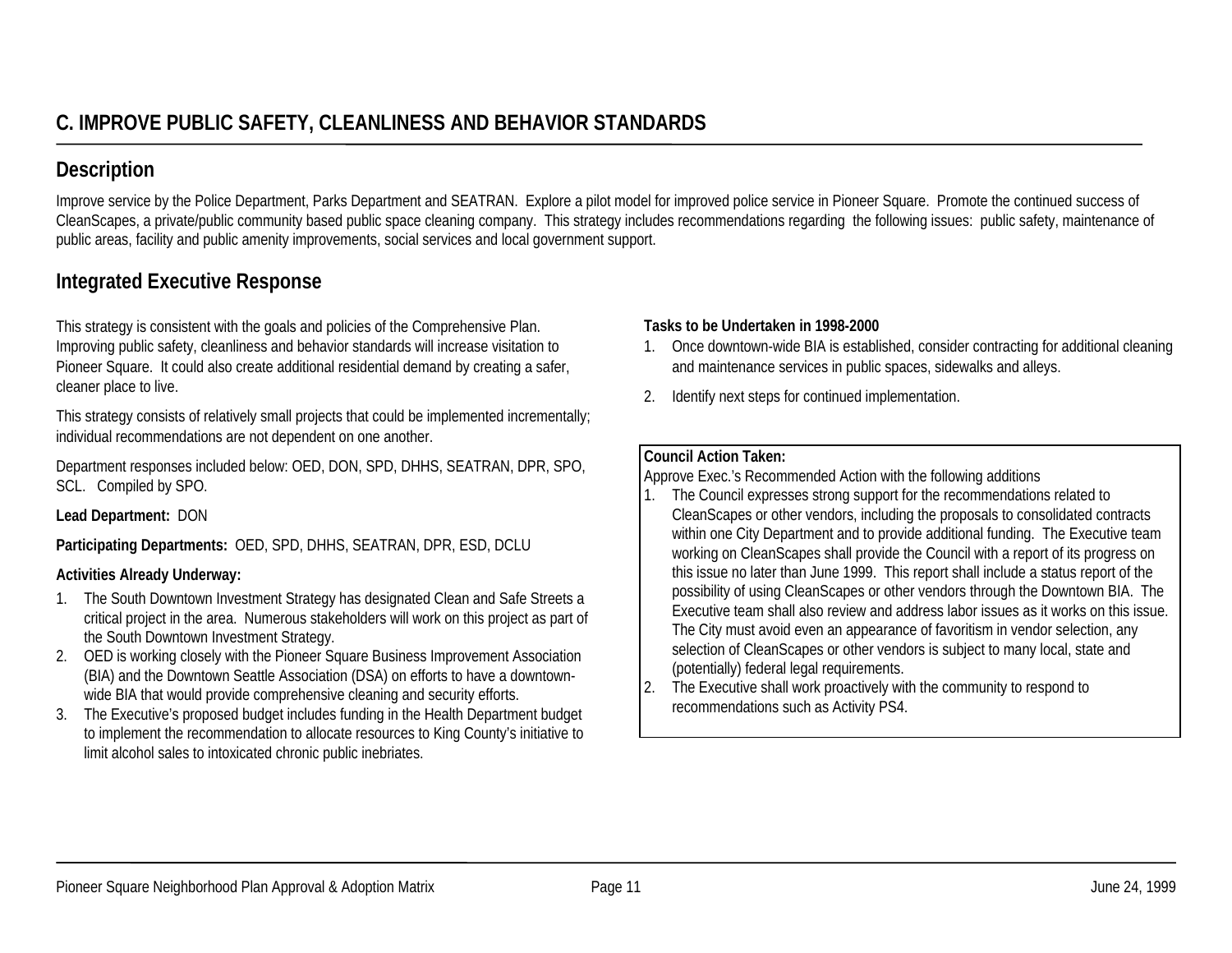| #              | <b>Activity</b>                                                                                                                                                                                                                                                                                                                                                                                                                                                                                                                                                              | Page<br># | Priority | Cost Estimate                                          | Implementor                                                                       | <b>Executive Response</b><br>(Filled in by City)                                                                                                                                                                                                                                                                                                                                                                                                                                                                                                                                                                                                                                 |  |  |  |  |  |
|----------------|------------------------------------------------------------------------------------------------------------------------------------------------------------------------------------------------------------------------------------------------------------------------------------------------------------------------------------------------------------------------------------------------------------------------------------------------------------------------------------------------------------------------------------------------------------------------------|-----------|----------|--------------------------------------------------------|-----------------------------------------------------------------------------------|----------------------------------------------------------------------------------------------------------------------------------------------------------------------------------------------------------------------------------------------------------------------------------------------------------------------------------------------------------------------------------------------------------------------------------------------------------------------------------------------------------------------------------------------------------------------------------------------------------------------------------------------------------------------------------|--|--|--|--|--|
|                | Principle & Policy Recommendations                                                                                                                                                                                                                                                                                                                                                                                                                                                                                                                                           |           |          |                                                        |                                                                                   |                                                                                                                                                                                                                                                                                                                                                                                                                                                                                                                                                                                                                                                                                  |  |  |  |  |  |
| P1             | Enforce existing standards for civil public behavior<br>more consistently.                                                                                                                                                                                                                                                                                                                                                                                                                                                                                                   | 4         | H        |                                                        | PSCC-Lead,<br>Merged Interest,<br>Mayor, SCC,<br>SPD, DHHS<br><b>KC</b> Executive | West Precinct now attends the Pioneer Square Public Safety<br>Subcommittee, Fortson Square and the 500 Third Avenue Task<br>Force. Emphasis patrols and Downtown Action Plan overtime<br>are currently used for daily foot patrols designed to enforce<br>civility ordinances and create a highly visible police presence.<br>West Precinct recommends adoption of the Pioneer Square<br>Safety Team's daily street citizens patrol. The West Precinct<br>and the Pioneer Square Safety Team need to continue to<br>coordination of their activities to provide adequate foot patrols<br>designed to enforce civility ordinances and create a highly<br>visible police presence. |  |  |  |  |  |
| P <sub>2</sub> | Support the existing initiatives to stop dysfunctional,<br>anti-social behavior in public spaces: the Stay Out of<br>the Park Ordinance, the Good Neighbor Agreement<br>with alcohol retailers, and the Good Neighbor<br>Agreement with social service providers.                                                                                                                                                                                                                                                                                                            | 4         | H        |                                                        | PSCC-Lead,<br>Merged Interest,<br>Mayor, SCC<br>SPD, DHHS<br><b>KC</b> Executive  | DHHS requires/encourages Good Neighbor Agreements for<br>new City-funded projects and encourages Good Neighbor<br>Agreements in non City-funded projects.<br>The West Precinct Human Service Provider Forum meets<br>monthly to monitor concerns and resolve issues.<br>The Parks Code Enhanced Enforcement Ordinance is<br>administered by DPR.                                                                                                                                                                                                                                                                                                                                 |  |  |  |  |  |
| P <sub>3</sub> | Improve cleaning and maintenance in public spaces,<br>sidewalks, and alleys. Consider contracting additional<br>cleaning and maintenance work to CleanScapes.<br>Supplement mechanical street cleaning with<br>CleanScapes manual sweeping<br>Encourage Metro to contract with CleanScapes<br>for bus/shelter stops and trolley stop cleaning<br>Encourage 100% property owner participation for<br>sidewalk cleaning<br>Supplement park maintenance with additional<br>CleanScapes cleaning afternoons and on minimal<br>service days<br>Encourage SEATRAN to contract with | 4         | H        | Fund<br>CleanScapes<br>expanded<br>service<br>proposal | PSCC-Lead,<br>CleanScapes<br>SCL, Parks,<br><b>SEATRAN</b><br>Private             | DPR has limited funding for expanded maintenance in Pioneer<br>Square through a community service program and will work<br>with the PSCC and BIA on this issue.<br>Pioneer Square streets are swept on a daily basis. From spring<br>to fall, the alleys are spot cleaned daily and flushed five nights<br>a week. SEATRAN is not presently funded to increase the<br>service level for this work in Pioneer Square.<br>The Mayor's office will work with SEATRAN, SPO, DPR, OED<br>& SPU to explore the possibility of utilizing one city contract for<br>CleanScapes' or other vendors' work rather than department by<br>department contacts.                                 |  |  |  |  |  |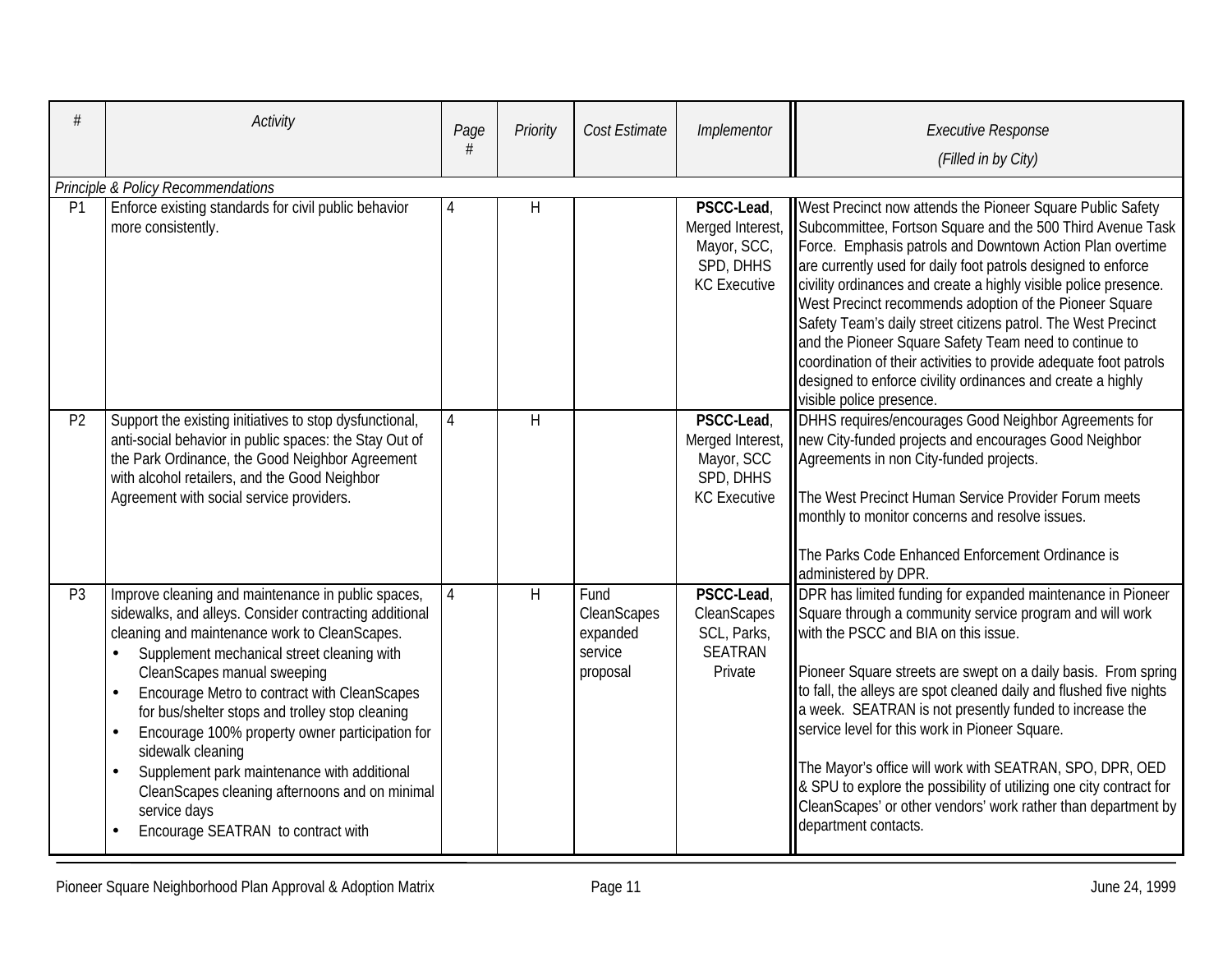|             | Activity                                                                                                                                                                                                                                                                                                                                                                                                                                                                                                               | Page<br># | Priority | Cost Estimate        | Implementor                  | <b>Executive Response</b><br>(Filled in by City)                                                                                                                                                                                                                                                                                                                                                                                  |
|-------------|------------------------------------------------------------------------------------------------------------------------------------------------------------------------------------------------------------------------------------------------------------------------------------------------------------------------------------------------------------------------------------------------------------------------------------------------------------------------------------------------------------------------|-----------|----------|----------------------|------------------------------|-----------------------------------------------------------------------------------------------------------------------------------------------------------------------------------------------------------------------------------------------------------------------------------------------------------------------------------------------------------------------------------------------------------------------------------|
|             | CleanScapes for alley cleaning and deodorizing<br>Require Seattle Mariners to fulfill management<br>requirement calling for "existing local entities to<br>provide game day clean-up". Encourage First<br>and Goal to do same.<br>Encourage Solid Waste to contract with<br>$\bullet$<br>CleanScapes to create a graffiti free historic core<br>through "three times seventy two" graffiti<br>eradication programs.<br>Research and implement a dumpster free waste<br>and recycle collection service in the district. |           |          |                      |                              | OED will explore the possibility of using CleanScapes or other<br>vendors through the Downtown BIA. OED is also willing to<br>provide technical support to CleanScapes in order to obtain<br>non-profit status.<br>The City must avoid even an appearance of favoritism in<br>vendor selection, any selection of CleanScapes or other<br>vendors is subject to many local, state and (potentially) federal<br>legal requirements. |
| P7          | Appoint a Public Safety Representative for Pioneer<br>Square.                                                                                                                                                                                                                                                                                                                                                                                                                                                          | 4         | H        | Fund SPD<br>position | PSPC-Lead,<br>SCC, SPD       | The community should work with West Precinct to appoint a<br>Public Safety Representative for Pioneer Square. Currently one<br>Community Police Team (CPT) officer is assigned to handle<br>Pioneer Square problems exclusively. One additional CPT<br>officer would provide more effective coverage should funding<br>become available.                                                                                          |
|             | <b>Improving Public Spaces</b>                                                                                                                                                                                                                                                                                                                                                                                                                                                                                         |           |          |                      |                              |                                                                                                                                                                                                                                                                                                                                                                                                                                   |
| PS4         | Replace non-conforming (non-historic) trash cans with $\vert 6 \rangle$<br>approved historic trash cans throughout Pioneer<br>Square.                                                                                                                                                                                                                                                                                                                                                                                  |           | H        |                      | <b>SEATRAN</b><br><b>OED</b> | SEATRAN does not have funding for the installation of more<br>attractive waste cans in Pioneer Square. If a fund source, such<br>as a Neighborhood Matching Fund grant, is found for the<br>placement of more attractive waste cans in Pioneer Square,<br>SEATRAN wants to work with the community to identify an<br>appropriate can design.<br>The community should work with OED to explore ways to utilize                     |
|             |                                                                                                                                                                                                                                                                                                                                                                                                                                                                                                                        |           |          |                      |                              | BIA assessments to improve public amenities where<br>appropriate, such as replacing non-conforming trash cans with<br>approved trash cans throughout the neighborhood.                                                                                                                                                                                                                                                            |
| <b>PS14</b> | Assess needed renovation elements for rehabilitating<br>the public restrooms at the Pioneer Square fire station.<br>Rehabilitate public restrooms at the Pioneer Square<br>fire station.                                                                                                                                                                                                                                                                                                                               |           | H        |                      | <b>ESD</b>                   | The restrooms are currently open and attended 14 hours daily.<br>No major renovation needs have been identified nor have cost<br>estimates for renovation been determined. Assessment of<br>structure is needed to further define scope of recommended<br>rehabilitation. ESD is willing to consider this recommendation<br>in future CIP/budget processes.                                                                       |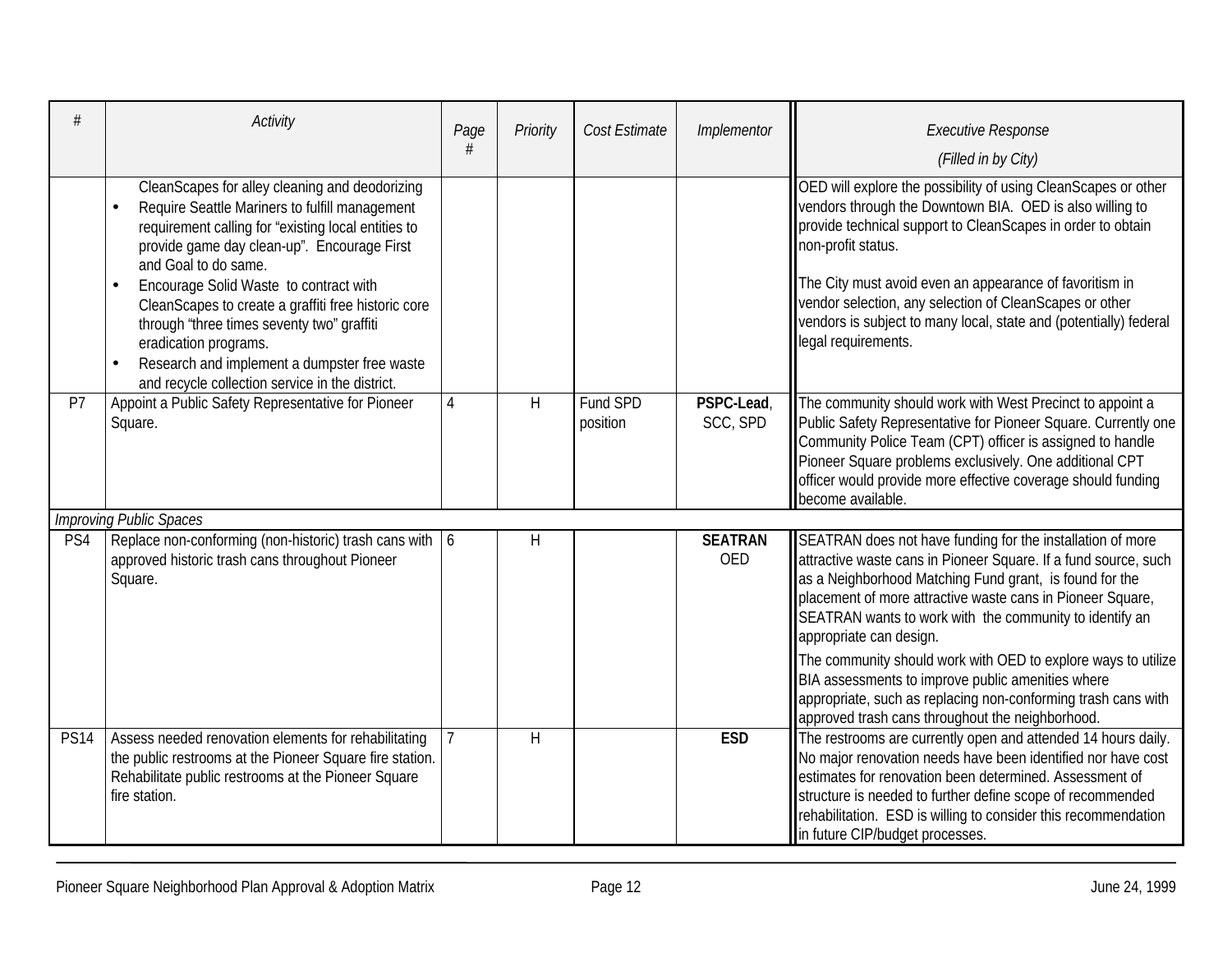| #           | Activity                                                                                                                     | Page | Priority | Cost Estimate        | Implementor                                                            | <b>Executive Response</b><br>(Filled in by City)                                                                                                                                                                                                                                                                                                                                                                                                                                                                                                                                                        |
|-------------|------------------------------------------------------------------------------------------------------------------------------|------|----------|----------------------|------------------------------------------------------------------------|---------------------------------------------------------------------------------------------------------------------------------------------------------------------------------------------------------------------------------------------------------------------------------------------------------------------------------------------------------------------------------------------------------------------------------------------------------------------------------------------------------------------------------------------------------------------------------------------------------|
| <b>PS26</b> | Develop and implement incentives to encourage<br>property owners to maintain active uses on adjacent<br>properties.          | 9    | H        |                      | PSCDO - Lead,<br>Merged Interest,<br>OED, Private                      | The PSCDO is the implementor for these efforts. PSCDO's<br>1998 contract with OED includes work on the Fortson Square<br>Redesign Project.                                                                                                                                                                                                                                                                                                                                                                                                                                                              |
| <b>PS27</b> | Temporarily limit commercial uses dependent on<br>alcohol sales.                                                             | 9    | H        |                      | PSPB, DCLU,<br>DON, Law,<br>DHHS, WA<br><b>Liquor Control</b><br>Board | DCLU is willing to work with the neighborhood on these issues,<br>however, the department believes that a nonregulatory<br>approach may be more effective. This activity may exceed the<br>authority of PSPB.                                                                                                                                                                                                                                                                                                                                                                                           |
| <b>PS28</b> | Support the Good Neighbor Agreements between<br>social service providers and Pioneer Square<br>Community Council.            | 9    | H        |                      | PSCC-Lead,<br>CDO,<br>KC Exec, SCC,<br>Private                         | This is a community based activity.                                                                                                                                                                                                                                                                                                                                                                                                                                                                                                                                                                     |
| <b>PS29</b> | Do not add any more social service providers to this<br>area until problems with crime and uncivil behavior are<br>resolved. | 9    | H        |                      | Merged Interest<br>(MI), DHHS,<br>PSPB, DCLU,<br><b>DON</b>            | Pioneer Square is designated as a Special Objective Area in<br>the City's Consolidated Plan. Limiting the placement of social<br>service providers in Pioneer Square may be achieved through a<br>change to this plan. The community should work with DHHS to<br>explore this option. However, The City believes that a<br>nonregulatory approach would be more effective to achieve this<br>goal. Merged Interests may be more effective in implementing<br>this recommendation through contact with property owners.                                                                                  |
| <b>PS30</b> | Focus police attention on 2nd & Yesler and<br>consistently enforce existing public behavior<br>standards.                    | 9    | $\sf H$  | <b>Fund Position</b> | <b>SPD</b><br>Mariners, F&G                                            | The West Precinct has one squad of footbeat officers assigned<br>to Pioneer Square with two beats (four officers) assigned in an<br>overlapping coverage of Occidental Park. The squads enforce<br>civility laws vigorously. Additionally, emphasis patrols,<br>Mounted Units, and the Anti-Crime Teams are focusing<br>operations in that area to assist with the enforcement of civility<br>standards. Currently one Community Police Team (CPT) officer<br>is assigned to handle Pioneer Square problems exclusively.<br>One additional CPT officer is needed to provide more effective<br>coverage. |
| <b>PS31</b> | Allocate resources to King County's initiative to limit<br>alcohol sales to intoxicated chronic public inebriates.           | 9    | H        |                      | King County,<br>DHHS, PSCC                                             | This recommendation should be further refined with assistance<br>from DHHS.                                                                                                                                                                                                                                                                                                                                                                                                                                                                                                                             |
| <b>PS49</b> | Improve service and maintenance to waterfront public<br>spaces - repairs, cleaning, gardening, and trash                     | 11   | H        |                      | CleanScapes or<br>other vendors,                                       | Street sweeping is done along Alaskan Way on a weekly basis.<br>During the summer, waste cans along the street are emptied                                                                                                                                                                                                                                                                                                                                                                                                                                                                              |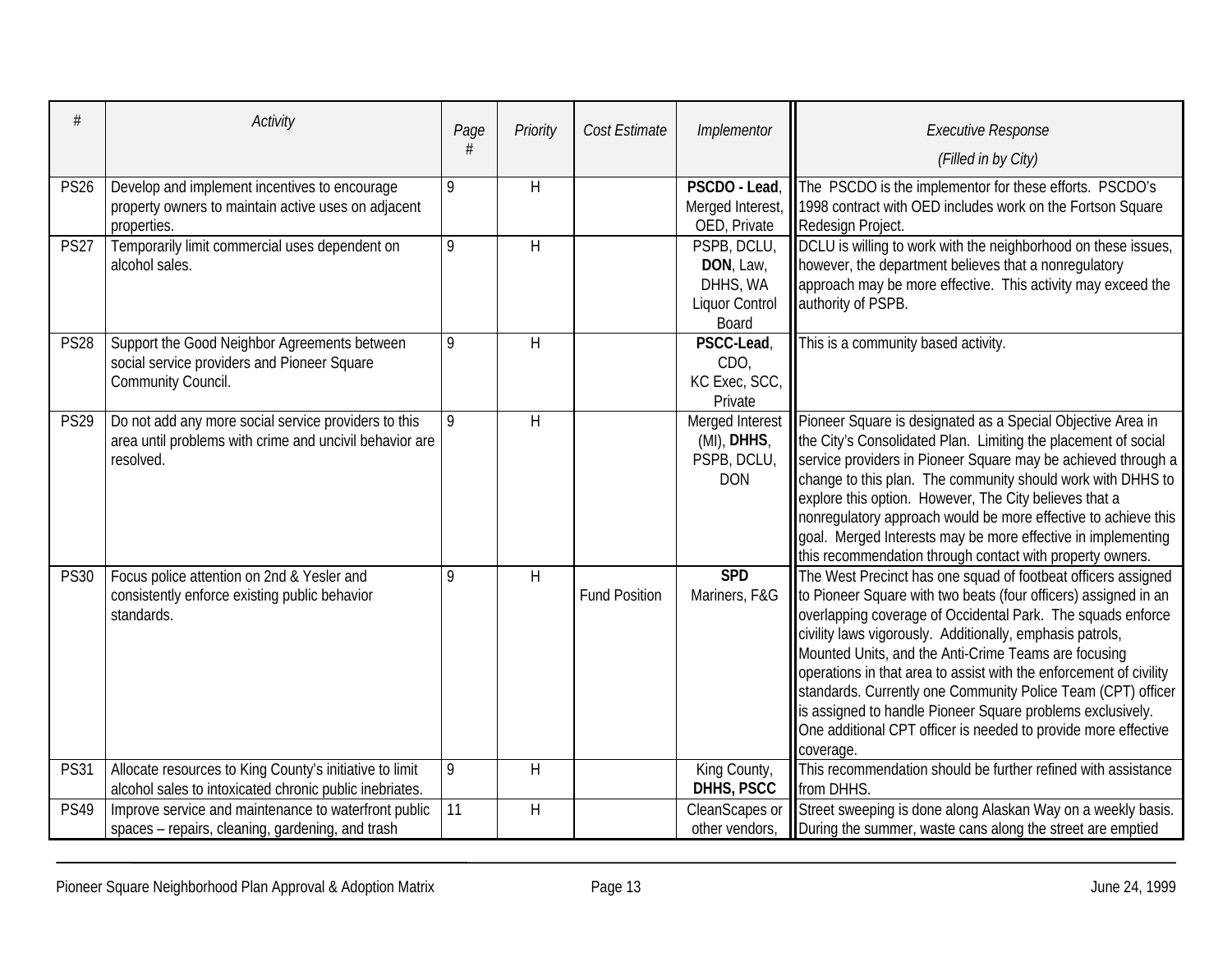|             | Activity                                                                                                                             | Page<br># | Priority | Cost Estimate                                   | Implementor                                                                                           | <b>Executive Response</b><br>(Filled in by City)                                                                                                                                                                                                                                                                                                                                                                                                                                         |
|-------------|--------------------------------------------------------------------------------------------------------------------------------------|-----------|----------|-------------------------------------------------|-------------------------------------------------------------------------------------------------------|------------------------------------------------------------------------------------------------------------------------------------------------------------------------------------------------------------------------------------------------------------------------------------------------------------------------------------------------------------------------------------------------------------------------------------------------------------------------------------------|
|             | pickup.                                                                                                                              |           |          |                                                 | SPO, WSF,<br>PORT,                                                                                    | twice daily. This service is paid for by the Solid Waste Utility.<br>Additional funding would have to be allocated in order to<br><b>SEATRAN, DPR limprove DPR maintenance.</b>                                                                                                                                                                                                                                                                                                          |
| <b>PS53</b> | Enforce public behavior standards and civility laws.                                                                                 | 12        | H        |                                                 | PSCC, SPD                                                                                             | In addition to program previously identified in this matrix, the<br>West Precinct has initiated a number of measures to support<br>civility efforts such as:<br>Downtown Emergency Service Center Courtesy Patrol<br>Talks with the State Department of Corrections (DOC) to<br>apprehend alcohol and illegal drug violators under DOC<br>supervision.<br>Joint operations with Immigration & Naturalization Service.<br>Reinstitution of the SODA (Stay Out of Drug Area)<br>ordinance. |
|             |                                                                                                                                      |           |          |                                                 |                                                                                                       | Routine sweeps of Pioneer Square<br>Initiated a Nightclub Forum                                                                                                                                                                                                                                                                                                                                                                                                                          |
|             | Strengthening Our Economic Base                                                                                                      |           |          |                                                 |                                                                                                       |                                                                                                                                                                                                                                                                                                                                                                                                                                                                                          |
| E3.1        | Improve standards of public safety and cleanliness<br>throughout Pioneer Square public spaces. (See public<br>spaces section.)       | 18        | H        | \$20,000<br>annually<br>4 year plan<br>\$80,000 | PSCC-Lead,<br>BIA,<br>CleanScapes or<br>other vendors<br>SPD, SPU,<br><b>SEATRAN</b><br>Mariners, F&G | OED is working with the DSA on their proposal for a<br>Downtown-Wide BIA which would provide comprehensive clean<br>and safe services.<br>The City must avoid even an appearance of favoritism in<br>vendor selection, any selection of CleanScapes or other<br>vendors is subject to many local, state and (potentially) federal<br>legal requirements.                                                                                                                                 |
| E3.2        | Encourage 100% subscription to CleanScapes by<br>property owners.                                                                    | 18        | H        |                                                 | <b>PSCC, BIA</b><br>CleanScapes or<br>other vendors                                                   | This activity is primarily community based and could be<br>achieved through a DON Neighborhood Matching Fund grant.<br>City Staff can provide technical assistance.<br>The City must avoid even an appearance of favoritism in<br>vendor selection, any selection of CleanScapes or other<br>vendors is subject to many local, state and (potentially) federal<br>legal requirements.                                                                                                    |
| E3.3        | Ensure optimal coordination of public safety and<br>maintenance programs with Downtown-wide BIA if<br>implemented in Pioneer Square. | 18        | H        |                                                 | Merged Interest,<br>BIA-Lead, OED,<br><b>DSA</b>                                                      | <b>OED</b> is working with the DSA on their proposal for a Downtown<br>Wide BIA.                                                                                                                                                                                                                                                                                                                                                                                                         |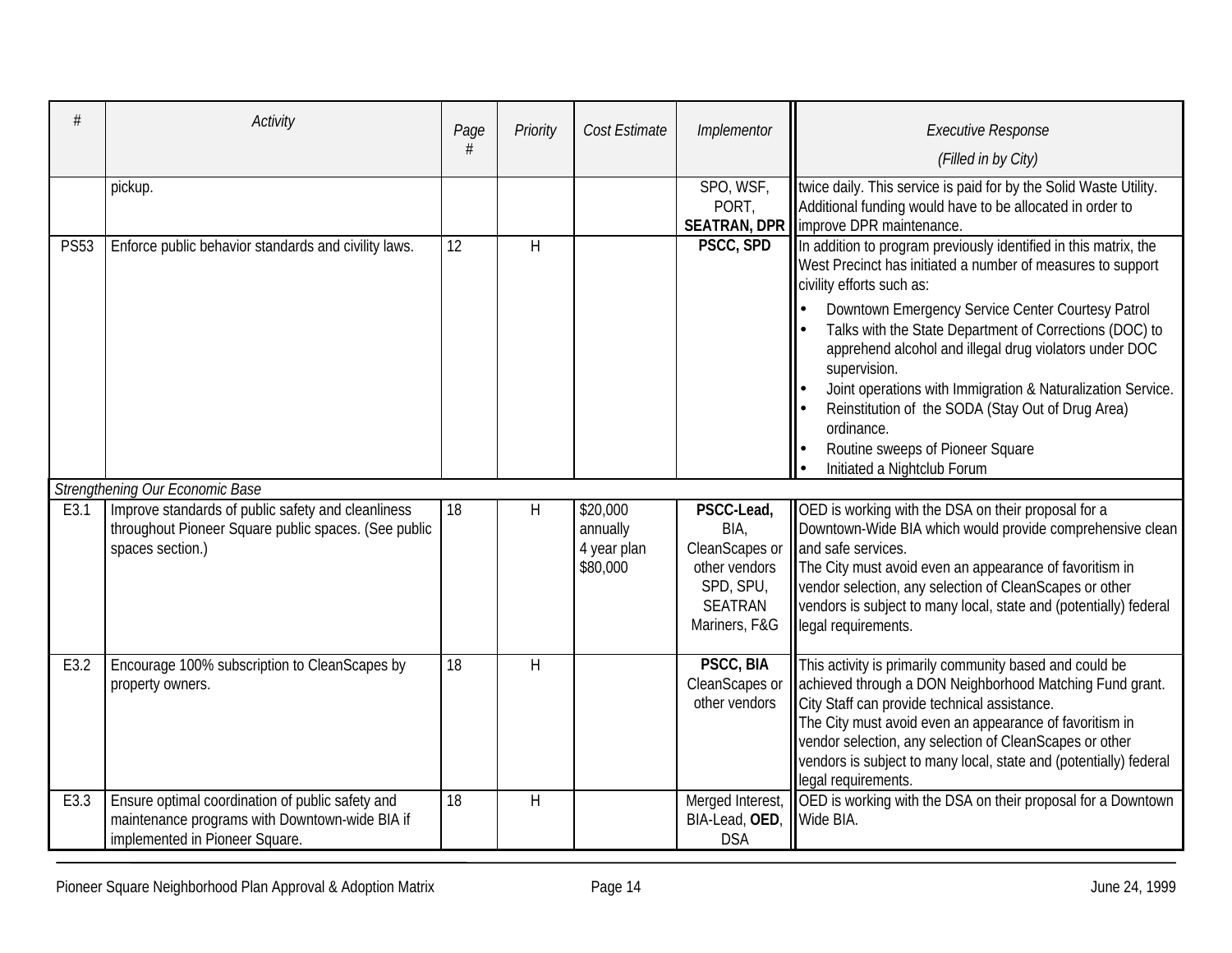|      | Activity                                                                                                                                                    | Page | Priority | Cost Estimate | Implementor | <b>Executive Response</b><br>(Filled in by City)                                                                                                                                                                                                                                                                                                             |
|------|-------------------------------------------------------------------------------------------------------------------------------------------------------------|------|----------|---------------|-------------|--------------------------------------------------------------------------------------------------------------------------------------------------------------------------------------------------------------------------------------------------------------------------------------------------------------------------------------------------------------|
| E7.1 | Expand successful enterprises such as CleanScapes<br>to facilitate the successful transition of mission and<br>shelter residents into long-term employment. | 19   |          |               | CDO.        | This is a community based project. Technical assistance may<br>CleanScapes or lobe provided by City Staff.<br>other vendors, The City must avoid even an appearance of favoritism in<br>Missions, DHHS   vendor selection, any selection of CleanScapes or other<br>vendors is subject to many local, state and (potentially) federal<br>legal requirements. |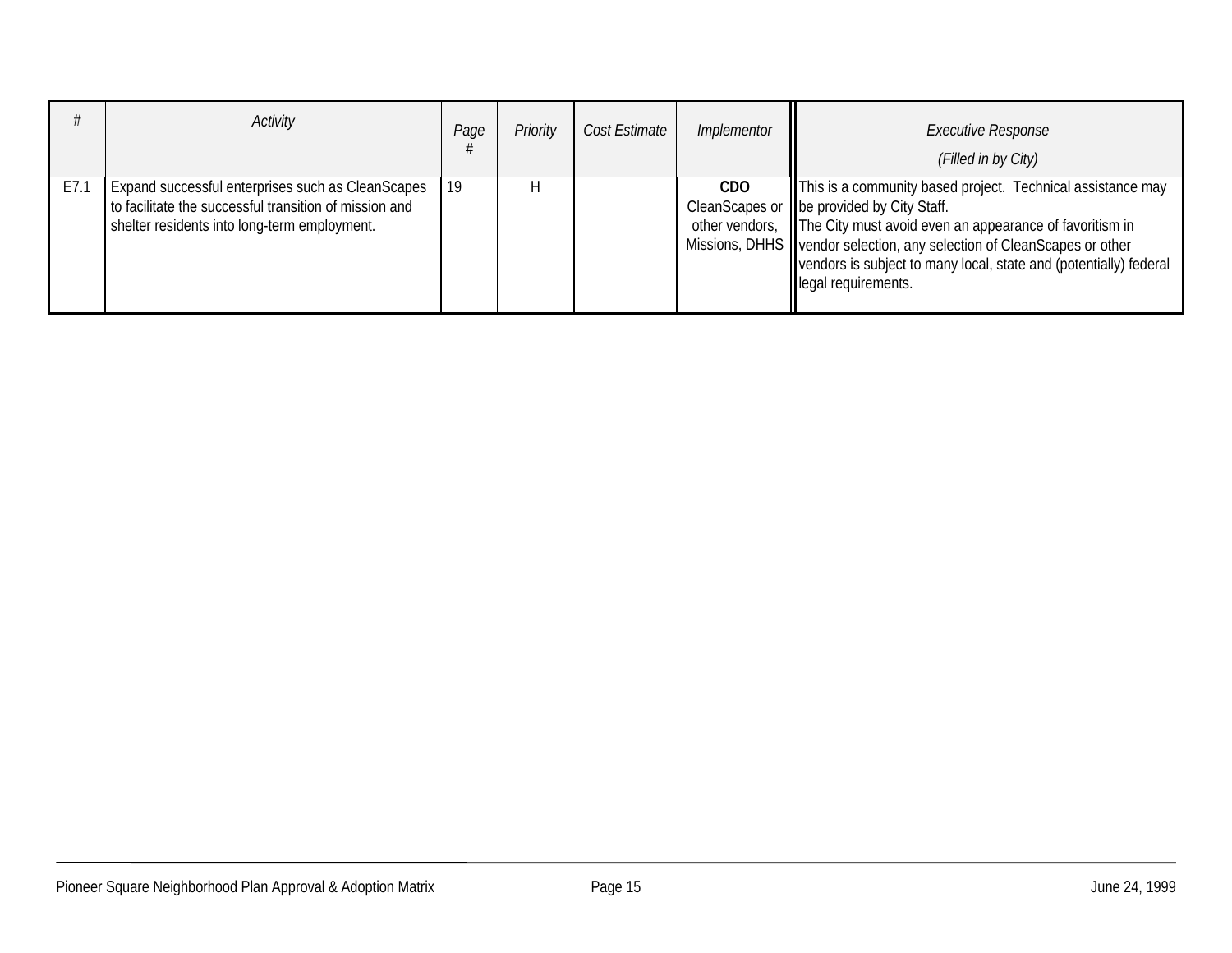Develop and implement a major marketing and public relations campaign. The City must commit staff time and resources to support local initiatives in business networking, information exchange, and small business assistance. This strategy involves recommendations relating to local government support and coordination, community coordination/team building and infrastructure improvements.

## **Integrated Executive Response**

This strategy is consistent with the goals and policies of the Comprehensive Plan. Strengthening the economic base of Pioneer Square will help to develop the type of vibrant mixed-use neighborhood the community envisions. This strategy works in tandem with the strategy focused on improving public safety and cleanliness. As an area is cleaned and beautified, potential consumers will increase.

Pioneer Square seeks marketing programs that will ensure that the neighborhood projects a clear identifiable image, on a par with the marketing efforts of sports teams and their major sponsors. Typically, marketing programs are the responsibility of business improvement areas. In South Downtown, stadium authorities and their tenants should be major partners in a well-financed business partnership that can provide these programs.

This strategy consists of relatively small projects that could be implemented incrementally; individual recommendations are not dependent on one another. The majority of activities proposed within this strategy are community based activities. The City can and will provide technical support for these activities, which need to be implemented by the community and/or their representatives.

Department responses included below: OED, SPO, SEATRAN. Compiled by SPO.

## **Lead Department:** OED

## **Participating Departments:** DON, SPO, SEATRAN

## **Activities Already Underway:**

1. A survey by the community of Pioneer Square's existing businesses to determine needs, attitudes, and potential growth and expansion opportunities is underway with a BIA/DON matching grant.

#### **Tasks to be Undertaken in 1998-2000**

- 1. OED will work with Pioneer Square upon establishment of the Downtown Wide BIA to pursue funding for Economic Development Action Plan.
- 2. Identify next steps for continued implementation

## **Council Action Taken:**

Approve Exec.'s Recommended Action with following additions:

- 1. The Executive shall provide the Council with a summary of the varying types of business and neighborhood development assistance offered to each of the neighborhood planning areas by June 1999.
- 2. The Executive shall ensure that the community's recommendations are forwarded to First & Goal and the Mariners.

| Activity                        | Page |  | Priority   Cost Estimate | Implementor | <b>Executive Response</b><br>(Filled in by City) |  |  |
|---------------------------------|------|--|--------------------------|-------------|--------------------------------------------------|--|--|
| Strengthening Our Economic Base |      |  |                          |             |                                                  |  |  |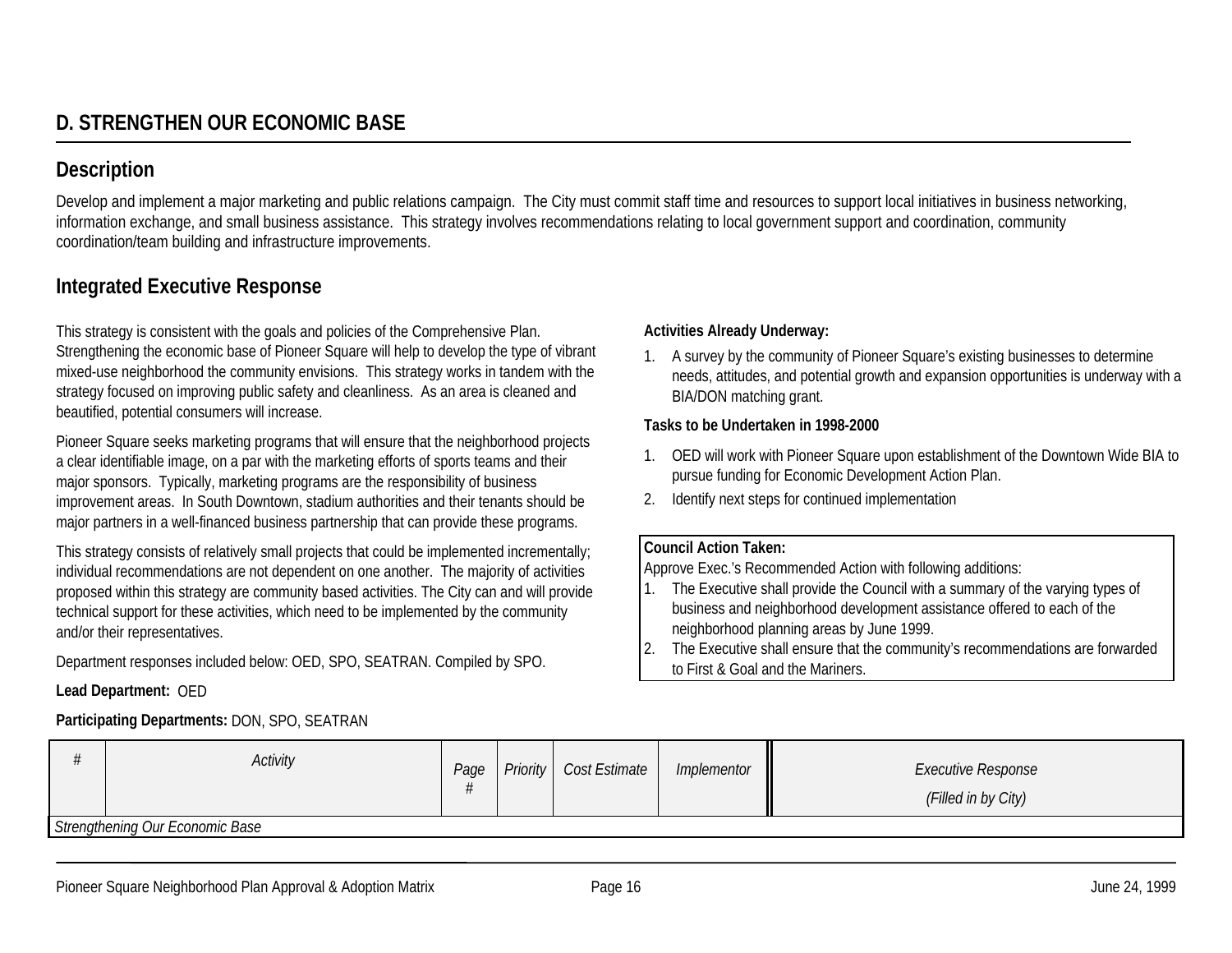| #    | Activity                                                                                                                                               | Page            | Priority | Cost Estimate                     | Implementor                                     | <b>Executive Response</b><br>(Filled in by City)                                                                                                                                                                                                                                                                                                                                                                                                                                                                                                                                                                                                                                                                                                                                                                                                                                                                                                                                                                                                                                                                                                                                            |
|------|--------------------------------------------------------------------------------------------------------------------------------------------------------|-----------------|----------|-----------------------------------|-------------------------------------------------|---------------------------------------------------------------------------------------------------------------------------------------------------------------------------------------------------------------------------------------------------------------------------------------------------------------------------------------------------------------------------------------------------------------------------------------------------------------------------------------------------------------------------------------------------------------------------------------------------------------------------------------------------------------------------------------------------------------------------------------------------------------------------------------------------------------------------------------------------------------------------------------------------------------------------------------------------------------------------------------------------------------------------------------------------------------------------------------------------------------------------------------------------------------------------------------------|
| E1.1 | Dedicate City staff time and resources to support<br>Pioneer Square's Economic Development Committee.                                                  | 18              | H        |                                   | <b>BIA/EDC-L</b><br>CDO,<br>OED, DON            | OED staff attend the Economic Development Committee meetings<br>and provide technical support. The PSCDO's 1998 contract with<br>OED includes providing staff support for the Pioneer Square BIA<br>and BIA Economic Development Committee. The Neighborhood<br>Business Council (NBC), will continue to assist the BIA with<br>business district strategies.<br>The BIA will act as the lead implementor in this effort. The<br>PSCDO's 1998 contract with OED includes providing staff support<br>for the Pioneer Square BIA and BIA Economic Development<br>Committee, providing commercial real estate brokers with<br>marketing information and producing a handbook with the BIA for<br>local businesses to use which identifies special rules, regulations,<br>policies and procedures for operating a business within the Pioneer<br>Square Historic District. The Neighborhood Business Council<br>(NBC), through its contract with OED, can continue to assist the<br>BIA with business district strategies.<br>The community should prioritize their economic development<br>recommendations and considering applying for Neighborhood<br>Matching Fund Grants to fund projects. |
| E1.2 | Secure funding for the Economic Development Action<br>Plan.                                                                                            | 18              | H        | Negotiating<br><b>Now</b>         | BIA/EDC-L,<br>OED, SPO,<br>Mariners, F&G        | See OED response to E1.1                                                                                                                                                                                                                                                                                                                                                                                                                                                                                                                                                                                                                                                                                                                                                                                                                                                                                                                                                                                                                                                                                                                                                                    |
| E2.1 | Conduct a survey of Pioneer Square's existing<br>businesses to determine needs, attitudes, and<br>potential growth and expansion opportunities.        | $\overline{18}$ | H        | with BIA/DON<br>matching grant    | <b>BIA/EDC-L.</b><br>OED, SPO,<br>Mariners, F&G | Under way with BIA/DON matching grant.                                                                                                                                                                                                                                                                                                                                                                                                                                                                                                                                                                                                                                                                                                                                                                                                                                                                                                                                                                                                                                                                                                                                                      |
| E2.2 | Conduct a survey of Pioneer Square's commercial<br>property owners to determine needs, attitudes, and<br>potential growth and expansion opportunities. | 18              | H        | \$5000                            | BIA/EDC-L,<br>OED, SPO,<br>Mariners, F&G        | This activity is primarily community based and could be achieved<br>through a DON Neighborhood Matching Fund grant. City Staff can<br>provide technical assistance.                                                                                                                                                                                                                                                                                                                                                                                                                                                                                                                                                                                                                                                                                                                                                                                                                                                                                                                                                                                                                         |
| E2.3 | Create a business database of locations and uses of<br>existing businesses.                                                                            | 18              | H        | \$5000 annually<br>\$20,000 total | <b>BIA/EDC-L,</b><br>OED, SPO,<br>Mariners, F&G | This activity is primarily community based and could be achieved<br>through a DON Neighborhood Matching Fund grant. City Staff can<br>provide technical assistance.                                                                                                                                                                                                                                                                                                                                                                                                                                                                                                                                                                                                                                                                                                                                                                                                                                                                                                                                                                                                                         |
| E2.4 | Conduct a market analysis to determine overall sales,                                                                                                  | 18              | $\sf H$  | \$37,500                          | <b>BIA/EDC-L</b>                                | This activity is primarily community based and could be achieved                                                                                                                                                                                                                                                                                                                                                                                                                                                                                                                                                                                                                                                                                                                                                                                                                                                                                                                                                                                                                                                                                                                            |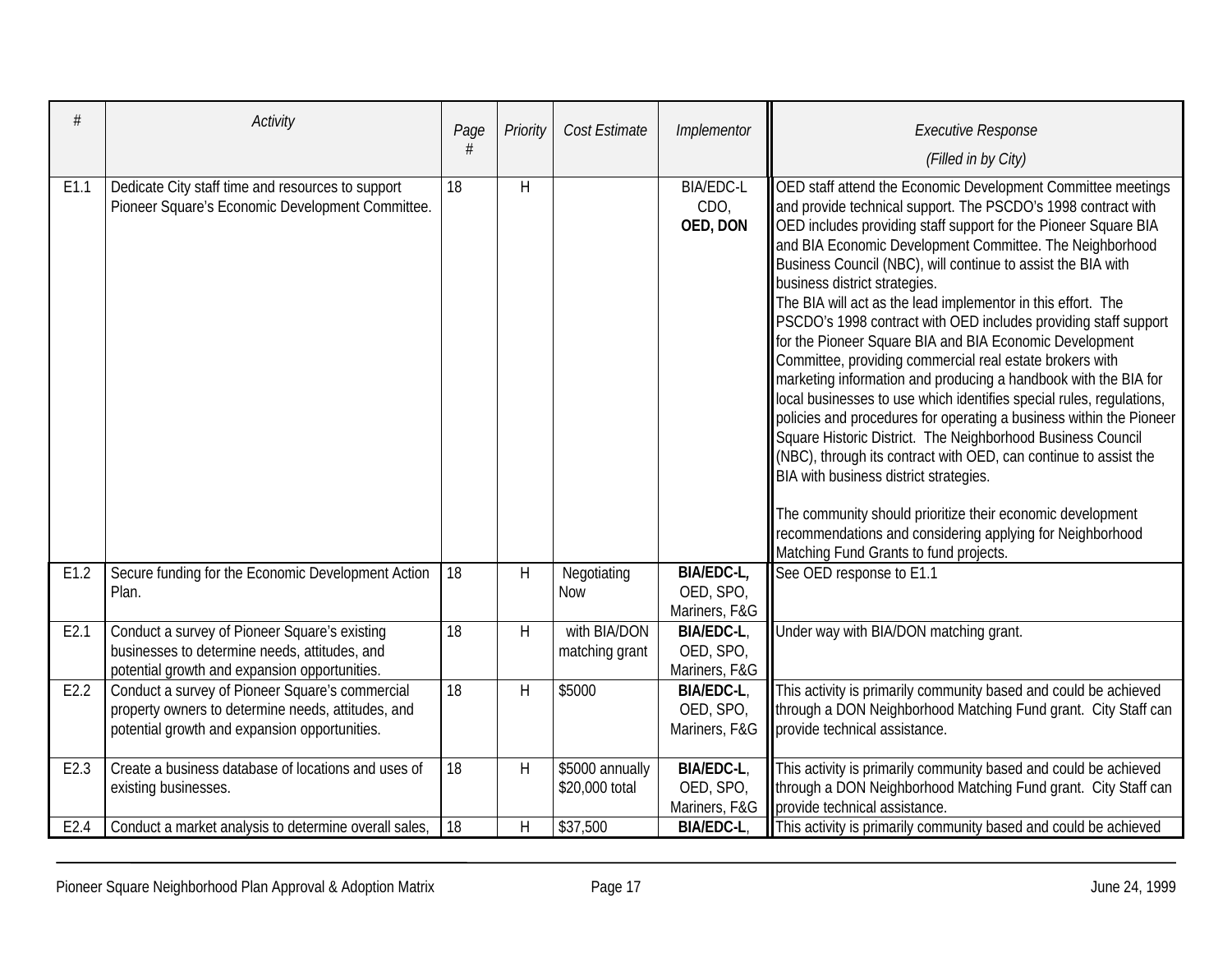|       | Activity                                                                                                                                                                                                                                                 | Page | Priority     | Cost Estimate                                    | Implementor                                                 | <b>Executive Response</b><br>(Filled in by City)                                                                                                                                                                                                                                                                                                                                                          |
|-------|----------------------------------------------------------------------------------------------------------------------------------------------------------------------------------------------------------------------------------------------------------|------|--------------|--------------------------------------------------|-------------------------------------------------------------|-----------------------------------------------------------------------------------------------------------------------------------------------------------------------------------------------------------------------------------------------------------------------------------------------------------------------------------------------------------------------------------------------------------|
|       | employment, economic niches and development<br>opportunities.                                                                                                                                                                                            |      |              | 4 year plan                                      | OED, SPO,<br>Mariners, F&G                                  | through a DON Neighborhood Matching Fund grant. City Staff can<br>provide technical assistance.                                                                                                                                                                                                                                                                                                           |
| E4.2  | Create and implement a four-year marketing and<br>promotion plan. Components would include a<br>marketing plan, an advertising campaign, a public<br>information campaign, and a special event/festival<br>campaign.                                     | 18   | H            | need<br>\$400,000<br>4 year plan                 | <b>BIA-EDC-L</b><br>Committee<br>OED, SPO,<br>Mariners, F&G | OED is supportive of this endeavor. See OED response to E1.1.<br>Parking and access should be considered as a principal marketing<br>theme.                                                                                                                                                                                                                                                               |
| E4.4  | Manage and fund a joint marketing program for the<br>stadium/exhibition center and Pioneer Square<br>businesses.                                                                                                                                         | 18   | H            | need \$50,000                                    | <b>BIA-EDC-L</b><br>OED, SPO,<br>Mariners, F&G              | This is primarily a community based activity. City Staff can provide<br>technical assistance in this endeavor.                                                                                                                                                                                                                                                                                            |
| E5.1  | Create a comprehensive directory and website of local<br>businesses and their services.                                                                                                                                                                  | 19   | H            | \$10,000                                         | <b>BIA-EDC-L</b>                                            | This is primarily a community based activity. City Staff can provide<br>SPO, OED F&G   technical assistance in this endeavor.                                                                                                                                                                                                                                                                             |
| E5.4  | Develop and distribute Pioneer Square Gazette                                                                                                                                                                                                            | 19   | H            | \$40,000<br>annually<br>\$160,000<br>4 year plan | Merged Interest,<br><b>BIA-EDC-L</b>                        | This is primarily a community based project with technical<br>assistance from City Staff. Funding should be pursued through a<br>DON matching grant.                                                                                                                                                                                                                                                      |
| E7.3  | Secure jobs in the new stadium, ballpark, and<br>exhibition center for low-income Pioneer Square<br>residents.                                                                                                                                           | 19   | H            |                                                  | Merged<br>Interest, CDO-<br>Lead, OED,<br>Mariners, F&G     | This is a community based project. City Staff may provide<br>technical assistance. The CDO should work with the stadium,<br>ballpark and exhibition center to develop job opportunities for low-<br>income neighborhood residents.                                                                                                                                                                        |
| E7.4  | Encourage and facilitate the operation of concessions<br>inside and site cleaning outside the ballpark, stadium,<br>and exhibition center by neighborhood businesses.                                                                                    | 19   | $\mathsf{H}$ |                                                  | CleanScapes or<br>other vendors,                            | This is a community based project. City Staff may provide<br>technical assistance.<br>BIA, CDO, OED The City must avoid even an appearance of favoritism in vendor<br>Mariners, F&G Selection, any selection of CleanScapes or other vendors is subject<br>to many local, state and (potentially) federal legal requirements.                                                                             |
|       | Improving Infrastructure: Parking, Transportation, Utilities                                                                                                                                                                                             |      |              |                                                  |                                                             |                                                                                                                                                                                                                                                                                                                                                                                                           |
| 112.2 | Improve the coordination of infrastructure<br>improvements with development project upgrades.<br>Consolidate work in streets affecting access to and<br>through Pioneer Square. Ensure the scheduling of<br>work allows efficient and continuous access. | 22   | Н            |                                                  | SPO, SPU<br><b>SEATRAN</b>                                  | Merged Interest, Coordinated street work is the intent of newly passed Ordinance<br>No. 118751.<br>Seattle City Light has been a leader in trying to coordinate<br>construction schedules and projects to accommodate the needs of<br>local business and minimize impact. SCL will make a concerted<br>effort to involve the business community as far in advance as<br>possible as these projects arise. |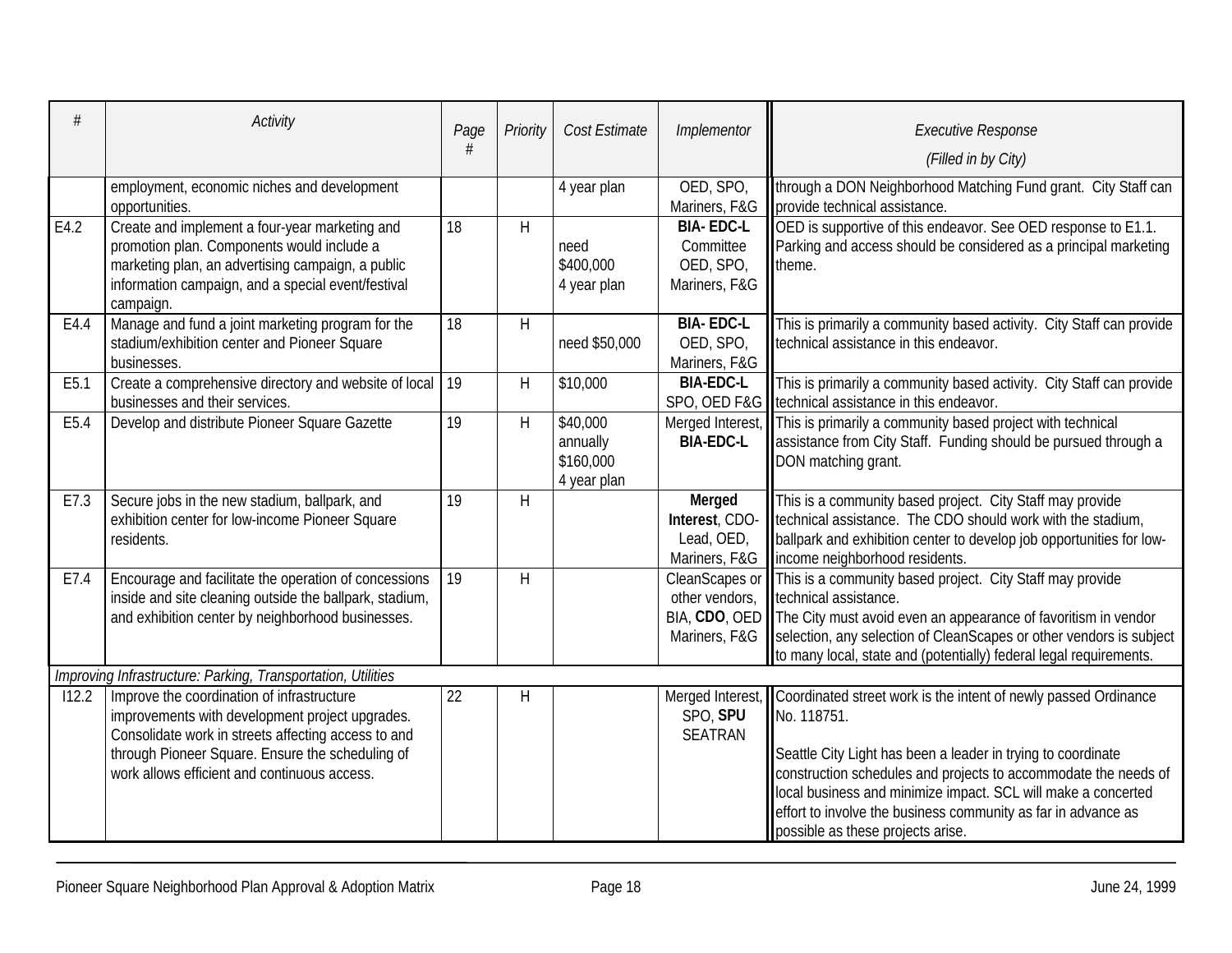|       | Activity                                                                                                                                                                                                                        | Page | Priority | Cost Estimate | Implementor                 | <b>Executive Response</b><br>(Filled in by City)                                                                                                                                                                                                                                                                                                                                                                                                                             |
|-------|---------------------------------------------------------------------------------------------------------------------------------------------------------------------------------------------------------------------------------|------|----------|---------------|-----------------------------|------------------------------------------------------------------------------------------------------------------------------------------------------------------------------------------------------------------------------------------------------------------------------------------------------------------------------------------------------------------------------------------------------------------------------------------------------------------------------|
| 112.5 | Inform the community several months in advance of<br>upcoming closures, locations, and duration of work<br>projects by utilities by notifying community<br>organizations and adjacent affected business and<br>property owners. | 22   |          |               | SPO, SPU,<br><b>SEATRAN</b> | Merged Interest, Seattle City Light has contracted with a consultant team to improve<br>customer relations during utility construction projects. Goals<br>linvolve: 1) a system, to both inform and involve communities in<br>major projects; 2) a set of tools to enable project managers and<br>other staff to carry out responsibilities and 3) create confidence that<br>major city projects are designed and implemented in a way that<br>reduces any negative impacts. |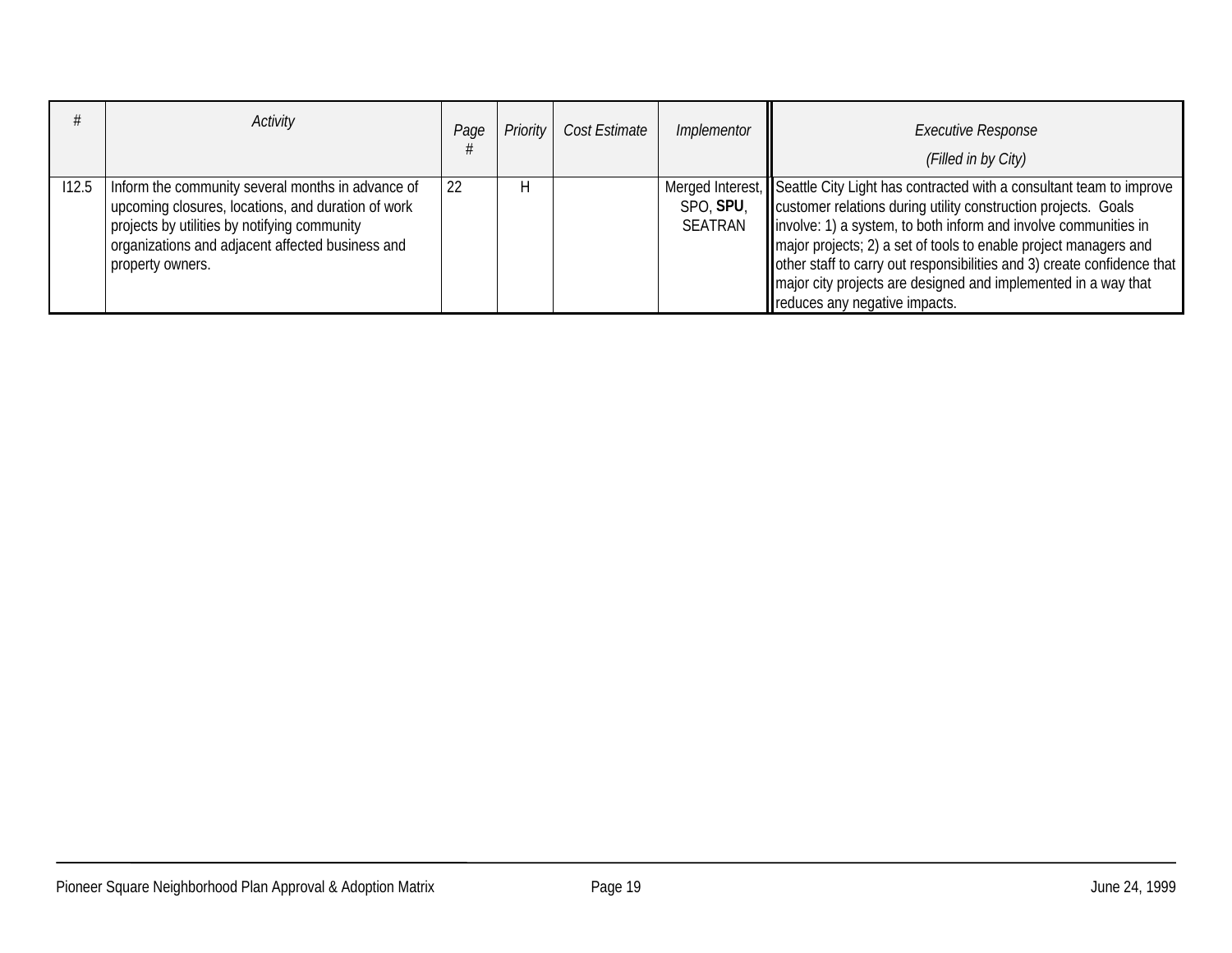Facilitate strong coordination and partnering among projects to strengthen the neighborhood's unique historic character and arts identity. Commit capital funding for prioritized projects in the 1998 Pioneer Square Neighborhood Plan. This strategy includes recommendations regarding public amenities and facilities, infrastructure improvements, transportation and local government support and coordination.

## **Integrated Executive Response**

This strategy is consistent with the goals and policies of the Comprehensive Plan. Providing a safe pedestrian environment will assist in the development of the vibrant mixed-use neighborhood the community envisions. This strategy works in tandem with the strategy focused on improving public safety and cleanliness. As an area is cleaned and beautified, the number of pedestrians and potential consumers will increase.

This strategy consists of relatively small projects that could be implemented incrementally; individual recommendations are not dependent on one another.

Department responses included below: SEATRAN, DON, SPO, SPU, DPR, SCL, SAC. Compiled by SPO.

**Lead Department:** SEATRAN

**Participating Departments:** SEATRAN, SPO, OED, SPU, DPR, SAC

## **Activities Already Underway:**

- 1. The South Downtown Investment Strategy has made pedestrian access and a coordinated wayfinding system a focus of its development efforts.
- 2.Bus tunnel hours have already been extended.
- 3. Ordinance No. 118751 promotes coordination of street repairs and other utility projects.
- 4. Sidewalk projects are planned at locations including Jackson Street; Occidental Avenue, between Jackson and King Streets; and Fortson Square (located on the corner of 2nd & Yesler).
- 5. Plans for improvement of Occidental Avenue South, between South Jackson and South King Streets are moving ahead. Design work for this project is underway. SEATRAN is working with the designer in review of the project plans.
- 6.SEATRAN is working with a design team on a series of street improvement projects

along the Jackson Street corridor. A key objective of these projects is to make this street area more attractive and functional for use by pedestrians.

7. A new signal is planned at 4th Avenue South and South Weller Street as part of the Union Station project. This signal is scheduled to be operational by this fall.

## **Tasks to be Undertaken in 1998-2000**

- 1. Conduct feasibility evaluation:
	- a) Establish project team including City agencies, community representatives, consultants and representatives from other agencies (i.e. AMTRAK, Sound Transit, King County Metro, WSDOT, Seattle Mariners, First & Goal). Establish coordination plan with the South Downtown Investment Strategy.
	- b) Prepare preliminary scope of work for street and pedestrian improvements and preliminary cost estimate.
	- c) Explore feasibility of public plaza proposals. Evaluate in context of other planned projects in the area.
	- d) Based on preliminary project budget identify funding opportunities for different elements of the proposal, such as Neighborhood Matching Fund grants or 1% for Art funds.
	- e) Prioritize with strategies from other neighborhood plans.
- 3. A pedestrian navigation system is part of the Community Action Agenda, Downtown Circulation Study and the Transportation Strategic Plan. Recommendations from the Downtown Circulation Study will be put into the Seattle Transit Initiative (STI). SPO will consider the pedestrian navigation system as a potential work element within the STI. SEATRAN will work with the Pioneer Square Preservation Board, Design Commission and DON on a design guideline manual for the navigation system within Pioneer Square.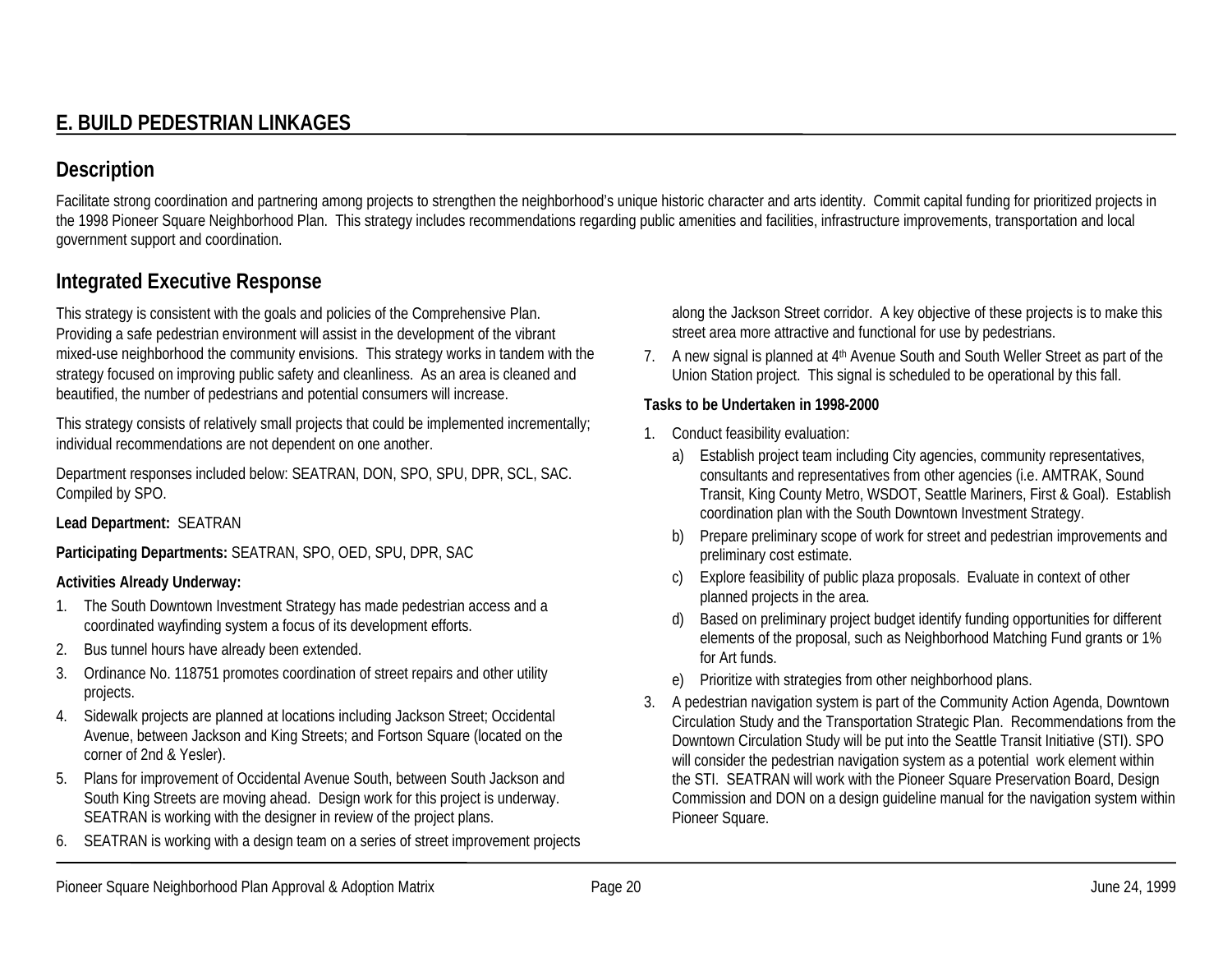- 4. DON and OED will coordinate with the PSCDO to explore issues with the redevelopment of Fortson Square including, but not limited to: possible links to court house, RTA tunnels, Smith Tower and other adjacent buildings.
- 5. Identify next steps for continued implementation.

## **Council Action Taken:**

Approve Exec.'s Recommended Action with the following additions:

1.Designate SEATRAN as lead Department for this Key Activity.

2. The Executive should explore consolidating or transferring maintenance responsibility from SEATRAN and other departments to the Parks Department for Occidental Square, Fortson Square, Washington Street Boat Landing, and other locations within Pioneer Square and citywide.

|                 | Activity                                                                                                                                                                                                                                   | Page | Priority | Cost Estimate                            | Implementor                                             | <b>Executive Response</b><br>(Filled in by City)                                                                                                                                                                                                                                                                                                                                                                                                                                                                                                                                                                                                                                                                                                                                                               |  |  |  |  |
|-----------------|--------------------------------------------------------------------------------------------------------------------------------------------------------------------------------------------------------------------------------------------|------|----------|------------------------------------------|---------------------------------------------------------|----------------------------------------------------------------------------------------------------------------------------------------------------------------------------------------------------------------------------------------------------------------------------------------------------------------------------------------------------------------------------------------------------------------------------------------------------------------------------------------------------------------------------------------------------------------------------------------------------------------------------------------------------------------------------------------------------------------------------------------------------------------------------------------------------------------|--|--|--|--|
|                 | Principle and Policy Recommendations                                                                                                                                                                                                       |      |          |                                          |                                                         |                                                                                                                                                                                                                                                                                                                                                                                                                                                                                                                                                                                                                                                                                                                                                                                                                |  |  |  |  |
| P <sub>4</sub>  | Include an artist on the design team for all capital<br>projects in Pioneer Square that involve the use of<br>public funding - local, regional, state or federal.                                                                          | 4    | Η        |                                          | <b>PSPC-Lead</b><br>SAC, SPO<br><b>KCCR</b><br>Private  | SAC will work with the community to facilitate and manage the<br>selection and implementation of public art projects by City capital<br>construction dollars in Pioneer Square.                                                                                                                                                                                                                                                                                                                                                                                                                                                                                                                                                                                                                                |  |  |  |  |
| P <sub>5</sub>  | Once Pioneer Square has developed an Art and<br>Legends plan, use this plan as a guide for<br>development, siting, and implementation of public art<br>and legends projects throughout the neighborhood.<br><b>Improving Public Spaces</b> | 4    | Н        | Fund Art and<br>Legends plan<br>creation | <b>PSPC-Lead</b><br>SAC, SPO,<br><b>KCCR</b><br>Private | SAC can assist Pioneer Square neighborhood in the creation of an<br>Arts and Legends plan. A fee for this work would have to be<br>negotiated with a sponsoring City Department. This project would<br>be a good candidate for a Neighborhood Matching Fund Grant.                                                                                                                                                                                                                                                                                                                                                                                                                                                                                                                                             |  |  |  |  |
| PS <sub>2</sub> | Design and implement a pedestrian navigation system 6<br>of maps, signs and kiosks.                                                                                                                                                        |      | Η        |                                          | PSPC, SAC,<br>SPO, RTA,<br>METRO,<br>WSDOT, F&G         | This activity is part of the Community Action Agenda, Downtown<br>Circulation Study and the Transportation Strategic Plan.<br>Recommendations from the Downtown Circulation Study will be put<br>Into the Seattle Transit Initiative (STI). SPO will consider the<br>pedestrian navigation system as a potential work element within<br>the STI. SEATRAN will work with the Pioneer Square Preservation<br>Board, Design Commission and DON on a design guideline manual<br>for the navigation system within Pioneer Square. The community<br>should consider pursue other funding sources, such as the<br>neighborhood matching grant, in order to speed the implementation<br>of this activity.<br>SAC will work with SEATRAN and the community to include artists<br>in the design of navigational systems. |  |  |  |  |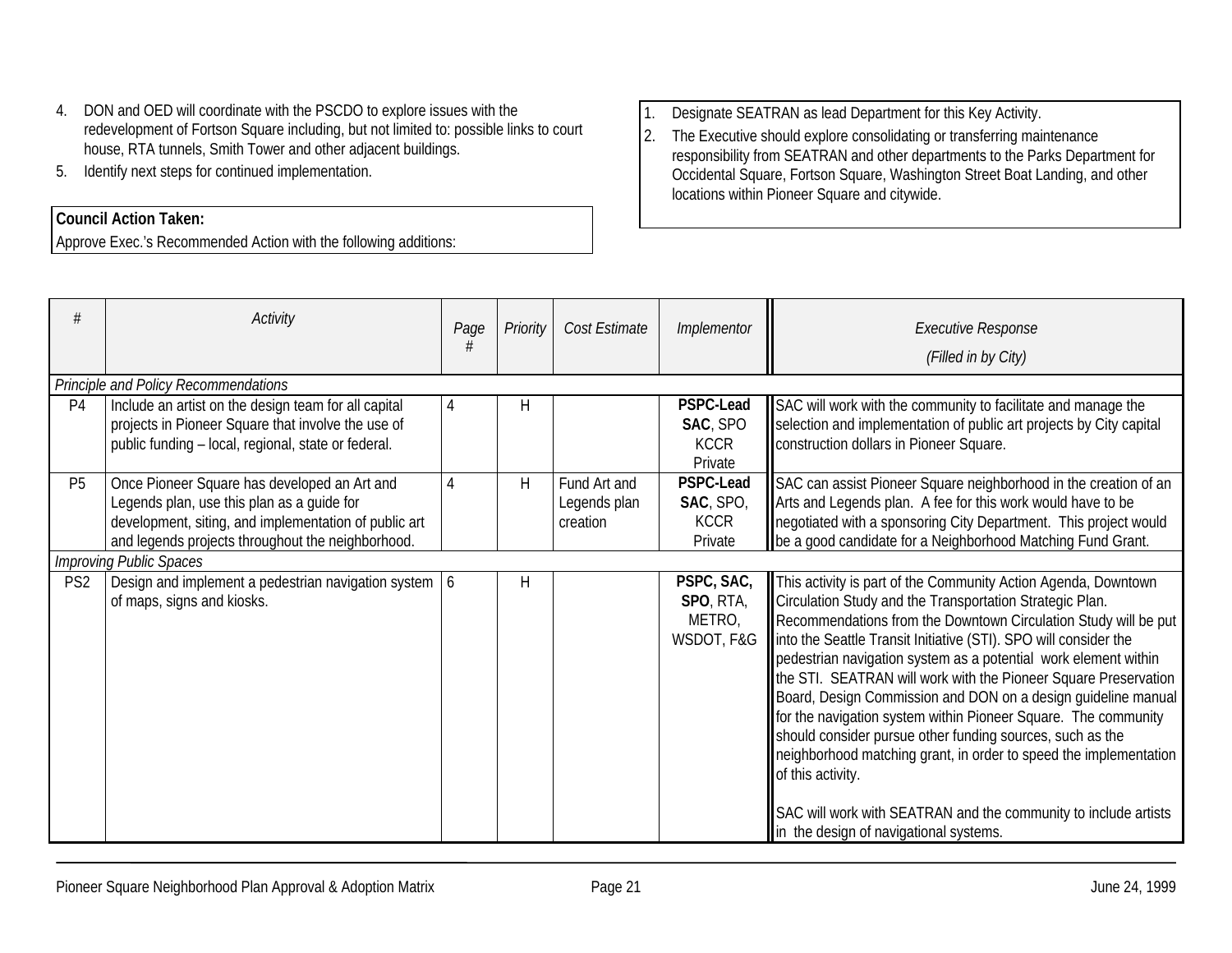| #               | Activity                                                                                                                                                                                                                                                                                                                                                                              | Page           | Priority | Cost Estimate      | Implementor                                     | <b>Executive Response</b><br>(Filled in by City)                                                                                                                                                                                                                                                                                                                                                                                                                                                                                                                                                                                                                                                            |
|-----------------|---------------------------------------------------------------------------------------------------------------------------------------------------------------------------------------------------------------------------------------------------------------------------------------------------------------------------------------------------------------------------------------|----------------|----------|--------------------|-------------------------------------------------|-------------------------------------------------------------------------------------------------------------------------------------------------------------------------------------------------------------------------------------------------------------------------------------------------------------------------------------------------------------------------------------------------------------------------------------------------------------------------------------------------------------------------------------------------------------------------------------------------------------------------------------------------------------------------------------------------------------|
| PS7             | Design and install appropriate additional "green street"   6<br>plantings along Occidental Corridor.                                                                                                                                                                                                                                                                                  |                | H        |                    | <b>SEATRAN</b><br>Private                       | SEATRAN would provide technical review of plans for proposed<br>improvement in the right-of-way                                                                                                                                                                                                                                                                                                                                                                                                                                                                                                                                                                                                             |
| PS <sub>8</sub> | Repair or replace sidewalk paving with approved<br>concrete paving in identified locations.                                                                                                                                                                                                                                                                                           | $\overline{7}$ | H        |                    | <b>SEATRAN</b><br>Private                       | Current projects to improve the pedestrian setting and sidewalk<br>conditions include: Jackson Street; Occidental Avenue, between<br>Jackson and King Streets; and Fortson Square.<br>SEATRAN focuses limited sidewalk maintenance funds on<br>sidewalk locations for which the City assumes maintenance<br>responsibility, such as landings at street corners, alley crossings<br>over sidewalks, and locations where sidewalk damage is caused by<br>the roots of City street trees. Otherwise, sidewalk maintenance<br>and improvement is the responsibility of adjacent property owners.<br>Locations identified in the plan would need to be reviewed to<br>determine if they meet the above criteria. |
| <b>PS10</b>     | Repair brick sidewalks in the identified locations.                                                                                                                                                                                                                                                                                                                                   | 7              | H        |                    | <b>SEATRAN</b>                                  | Locations identified in the plan would need to be reviewed to<br>determine if they meet SEATRAN criteria for sidewalk<br>improvement.                                                                                                                                                                                                                                                                                                                                                                                                                                                                                                                                                                       |
| <b>PS15</b>     | Ensure public restrooms that are accessible 18 hours<br>a day will be installed in the ferry terminal expansion,<br>the new stadium or exhibition hall, and King Street<br>station.                                                                                                                                                                                                   |                | H        |                    | <b>DON</b><br>WSDOT, RTA,<br>METRO, PSA,<br>F&G | The community should work with facility owners and operators to<br>ensure accessibility. In addition, the community could reconsider<br>placing self-cleaning, aesthetically pleasing port-a-potties in the<br>Square through DON.                                                                                                                                                                                                                                                                                                                                                                                                                                                                          |
| <b>PS22</b>     | Improve pedestrian streetscape on Occidental<br>between Jackson and King according to<br>Weinstein/Copeland proposal. Update proposal to<br>reflect needed brick sidewalk and intersection of<br>Jackson and Occidental not covered in Ballpark<br>implementation design.                                                                                                             | 8              | H        | , fund any<br>Gaps | PSPC, PFD,<br>SPO,<br><b>SEATRAN</b><br>F&G     | Design work for improvement of Occidental Avenue South is<br>underway. SEATRAN is working with the designer in review of the<br>project plans.                                                                                                                                                                                                                                                                                                                                                                                                                                                                                                                                                              |
| <b>PS23</b>     | Create a public plaza, min. 80' width, on the western<br>edge of the Kingdome North Lot to extend corridor to<br>stadium and exhibition center. Support flexible social<br>space on the west edge of the North Lot and the<br>intersection at King and Occidental. Preserve a visual<br>extension and connection to Occidental Avenue<br>Greenstreet north of King. Support community | 8              | H        |                    | PSPC, PSA,<br>F&G, SPO,<br><b>DCLU</b>          | This will potentially cut down the number of mixed use units that<br>can be achieved on the site. Any public areas on the Kingdome Lot<br>should be coordinated with the overall construction goal. DCLU<br>would like to be involved as planning for the North Lot development<br>evolves.                                                                                                                                                                                                                                                                                                                                                                                                                 |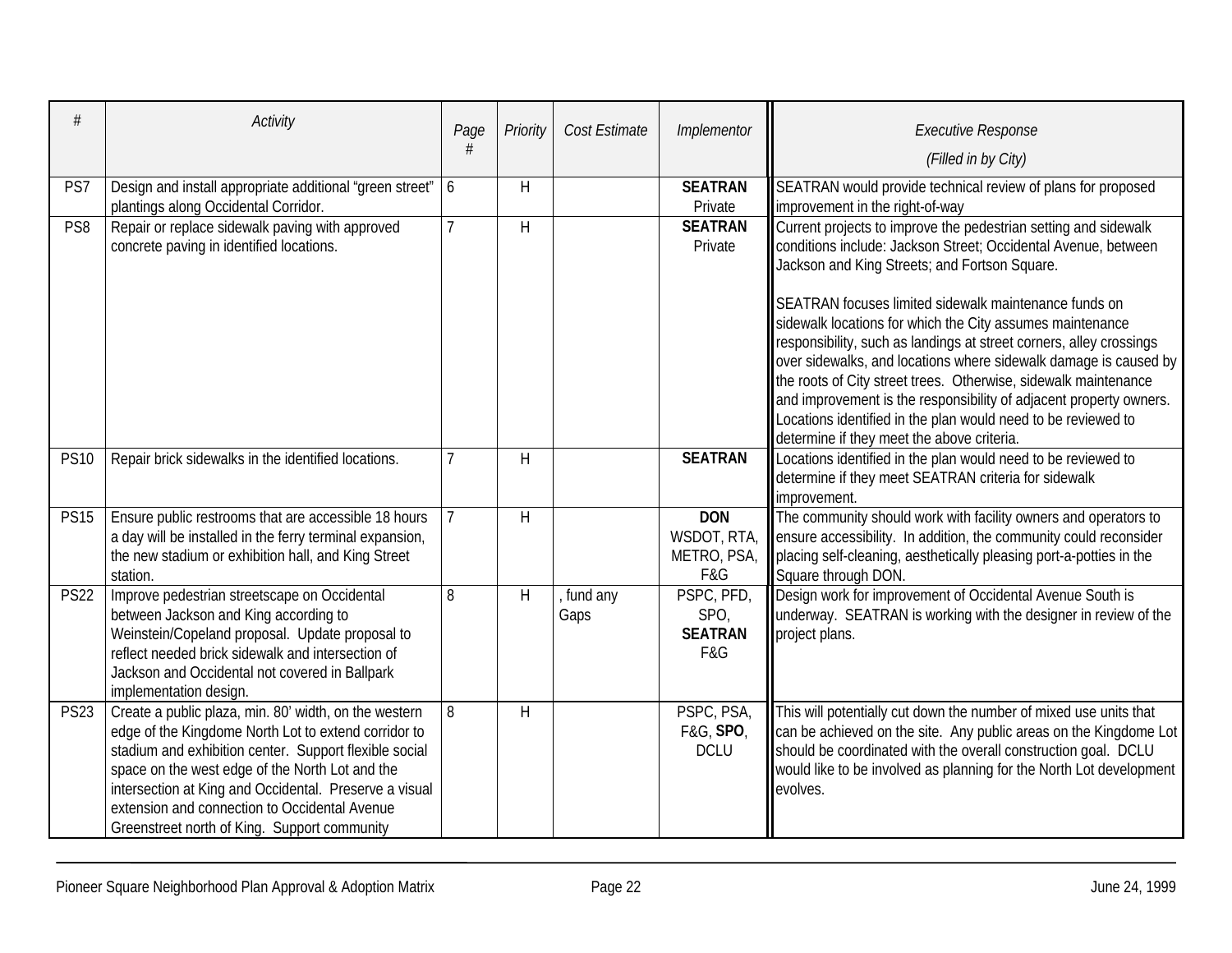|             | Activity                                                                                                                                                                                                                                                                                                                                   | Page<br>#       | Priority     | Cost Estimate | Implementor                                           | <b>Executive Response</b><br>(Filled in by City)                                                                                                                                                                                                                                                                                                                                                                                                                                                                                                                                                                                                                                                                                                           |
|-------------|--------------------------------------------------------------------------------------------------------------------------------------------------------------------------------------------------------------------------------------------------------------------------------------------------------------------------------------------|-----------------|--------------|---------------|-------------------------------------------------------|------------------------------------------------------------------------------------------------------------------------------------------------------------------------------------------------------------------------------------------------------------------------------------------------------------------------------------------------------------------------------------------------------------------------------------------------------------------------------------------------------------------------------------------------------------------------------------------------------------------------------------------------------------------------------------------------------------------------------------------------------------|
|             | involvement in reviewing quality and quantity of<br>housing developments on the Northwest quadrant of<br>the North Lot.                                                                                                                                                                                                                    |                 |              |               |                                                       |                                                                                                                                                                                                                                                                                                                                                                                                                                                                                                                                                                                                                                                                                                                                                            |
| <b>PS25</b> | Centralize responsibility for the length of Occidental<br>Corridor with the Parks Department.                                                                                                                                                                                                                                              | 8               | H            |               | PSCC, Parks,<br><b>SEATRAN</b>                        | SEATRAN believes that there are some services in the mall area<br>that SEATRAN could turn over to the Parks Department. DPR is in<br>the process of negotiating with SEATRAN for a transfer of<br>maintenance responsibility for other services.                                                                                                                                                                                                                                                                                                                                                                                                                                                                                                           |
| <b>PS32</b> | Fund the project to redesign and rebuild Fortson<br>Square.                                                                                                                                                                                                                                                                                | 9               | $\mathsf{H}$ | fund any Gaps | <b>MI, SEATRAN</b>                                    | OED supports efforts to redesign the Fortson Square/2nd and<br>Yesler area and is using the PSCDO as an implementor for these<br>efforts. PSCDO's 1998 contract with OED includes work on the<br>Fortson Square Redesign Project.<br>At this point in the design process, the full cost of the project cannot<br>be determined. To date, the project has received approximately<br>\$198,000 in funding for project design.                                                                                                                                                                                                                                                                                                                                |
| <b>PS33</b> | Implement pedestrian streetscape improvements:<br>mid-block crossing on Yesler at bus tunnel<br>1)<br>entrance<br>better lighting at Fortson Square<br>2)<br>3)<br>scramble signal at 2 <sup>nd</sup> and Yesler<br>4)<br>street trees and sidewalk paving improvements<br>on 2 <sup>nd</sup> Ave Extension between Yesler and<br>Jackson. | 9               | H            | fund any Gaps | <b>MI, SEATRAN</b>                                    | SEATRAN has determined that a proposed midblock crossing<br> 1)<br>next to the bus tunnel entrance is a feasible project.<br>The Fortson Square project is currently in the design process.<br>2)<br>Design aspects incorporated into the project will improve<br>lighting in the square.<br>Given the character of street operations at the 2 <sup>nd</sup> Avenue and<br>3)<br>Yesler Way, SEATRAN has an objection to the installation of a<br>scramble walk at this intersection.<br>The Fortson Square project would begin to improve the<br>sidewalk along the north part of the 2 <sup>nd</sup> Avenue Extension<br>corridor, near the bus tunnel entrance. A tree planting project<br>is planned for this fall and could possibly serve this area. |
| <b>PS34</b> | Open the bus tunnel evenings and weekends and<br>actively promote its use for event goers.                                                                                                                                                                                                                                                 | 9               | H            |               | Mariners, F&G,<br><b>Metro</b>                        | Bus tunnel hours have already been extended through evening and<br>weekends.                                                                                                                                                                                                                                                                                                                                                                                                                                                                                                                                                                                                                                                                               |
| <b>PS35</b> | Design streetscape to assist pedestrian navigation at<br>4th & Jackson, which is a major transit link:<br>use cohesive design elements throughout area to<br>clarify pedestrian routes                                                                                                                                                     | $\overline{10}$ | H            | fund any Gaps | PSPC, SPO,<br>RTA, WSDOT,<br><b>SEATRAN,</b><br>Metro | SEATRAN is working with a design team on a series of street<br>Improvement projects along the Jackson Street corridor. The<br>department is also pursuing increased funding for crosswalk<br>restriping through this year's budget process.                                                                                                                                                                                                                                                                                                                                                                                                                                                                                                                |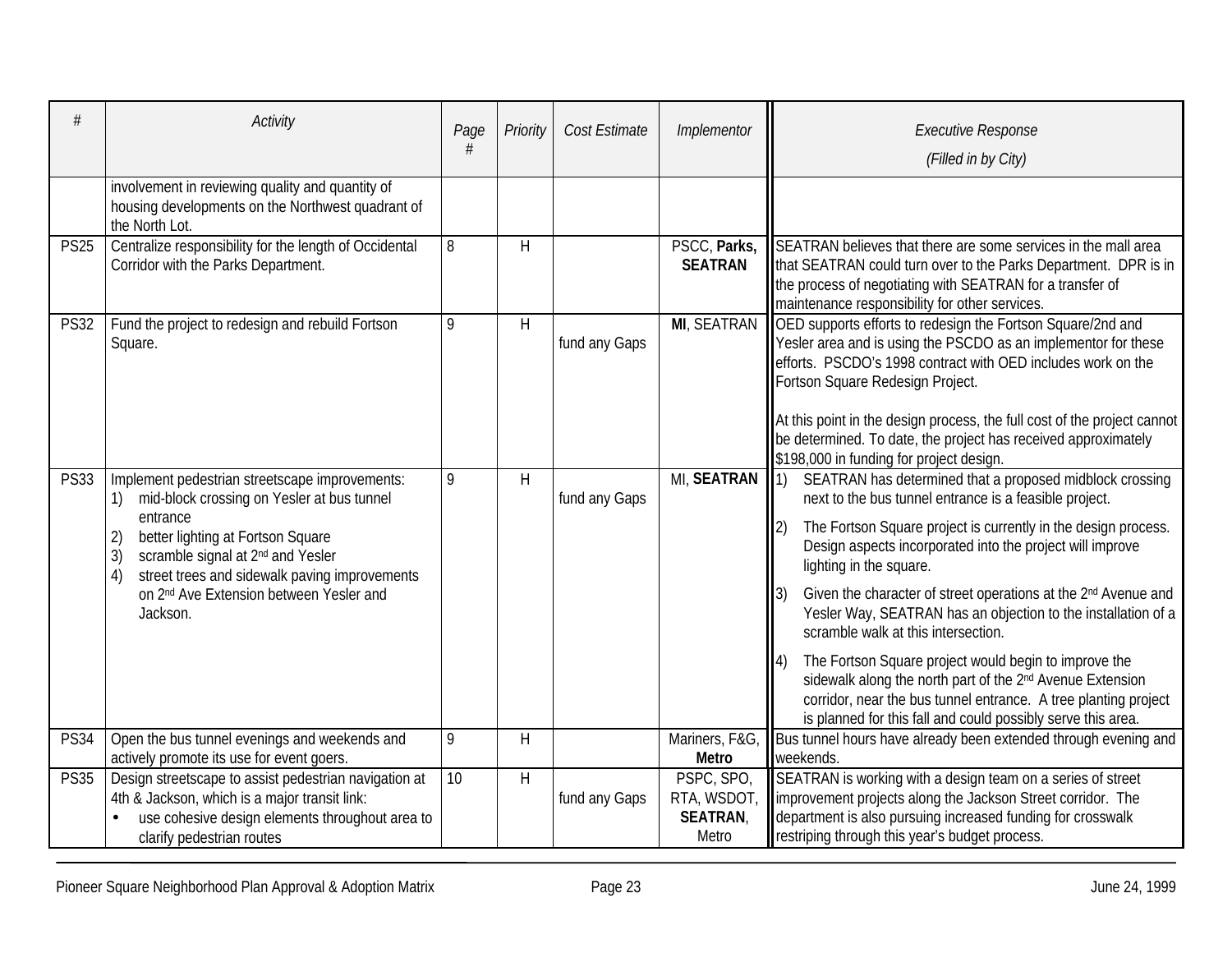| #           | Activity                                                                                                                                                                                   | Page            | Priority       | Cost Estimate                | Implementor                                             | <b>Executive Response</b><br>(Filled in by City)                                                                                                                                                                                                                                                                                                                                                                                                                                                                                                          |
|-------------|--------------------------------------------------------------------------------------------------------------------------------------------------------------------------------------------|-----------------|----------------|------------------------------|---------------------------------------------------------|-----------------------------------------------------------------------------------------------------------------------------------------------------------------------------------------------------------------------------------------------------------------------------------------------------------------------------------------------------------------------------------------------------------------------------------------------------------------------------------------------------------------------------------------------------------|
|             | include artist on the design team<br>use vistas of existing landmarks to orient<br>pedestrians<br>mark all crosswalks<br>install pedestrian traffic signals.                               |                 |                |                              | Private                                                 | SAC will continue working with SEATRAN, SPO, RTA, Metro,<br>WSDOT and the community to include artists in the redesign of the<br>traffic island at 4th Ave. and Jackson.                                                                                                                                                                                                                                                                                                                                                                                  |
| <b>PS36</b> | Make all the individual public spaces at 4th & Jackson<br>work well together, their designs and uses<br>complementary.                                                                     | 10              | $\overline{H}$ |                              | PSPC, SPO,<br><b>SAC</b>                                | Design teams are involved in the development of various<br>improvement projects in the neighborhood. A key objective of these<br>projects is to make this area more attractive and functional for use<br>by pedestrians. The PSPC should work with design teams to<br>ensure good urban design.                                                                                                                                                                                                                                                           |
| <b>PS37</b> | Make sidewalk on both sides of Jackson St. wide and<br>consistent. Repave sidewalk on the north side of<br>Jackson between Occidental and 5th.                                             | 10 <sup>1</sup> | H              |                              | PSPC, SPO,<br><b>SEATRAN</b>                            | SEATRAN is working with a design team on a series of street<br>improvement projects along the Jackson Street corridor.                                                                                                                                                                                                                                                                                                                                                                                                                                    |
| <b>PS38</b> | Preserve views from 4th & Jackson:<br>west, of the waterfront<br>$\bullet$<br>north of Smith Tower and the Space Needle<br>east, of the ID<br>south, of train station facades and stadiums | 10              | $\mathsf{H}$   |                              | PSPC, SPO,<br><b>DCLU</b>                               | Currently, the Downtown Plan has established view corridors<br>where special considerations are made to protect views, including<br>requirements for upper level setbacks along some view corridor<br>street frontages. The neighborhood should consider requesting the<br>designation of additional streets in Pioneer Square view corridors in<br>the Downtown Plan and the action that would be needed to protect<br>these areas, e.g. lower height limits, restrict skybridges. Further<br>refinement of this proposal should be discussed with DCLU. |
| <b>PS39</b> | Redesign the traffic island on $4th$ Ave south of Jackson   10<br>so it is safer and has more room for pedestrians.                                                                        |                 | $\mathsf{H}$   | Fund Gaps                    | PSPC, SPO,<br>SAC,<br><b>SEATRAN,</b><br>Metro, Private | This is part of the design process for the series of street<br>improvement projects along the Jackson Street corridor.<br>SAC will continue working with SEATRAN, SPO, RTA, Metro,<br>WSDOT and the community to include artists in the redesign of the<br>traffic island at 4th Ave. and Jackson.                                                                                                                                                                                                                                                        |
| <b>PS40</b> | Create a public plaza at King Street Station Square<br>and close this section of 3rd Ave except for emergency<br>vehicles.                                                                 | 10              | $\mathsf{H}$   | Add project<br>Fund proposal | PSPC, SPO,<br><b>SEATRAN</b>                            | SEATRAN needs further information about the proposal to close<br>part of 3rd Avenue South. This project could be coordinated with<br>the construction of the King Street Station Plaza.                                                                                                                                                                                                                                                                                                                                                                   |
| PS41        | Improve pedestrian experience on 4th Ave between<br>Airport Way and Washington:<br>install pedestrian lighting on both sides of street                                                     | 10              | $\overline{H}$ | In Motion                    | PSPC, SPO,<br>RTA, WSDOT,<br><b>SEATRAN</b>             | This is part of the design process for the series of street<br>improvement projects along the Jackson Street corridor.                                                                                                                                                                                                                                                                                                                                                                                                                                    |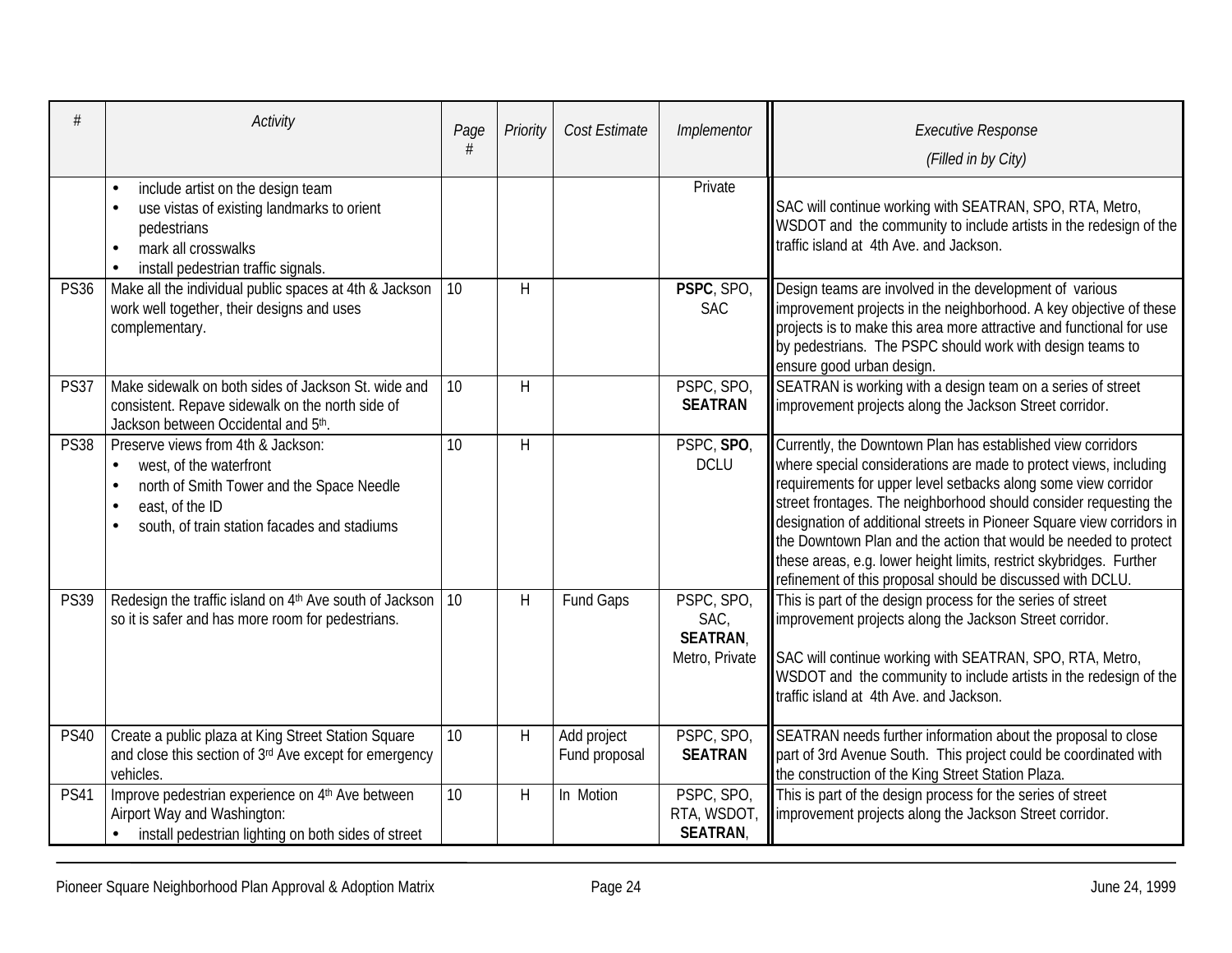| #           | <b>Activity</b>                                                                                                                                                                                                                                                                                                                                                                                                                                                                                                                                                                  | Page | Priority     | Cost Estimate | Implementor                                          | <b>Executive Response</b><br>(Filled in by City)                                                                                                                                                                                                                                                                                                                                                                                                                                                                                                                                                                                                                                                                                                                                                                                                                                                                   |
|-------------|----------------------------------------------------------------------------------------------------------------------------------------------------------------------------------------------------------------------------------------------------------------------------------------------------------------------------------------------------------------------------------------------------------------------------------------------------------------------------------------------------------------------------------------------------------------------------------|------|--------------|---------------|------------------------------------------------------|--------------------------------------------------------------------------------------------------------------------------------------------------------------------------------------------------------------------------------------------------------------------------------------------------------------------------------------------------------------------------------------------------------------------------------------------------------------------------------------------------------------------------------------------------------------------------------------------------------------------------------------------------------------------------------------------------------------------------------------------------------------------------------------------------------------------------------------------------------------------------------------------------------------------|
|             | add street trees where feasible<br>$\bullet$<br>add crosswalk and light on 4th at Weller St.<br>consider expanding eastern end of Weller St.<br>bridge for pedestrian traffic surges<br>encourage Union Station development to design<br>for public uses and entries at street level along 4th<br>Ave.                                                                                                                                                                                                                                                                           |      |              |               | Metro<br>Private<br><b>AMTRAK</b>                    | A new signal is planned at 4 <sup>th</sup> Avenue South and South Weller<br>Street as part of the Union Station project. This signal is scheduled<br>to be installed and operational by this Fall.                                                                                                                                                                                                                                                                                                                                                                                                                                                                                                                                                                                                                                                                                                                 |
| <b>PS46</b> | Strengthen east west pedestrian connections:<br>preserve view corridors of water at Main, Yesler,<br>and Washington<br>redesign streetscape on Jackson, Main,<br>$\bullet$<br>Washington, and Yesler from 1st Ave to water's<br>edge to emphasize connection to waterfront<br>create safe and clearly marked pedestrian<br>crossings to guide pedestrians under viaduct.<br>evaluate widening sidewalks on the north side of<br>Yesler Way from the waterfront to First Avenue<br>narrowing traffic lanes and enhancing the<br>pedestrian primacy of this waterfront connection. | 11   | H            |               | PSPC, SPO,<br>WSF, PORT,<br><b>SEATRAN,</b><br>Parks | SEATRAN is interested in participating in the review of these<br>improvement concepts and identifying departmental resources that<br>may assist with these efforts.<br>SEATRAN believes there may be an issue of pedestrian safety in<br>the area under the viaduct. If there are <i>specific</i> locations that<br>community members believe present immediate safety concerns,<br>these can be forwarded directly to SEATRAN for review and<br>response. SEATRAN safety programs tend to address problems<br>locations with "spot" improvements directed in the immediate<br>location of the traffic safety problem. The response of these<br>programs tends to be with signing, parking restrictions, street<br>striping, etc. -- street changes that can be made more quickly than<br>high-cost, capital work.<br>DPR supports these recommendations and will review our projects<br>with these goals in mind. |
| <b>PS47</b> | Rehabilitate and reuse Washington Street Boat<br>Landing, either as an entry for the "mosquito fleet"<br>passenger ferries or as part of a new public space.                                                                                                                                                                                                                                                                                                                                                                                                                     | 11   | $\mathsf{H}$ |               | PSPC, SPO,<br>WSF, PORT,<br>SEATRAN,<br>Parks        | DPR supports this project but does not have funding to undertake<br>improvements at this time.<br>This location is under consideration as the landing for the Water<br>Taxi in the event that the pilot project now underway is successful.<br>Significant rehabilitation or replacement of the docks and ramps<br>would be necessary for any project.<br>The City will explore the possibility of transferring multiple<br>ownerships of the Pier/Landing to one responsible entity. SPO will                                                                                                                                                                                                                                                                                                                                                                                                                     |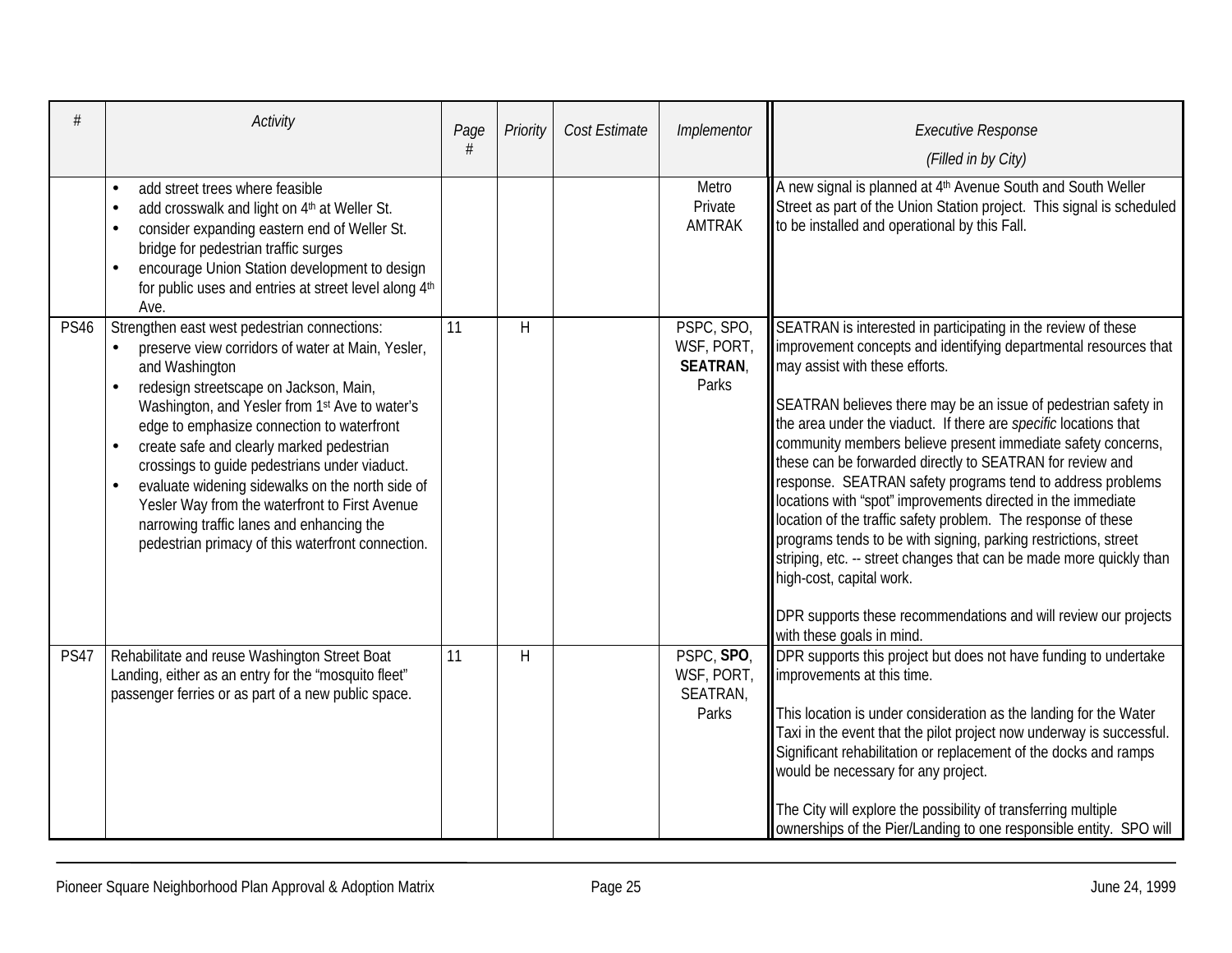|             | Activity                                                                                                                                                                                                                                                                                                                                              | Page | Priority     | Cost Estimate | Implementor                                       | <b>Executive Response</b><br>(Filled in by City)                                                                                                                                                                                                                                                                                                                                                                                                                                                                                                                                                                                                                                                                                                                                                                           |
|-------------|-------------------------------------------------------------------------------------------------------------------------------------------------------------------------------------------------------------------------------------------------------------------------------------------------------------------------------------------------------|------|--------------|---------------|---------------------------------------------------|----------------------------------------------------------------------------------------------------------------------------------------------------------------------------------------------------------------------------------------------------------------------------------------------------------------------------------------------------------------------------------------------------------------------------------------------------------------------------------------------------------------------------------------------------------------------------------------------------------------------------------------------------------------------------------------------------------------------------------------------------------------------------------------------------------------------------|
|             |                                                                                                                                                                                                                                                                                                                                                       |      |              |               |                                                   | continue to explore this as part of the South Downtown Waterfront<br>Master Plan process.                                                                                                                                                                                                                                                                                                                                                                                                                                                                                                                                                                                                                                                                                                                                  |
| <b>PS54</b> | Improve gardening and maintenance at Pioneer Place<br>Park:<br>replant permanent beds to be more lush and full<br>$\bullet$<br>remove octagonal planters<br>$\bullet$<br>add more hanging baskets with flowers<br>$\bullet$<br>add lighting to shine up on Totem Pole<br>$\bullet$<br>clean and garden more frequently<br>do annual tree maintenance. | 12   | H            |               | PSCC, BIA<br>Parks,<br>SEATRAN,<br>Metro, Private | Presently, SEATRAN maintenance of City street trees is on a 10<br>year cycle. Reducing this to a 5 year cycle for locations like this<br>citywide would require a doubling of the budget. SCL provides line<br>clearance trimming when necessary.<br>DPR is willing to work with the community on these<br>recommendations. Additional landscaping and other amenities will<br>require additional funding.                                                                                                                                                                                                                                                                                                                                                                                                                 |
|             | Strengthening Our Economic Base                                                                                                                                                                                                                                                                                                                       |      |              |               |                                                   |                                                                                                                                                                                                                                                                                                                                                                                                                                                                                                                                                                                                                                                                                                                                                                                                                            |
| E4.3        | Implement the pedestrian navigation system as<br>described in Public Spaces section to assist shoppers<br>and visitors in way-finding.                                                                                                                                                                                                                | 18   | H            | \$25,000      | PSPC, SPO,<br>Mariners F&G                        | This activity is part of the Community Action Agenda, Downtown<br>RTA, WSDOT, Circulation Study and the Transportation Strategic Plan.<br>Recommendations from the Downtown Circulation Study will be put<br>into the Seattle Transit Initiative (STI). SPO will consider the<br>pedestrian navigation system as a potential work element within<br>the STI. SEATRAN will work with the Pioneer Square Preservation<br>Board, Design Commission and DON on a design guideline manual<br>for the navigation system within Pioneer Square. The community<br>should consider pursue other funding sources, such as the<br>neighborhood matching grant, in order to speed the implementation<br>of this activity.<br>SAC will work with SEATRAN and the community to include artists<br>in the design of navigational systems. |
|             | Improving Infrastructure: Parking, Transportation, Utilities                                                                                                                                                                                                                                                                                          |      |              |               |                                                   |                                                                                                                                                                                                                                                                                                                                                                                                                                                                                                                                                                                                                                                                                                                                                                                                                            |
| 12.1        | Mark all crossings with pedestrian cross lights.<br>Repaint cross walk striping at all crosswalks.                                                                                                                                                                                                                                                    | 20   | Η            |               | <b>SEATRAN</b>                                    | The community should work with SEATRAN to further refine the<br>recommendation for pedestrian cross lights. Cross lights would<br>need to be evaluated against traffic flow.<br>Funding for restriping crosswalks citywide is very limited.<br>SEATRAN is pursuing a doubling of funding for crosswalk<br>restriping through this year's budget process.                                                                                                                                                                                                                                                                                                                                                                                                                                                                   |
| 12.2        | Design and implement pedestrian navigation system.                                                                                                                                                                                                                                                                                                    | 20   | $\mathsf{H}$ |               | PSPC, SPO                                         | This activity is part of the Community Action Agenda, Downtown                                                                                                                                                                                                                                                                                                                                                                                                                                                                                                                                                                                                                                                                                                                                                             |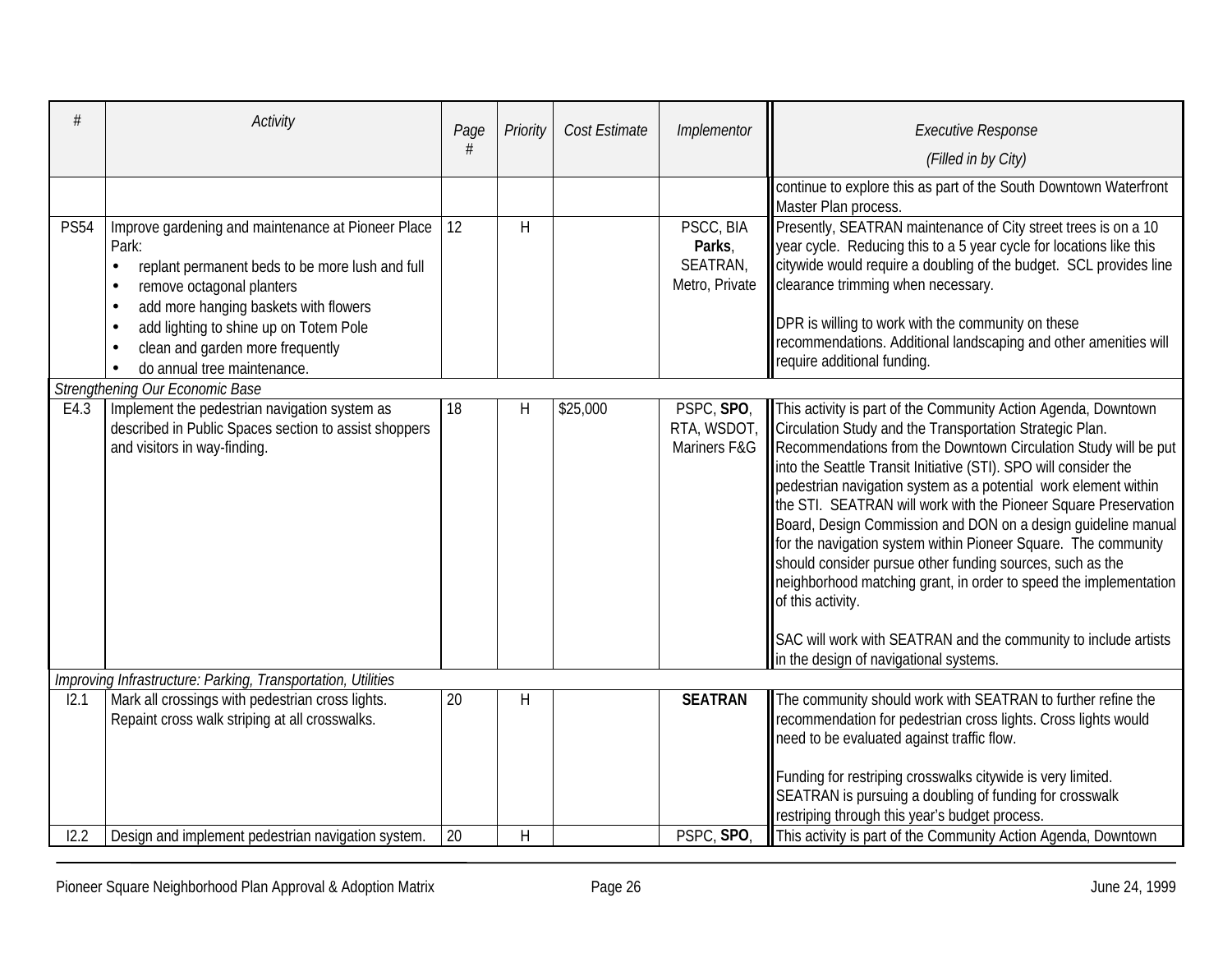| #     | Activity                                                                                                                                                                                                                                                                                                                                                             | Page<br># | Priority     | Cost Estimate | Implementor                                                 | <b>Executive Response</b><br>(Filled in by City)                                                                                                                                                                                                                                                                                                                                                                                                                                                                                                                                                                                                                                                                                                                                                                                                                                                  |
|-------|----------------------------------------------------------------------------------------------------------------------------------------------------------------------------------------------------------------------------------------------------------------------------------------------------------------------------------------------------------------------|-----------|--------------|---------------|-------------------------------------------------------------|---------------------------------------------------------------------------------------------------------------------------------------------------------------------------------------------------------------------------------------------------------------------------------------------------------------------------------------------------------------------------------------------------------------------------------------------------------------------------------------------------------------------------------------------------------------------------------------------------------------------------------------------------------------------------------------------------------------------------------------------------------------------------------------------------------------------------------------------------------------------------------------------------|
|       | See public spaces section.                                                                                                                                                                                                                                                                                                                                           |           |              |               | RTA, WSDOT,<br>Mariners, F&G                                | Circulation Study and the Transportation Strategic Plan.<br>Recommendations from the Downtown Circulation Study will be put<br>into the Seattle Transit Initiative (STI). SPO will consider the<br>pedestrian navigation system as a potential work element within<br>the STI. SEATRAN will work with the Pioneer Square Preservation<br>Board, Design Commission and DON on a design guideline manual<br>for the navigation system within Pioneer Square. The community<br>should consider pursue other funding sources, such as the<br>neighborhood matching grant, in order to speed the implementation<br>of this activity.<br>SAC will work with SEATRAN and the community to include artists<br>in the design of navigational systems.                                                                                                                                                      |
| 12.3  | Define surface level pedestrian connections between<br>South Downtown and the waterfront. See Public<br>Spaces section, Waterfront Connection.                                                                                                                                                                                                                       | 20        | M            |               | PSPC, SPO,<br>WSF, PORT,<br><b>SEATRAN</b><br>Mariners, F&G | SEATRAN is interested in participating in the review of these<br>concepts and to identify departmental resources that may assist<br>with these efforts, particularly improving conditions for pedestrians<br>and the use of street right-of-way.                                                                                                                                                                                                                                                                                                                                                                                                                                                                                                                                                                                                                                                  |
| 15.1  | Primary pedestrian routes from north to south are 1 <sup>st</sup><br>Ave from Cherry to King, Occidental Ave from Yesler<br>to King and Alaskan Way along the waterfront.<br>Primary pedestrian routes from west to east are<br>Yesler, Washington, Main and Jackson. These priority<br>pedestrian streets shall not be used for Ferry Terminal<br>vehicular access. | 21        | $\mathsf{H}$ |               | SPO, WSF,                                                   | Alaskan Way must be used for ferry vehicle access and should not<br>WSDOT, DCLU   be included in this recommendation. 1st Ave from Cherry to King,<br>Yesler, Washington, Main and Jackson Street are currently<br>designated Class 2 Pedestrian streets in the Downtown Plan. This<br>means that the streets are considered a secondary link in the<br>downtown pedestrian circulation system. These streets have<br>moderate pedestrian activity and sidewalks of standard width.<br>Occidental Avenue is designated a green street. This means the<br>street may provide a focus for new development and add open<br>space for public enjoyment. Landscaping and other pedestrian<br>amenities are elements of this designation. The community should<br>work with SPO & SEATRAN to further refine this recommendation<br>and determine whether changes to the Downtown Plan are<br>necessary. |
| 111.2 | Design the public plaza at King Street Station and<br>implement elements of the navigation system to help<br>people find important local destinations. (See Public<br>Spaces section, 4th and Jackson.)                                                                                                                                                              | 22        | H            |               | PSPC, SAC,<br>SPO, RTA,<br>METRO,<br><b>WSDOT F&amp;G</b>   | Plaza construction is part of the King Street and Union Station<br>project. SAC is involved with the design of the navigation system.<br>The navigation system is also a part of the South Downtown<br>Investment Strategy.                                                                                                                                                                                                                                                                                                                                                                                                                                                                                                                                                                                                                                                                       |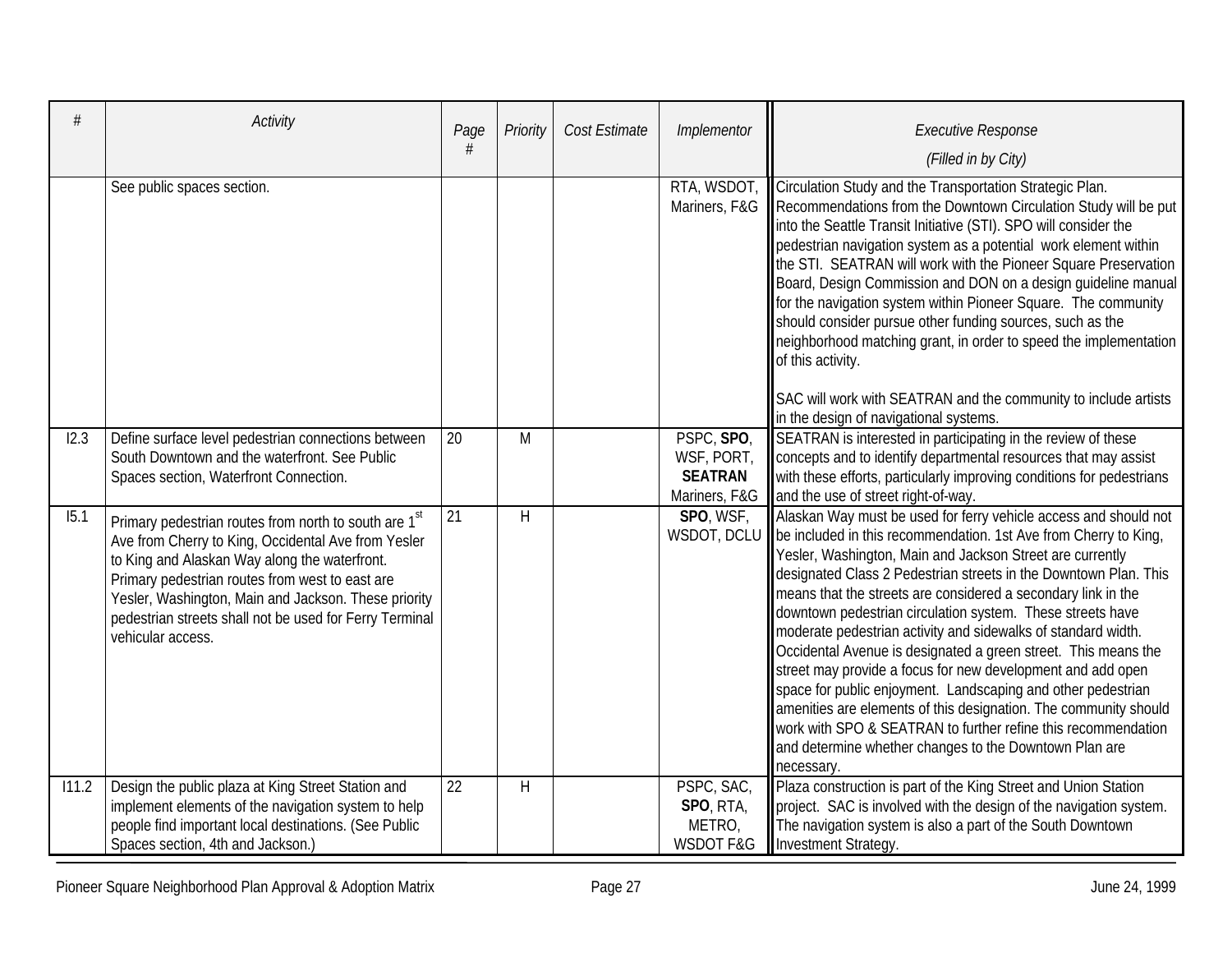|       | Activity                                                                                                                                                                                    | Page | Priority | Cost Estimate | Implementor                               | <b>Executive Response</b><br>(Filled in by City)                                                                                                                                                                                                                                                                                                                                                                                                                                                                                                                                                                                                                                                                                                                                                                                                                                                                                                                                                                                                                                                                                                                                                                                                                                                                                                                                  |
|-------|---------------------------------------------------------------------------------------------------------------------------------------------------------------------------------------------|------|----------|---------------|-------------------------------------------|-----------------------------------------------------------------------------------------------------------------------------------------------------------------------------------------------------------------------------------------------------------------------------------------------------------------------------------------------------------------------------------------------------------------------------------------------------------------------------------------------------------------------------------------------------------------------------------------------------------------------------------------------------------------------------------------------------------------------------------------------------------------------------------------------------------------------------------------------------------------------------------------------------------------------------------------------------------------------------------------------------------------------------------------------------------------------------------------------------------------------------------------------------------------------------------------------------------------------------------------------------------------------------------------------------------------------------------------------------------------------------------|
| 112.3 | Coordinate partnerships between utilities and private<br>developers for more complete street repairs and to<br>pool resources to deliver identified pedestrian<br>streetscape improvements. | 22   | Н        |               | SPO,<br><b>SEATRAN</b><br><b>SPU, SAC</b> | Coordinated street work is the intent of newly passed Ordinance<br>No. 118751. The aim of the ordinance in promoting coordination is<br>llto:<br>decrease the number and impact of street projects on<br>local businesses and residents.<br>extend pavement life by reducing the number of street<br>cuts made into street pavement - particularly new street<br>pavement - by utility work.<br>SEATRAN has limited funding for sidewalk improvements. Its use<br>tends to be focused on sidewalk locations for which the City<br>assumes maintenance responsibility -- including landings at street<br>corners, alley crossings over sidewalk, and locations where<br>sidewalk damage is caused by the roots of City street trees.<br>Otherwise, sidewalk maintenance and improvement is held as the<br>responsibility of adjacent property owners.<br>Utilities pay for restoration work needing to be done when they cut<br>into the street. Establishing a joint restoration program with the<br>limited funds available to SEATRAN for paving would extend the<br>amount of paving that SEATRAN could complete. Pooling<br>resources would provide a way to leverage pedestrian street<br>improvements in adjacent sidewalk areas.<br>This is an activity which can greatly benefit from the stakeholder<br>participation present in the South Downtown Investment Strategy. |
| 112.4 | Ensure that the 1% for art funds generated through<br>utility and infrastructure improvements in Pioneer<br>Square are allocated proportionately in the<br>neighborhood.                    | 22   | H        |               | PSPC, SAC,                                | SAC will work with the community to keep 1% for Art funds<br>SPU, SEATRAN    generated in Pioneer Square projects in the community, and to<br>allocate them to projects designated in the neighborhood plan.                                                                                                                                                                                                                                                                                                                                                                                                                                                                                                                                                                                                                                                                                                                                                                                                                                                                                                                                                                                                                                                                                                                                                                      |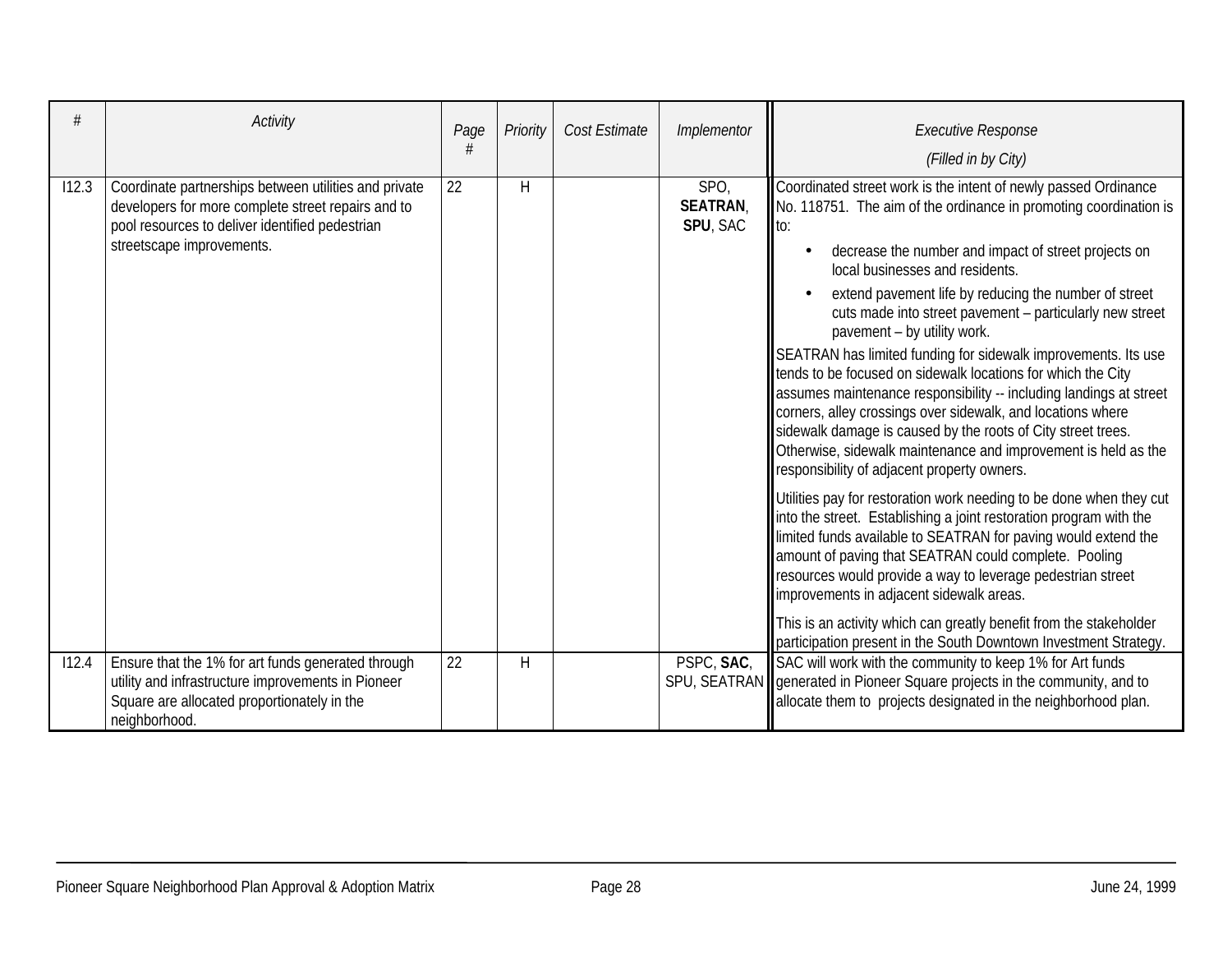Secure a community managed parking facility. Implement a pass program for residential and employee access. Implement aggressive Transportation Demand management (TDM) program for the greatest results. This strategy includes recommendations relating to parking management, public facilities, transportation improvements, infrastructure improvements and local government support and coordination.

## **Integrated Executive Response**

This strategy is consistent with the goals and policies of the Comprehensive Plan. Efficient access to Pioneer Square will help to develop the type of vibrant mixed-use neighborhood the community envisions. This strategy consists of relatively small projects that could be implemented incrementally; individual recommendations are not dependent on one another.

Department responses included below: SEATRAN, SPO, SPD, DCLU. Compiled by SPO.

## **Lead Department:** SPO

**Participating Departments:** OED, DHHS, ESD, SPU, DON, DCLU

## **Activities Already Underway:**

- 1. The South Downtown Investment Strategy (SDIS) has made access a priority in their planning. Access oriented projects include:
	- • seeking funding now for Phase I of the SR 519 Intermodal Access Project under Atlantic Street and pedestrian bridges at Weller Street and Royal Brougham Way, while preserving the option to gain the benefits of a future Phase II under Royal Brougham.
	- • developing partnerships for the lease, purchase or development of 100 spaces for each purpose (retail and residential) in each neighborhood (Pioneer Square and the International District)--a total of 400 spaces.
	- • consideration of "smart meters" in Pioneer Square to make on-street parking available for retail customers during events.
	- • redevelopment of King Street Station as an intermodal terminal serving Amtrak and RTA commuter rail passengers
	- •development of a remote holding area for the Washington State Ferries

terminal at Colman Dock

- 2. Northbound traffic is presently diverted off of 1<sup>st</sup> Avenue and onto the viaduct during times of very large events.
- 3. Bus tunnel hours have been extended.

## **Tasks to be Undertaken in 1998-2000**

- 1. Conduct feasbility evaluation:
	- a) Establish project team including City agencies, community representatives, consultants and representatives from other agencies (i.e. AMTRAK, Sound Transit, King County Metro, WSDOT, Seattle Mariners, First & Goal) Establish coordination plan with the South Downtown Investment Strategy.
	- b) Prepare preliminary scope of work and preliminary cost estimate.
	- c) Based on preliminary cost estimate, identify which elements could be funded by a) Seattle Transit Initiative funding, b) RTA Station Area Planning funding, c) neighborhood bond or levy or d) other sources such as Neighborhood Matching Fund grants, SEATRAN annual programs, or other funding sources obtained through the SDIS.
	- d) Prioritize with strategies from other neighborhood plans.
- 2. Identify next steps for continued implementation.

## **Council Action Taken:**

Approve Exec.'s Recommended Action with following addition:

1. The Executive should continue to monitor and investigate new smart meter technology for possible use on a citywide basis. (I8.1)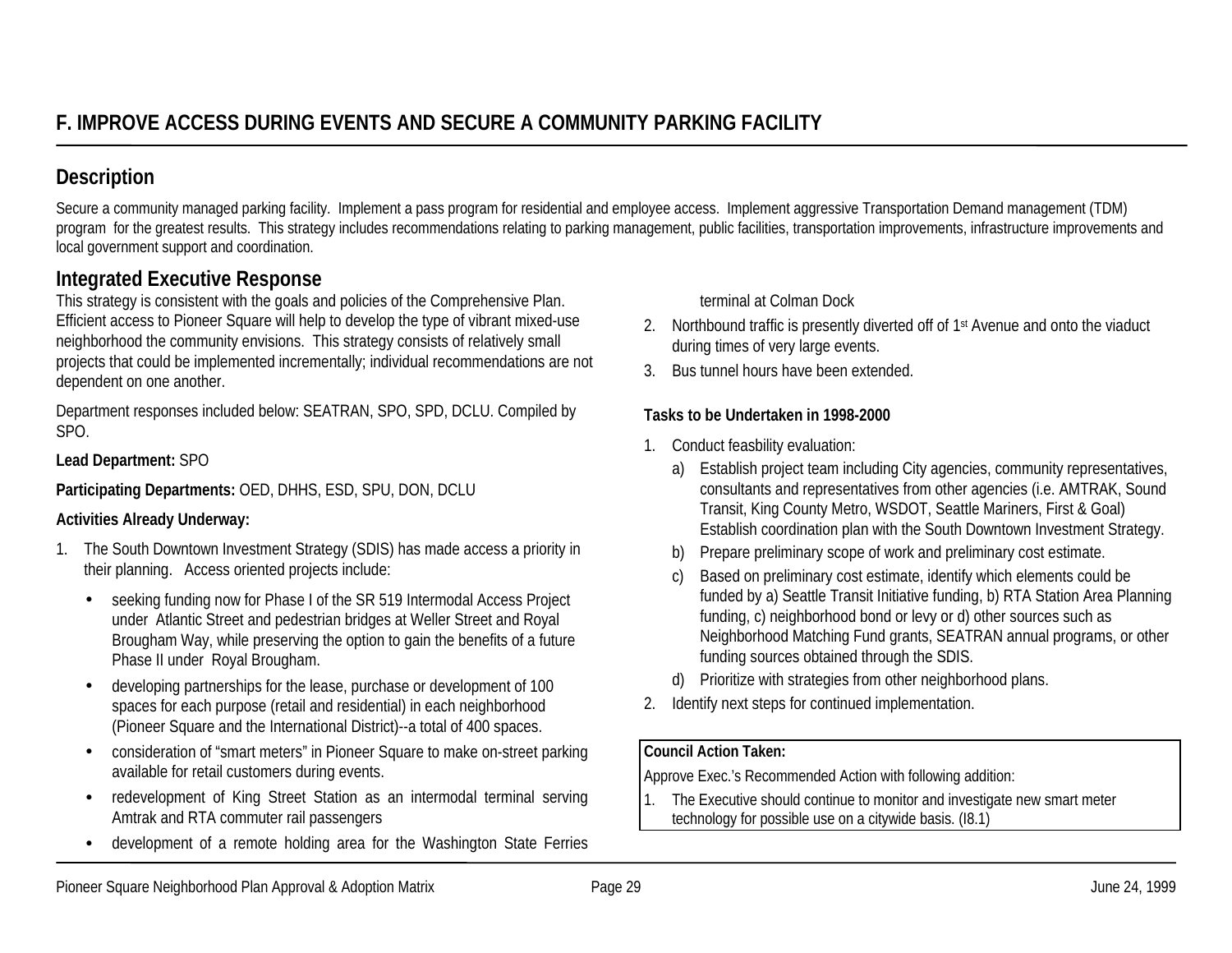| H <sub>6</sub> | <b>Activity</b><br><b>Broadening Residential Availability</b><br>Develop, acquire, or lease municipal or non-profit | Page<br>15 | Priority<br>Н | Cost Estimate                      | Implementor<br><b>Merged</b> | <b>Executive Response</b><br>(Filled in by City)<br>This is a priority of the South Downtown Investment Strategy.                                                                                                                                                                                                                                                                                                                                                                                                                                                                                                                                                                                                                                                                                                                                                                                                                                                                                                                                                                                |  |  |  |  |  |
|----------------|---------------------------------------------------------------------------------------------------------------------|------------|---------------|------------------------------------|------------------------------|--------------------------------------------------------------------------------------------------------------------------------------------------------------------------------------------------------------------------------------------------------------------------------------------------------------------------------------------------------------------------------------------------------------------------------------------------------------------------------------------------------------------------------------------------------------------------------------------------------------------------------------------------------------------------------------------------------------------------------------------------------------------------------------------------------------------------------------------------------------------------------------------------------------------------------------------------------------------------------------------------------------------------------------------------------------------------------------------------|--|--|--|--|--|
|                | parking facilities for residential storage use.                                                                     |            |               |                                    | Interest, SPO,<br>Private    |                                                                                                                                                                                                                                                                                                                                                                                                                                                                                                                                                                                                                                                                                                                                                                                                                                                                                                                                                                                                                                                                                                  |  |  |  |  |  |
|                | Strengthening Our Economic Base                                                                                     |            |               |                                    |                              |                                                                                                                                                                                                                                                                                                                                                                                                                                                                                                                                                                                                                                                                                                                                                                                                                                                                                                                                                                                                                                                                                                  |  |  |  |  |  |
| E6.5           | Create a parking management program for Pioneer<br>Square. See Infrastructure section.                              | 19         | Η             | \$2,500<br>proposal<br>development |                              | Merged Interest, SEATRAN recommends conducting an up-to-date inventory of<br>SPO, Mariners,   parking in Pioneer Square and the surrounding area as a first step.<br>F&G, SEATRAN  This inventory would be a community based project and could be<br>implemented with volunteer assistance.<br>SEATRAN believes the creation of a parking management plan is a<br>good idea. Other entities to which the district might look for good<br>information about parking management programs could include<br>Seattle Center and the University of Washington. One idea to<br>consider in encouraging parking outside the district might be the<br>creation of a shuttle service between Pioneer Square and the 4th<br>and Lander garage. Another thought on increasing parking supply<br>is that some garage owners in and near Pioneer Square may be<br>closing their garages on weekends. As a part of a parking<br>management plan an additional option might be to approach<br>garage operators about keeping their garages open during events<br>and marketing the availability of this parking. |  |  |  |  |  |
|                | Improving Infrastructure: Parking, Transportation, Utilities                                                        |            |               |                                    |                              |                                                                                                                                                                                                                                                                                                                                                                                                                                                                                                                                                                                                                                                                                                                                                                                                                                                                                                                                                                                                                                                                                                  |  |  |  |  |  |
| 11.1           | Raise costs for low-occupancy vehicle parking on<br>stadium controlled lots.                                        | 20         | Η             |                                    |                              | SPD, SEATRAN Raising costs would be a stadium issue. SEATRAN and DCLU do<br>Mariners, F&G, not have jurisdiction over this item. The community should consult<br>Merged Interest   the Mariners and First & Goal regarding this issue. The City may<br>provide technical assistance.                                                                                                                                                                                                                                                                                                                                                                                                                                                                                                                                                                                                                                                                                                                                                                                                             |  |  |  |  |  |
| 11.2           | Provide information and incentives to park in lots<br>outside Pioneer Square.                                       | 20         | H             |                                    |                              | SPD, SEATRAN This is a community based project. One option might be to<br>Mariners, F&G,   approach garage operators about keeping their garages open<br>Merged Interest during events and marketing the availability of this parking.                                                                                                                                                                                                                                                                                                                                                                                                                                                                                                                                                                                                                                                                                                                                                                                                                                                           |  |  |  |  |  |
| 11.3           | Install signs with real time parking/routing information<br>before and after events.                                | 20         | H             |                                    | SPD,<br><b>SEATRAN</b>       | SEATRAN is presently working on a trial project at Seattle Center<br>that involves providing visitors real time parking and routing<br>Mariners, F&G linformation. Results from the trial project need to be reviewed prior                                                                                                                                                                                                                                                                                                                                                                                                                                                                                                                                                                                                                                                                                                                                                                                                                                                                      |  |  |  |  |  |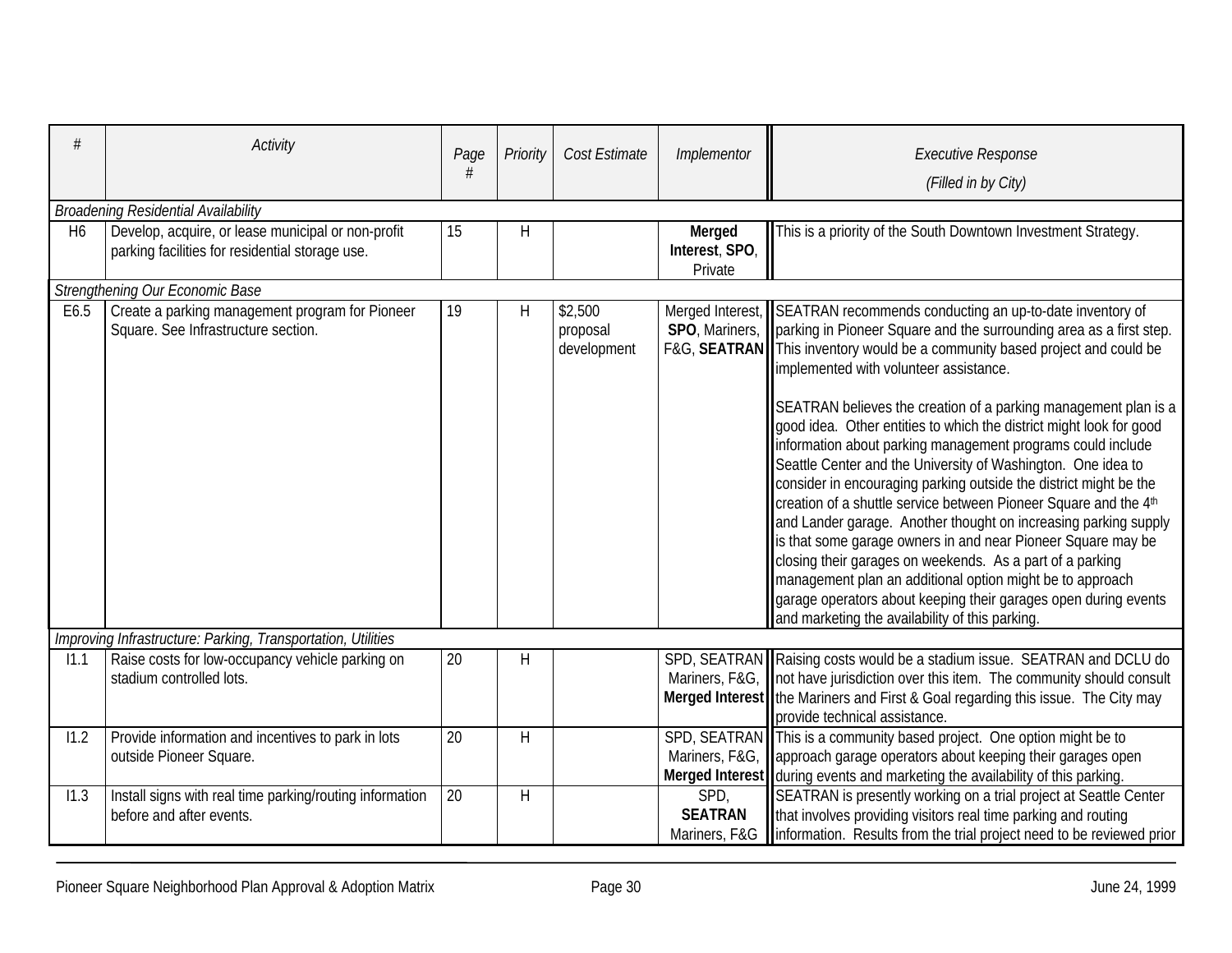| #    | Activity                                                                                                                                                                                         | Page | Priority    | Cost Estimate | Implementor                                  | <b>Executive Response</b><br>(Filled in by City)                                                                                                                                                                                                                                                                                                                                                                                                                          |
|------|--------------------------------------------------------------------------------------------------------------------------------------------------------------------------------------------------|------|-------------|---------------|----------------------------------------------|---------------------------------------------------------------------------------------------------------------------------------------------------------------------------------------------------------------------------------------------------------------------------------------------------------------------------------------------------------------------------------------------------------------------------------------------------------------------------|
|      |                                                                                                                                                                                                  |      |             |               |                                              |                                                                                                                                                                                                                                                                                                                                                                                                                                                                           |
| 11.6 | Retain curbside parking on 1st Ave during events.                                                                                                                                                | 20   | H           |               | SPD<br><b>SEATRAN</b><br>Metro               | to making a determination about this area.<br>SEATRAN has been doing a test of retaining the parking along 1st<br>Avenue during a series of Mariner homestands. The information<br>collected by the test is still in review by SEATRAN, the Police<br>Department, Fire Department, Metro, and local businesses. When<br>this review is completed, the findings from the test will be relayed to<br>the community.                                                         |
| 11.7 | Route southbound event traffic on 2 <sup>nd</sup> Ave and 2 <sup>nd</sup> Ave 20<br>Ext.; keep 1st Ave for Pioneer Square access only.                                                           |      | H           |               |                                              | SPD, SEATRAN SEATRAN has determined that signing to route traffic away from<br>Mariners, F&G   1 <sup>st</sup> Avenue was not successful in previous tests. The community<br>should work with SPD and SEATRAN to explore the use of<br>barricades to route traffic to 2nd Ave and 2nd Ave Extension.                                                                                                                                                                      |
| 11.8 | Use the bus tunnel for transporting event patrons from<br>the Central Business District garages. Promote use of<br>tunnel.                                                                       | 20   | H           |               |                                              | SPD, SEATRAN The newly extended hours of bus tunnel operations would make<br>Mariners, F&G Shuttling between the stadiums and downtown parking sites more<br>possible.                                                                                                                                                                                                                                                                                                    |
| 11.9 | Reconsider current practice of closing northern 1 <sup>st</sup> Ave 20<br>from Royal Brougham and routing traffic to 99 during<br>peak event times. Access to Pioneer Square must be<br>allowed. |      | H           |               | DCLU, SPD<br><b>SEATRAN</b><br>Mariners, F&G | SEATRAN sees potential problems with this proposal. Allowing<br>more traffic into Pioneer Square would increase traffic volumes on<br>district streets, increasing congestion and taking away from local<br>access. Retaining availability of parking along 1st Avenue during<br>event times would improve access to businesses where this<br>parking fronts. By taking parking in exchange for a driving lane,<br>this would also add to congestion in peak event times. |
| 14.1 | Place signage directing through-traffic around the<br>Pioneer Square core at strategic locations outside the<br>district.                                                                        | 21   | H           |               | <b>SEATRAN</b>                               | Directional signing has been tried in an unsuccessful attempt to<br>quide traffic around parts of Pioneer Square. SEATRAN believes<br>that drivers will select what routes they think will get them to their<br>destination fastest and most directly - regardless of what route<br>signing says.                                                                                                                                                                         |
| 14.2 | Route north and south-bound traffic for destinations<br>beyond Pioneer Square to 2 <sup>nd</sup> Ave, 3 <sup>rd</sup> Ave and 4 <sup>th</sup><br>Ave.                                            | 21   | H           |               | DCLU,                                        | After previous unsuccessful trials with signage of this sort,<br><b>SEATRAN, SPD SEATRAN</b> does not believe this is a feasible project.                                                                                                                                                                                                                                                                                                                                 |
| 14.3 | Fund and build the proposed grade separation for SR<br>519 to provide direct access to the freeway system<br>from the Colman Dock and Port of Seattle Terminals<br>37 and 46.                    | 21   | H           |               | Merged<br>Interest,<br><b>WSDOT</b>          | This has been identified as a primary task of the South Downtown<br>Investment Strategy.                                                                                                                                                                                                                                                                                                                                                                                  |
| 14.4 | Maintain existing arterial designations for Jackson                                                                                                                                              | 21   | $\mathsf H$ |               | <b>DCLU</b>                                  | There are presently no plans that we are aware of for changing the                                                                                                                                                                                                                                                                                                                                                                                                        |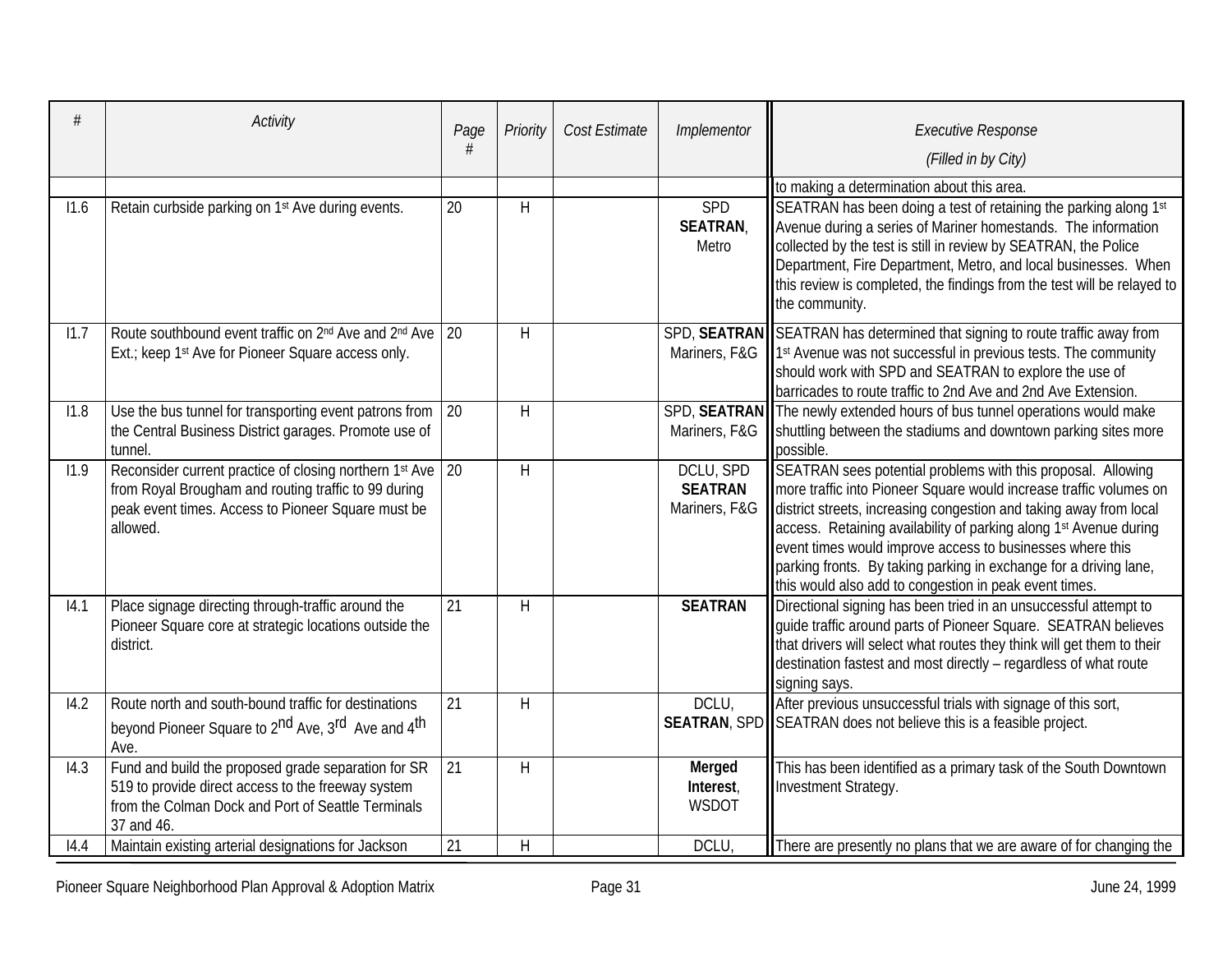| #     | <b>Activity</b>                                                                                                                                                                 | Page<br># | Priority | Cost Estimate | Implementor                                      | <b>Executive Response</b><br>(Filled in by City)                                                                                                                                                                                                                                                                                                                                                                                                                                                                                                             |
|-------|---------------------------------------------------------------------------------------------------------------------------------------------------------------------------------|-----------|----------|---------------|--------------------------------------------------|--------------------------------------------------------------------------------------------------------------------------------------------------------------------------------------------------------------------------------------------------------------------------------------------------------------------------------------------------------------------------------------------------------------------------------------------------------------------------------------------------------------------------------------------------------------|
|       | Street, 2 <sup>nd</sup> Ave, and 4 <sup>th</sup> Ave.                                                                                                                           |           |          |               | <b>SEATRAN</b>                                   | arterial classifications of Jackson Street and 2 <sup>nd</sup> and 4 <sup>th</sup> Avenues.                                                                                                                                                                                                                                                                                                                                                                                                                                                                  |
| 17.1  | Define the parking capacity needed year round and<br>during events to meet the defined needs for residents,<br>local business and non-stadium event uses.                       | 21        | H        |               | <b>Merged</b><br>Interest, SPO,<br>Mariners, F&G | This activity would be accomplished through the creation of a<br>parking management plan listed in E6.5.                                                                                                                                                                                                                                                                                                                                                                                                                                                     |
| 17.2  | Target potential sites and partnerships to build,<br>purchase or lease parking facilities that suit the<br>neighborhood's need.                                                 | 21        | H        |               | Merged<br>Interest, SPO,<br>Mariners, F&G        | This activity would be accomplished through the creation of a<br>parking management plan listed in E6.5.                                                                                                                                                                                                                                                                                                                                                                                                                                                     |
| 17.3  | Centralize responsibility for developing a parking and<br>access program and managing operations on behalf of<br>community interests.                                           | 21        | H        |               | MI, SPO,<br>SEATRAN,<br>SPD, Mariners,<br>F&G    | This is a community based project. City Staff can provide technical<br>assistance.                                                                                                                                                                                                                                                                                                                                                                                                                                                                           |
| 18.1  | Participate in "smart meter" test on 1 <sup>st</sup> Ave or other<br>high priority locations. Develop a plan for testing<br>programmable meters.                                | 21        | H        |               | DCLU,<br><b>SEATRAN</b>                          | Merged Interest, SEATRAN considered setting up a trial of "smart meters" in Pioneer<br>Square. As the department took steps to set this trial up, we found<br>that the capabilities of this new meter technology were overstated<br>by the vendor and considerably less than we and the community<br>were led to believe would be possible. So, at present, SEATRAN is<br>putting the idea of a smart meter test on "hold".<br>The Executive should continue to monitor and investigate new<br>smart meter technology for possible use on a citywide basis.  |
| 19.1  | Establish funding to design and manage a pass<br>program that provides identified community<br>stakeholders access to neighborhood through event<br>traffic routing barricades. | 21        | H        |               | SPO,<br><b>SEATRAN,</b><br>F&G                   | Merged Interest, SEATRAN has not had experience with the operation of a special<br>access program like that suggested. The community should<br>continue to investigate access programs and work with SEATRAN<br>SPD, Mariners, I to develop ideas of how the community expects this concept to<br>work. SEATRAN believes that an access program for designated<br>community members may be complex to set up and have a high<br>cost. A scope of work detailing the operation of such a program<br>should be prepared prior to consideration by departments. |
| 110.1 | Improve interval timing and expand circulation service<br>for buses on 1st Ave to the Central Business District.                                                                | 22        | H        |               | Metro,                                           | SEATRAN is working with METRO on a Downtown Circulation<br>SEATRAN, SPO Study to simplify the transportation system (including timing &<br>circulation). This project will become part of the Seattle Transit<br>Initiative.                                                                                                                                                                                                                                                                                                                                 |
| 110.2 | Extend bus tunnel hours to late in the evening and on<br>Sundays to capture event patrons.                                                                                      | 22        | H        |               | Mariners, F&G                                    | SCC, KC, Metro, Bus tunnel hours have been extended to evenings and weekends.                                                                                                                                                                                                                                                                                                                                                                                                                                                                                |
| 110.4 | Make it easy for event-goers to use transit by                                                                                                                                  | 22        | H        |               |                                                  | SPO, SEATRAN SEATRAN and METRO are working on a Downtown Circulation                                                                                                                                                                                                                                                                                                                                                                                                                                                                                         |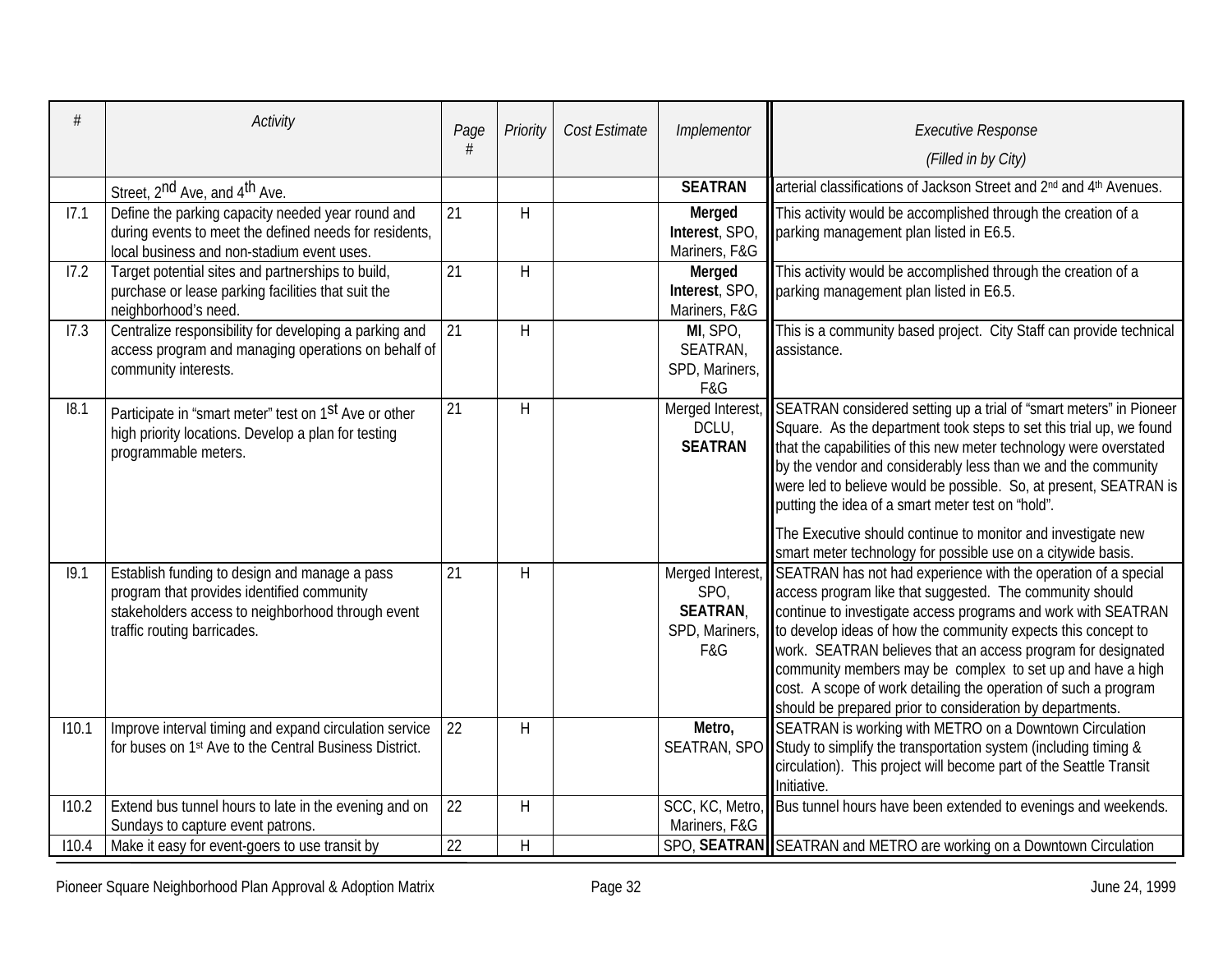|       | Activity                                                                                                         | Page | <b>Priority</b> | Cost Estimate | Implementor                   | <b>Executive Response</b><br>(Filled in by City)                                                                                                                                          |
|-------|------------------------------------------------------------------------------------------------------------------|------|-----------------|---------------|-------------------------------|-------------------------------------------------------------------------------------------------------------------------------------------------------------------------------------------|
|       | simplifying Metro service information. Consider color<br>coding or destination-to-destination route information. |      |                 |               | Metro                         | Study to simplify the transportation system (including route)<br>Information). This project will be included in the Seattle Transit<br>Initiative.                                        |
| 111.1 | Adjust bus stops and schedules to maximize efficiency 22<br>for commuters switching modes.                       |      |                 |               | <b>SEATRAN,</b><br><b>SPO</b> | SEATRAN is working with METRO on a Downtown Circulation<br>Metro, WSDOT, Study to simplify the transportation system. This project will<br>become part of the Seattle Transit Initiative. |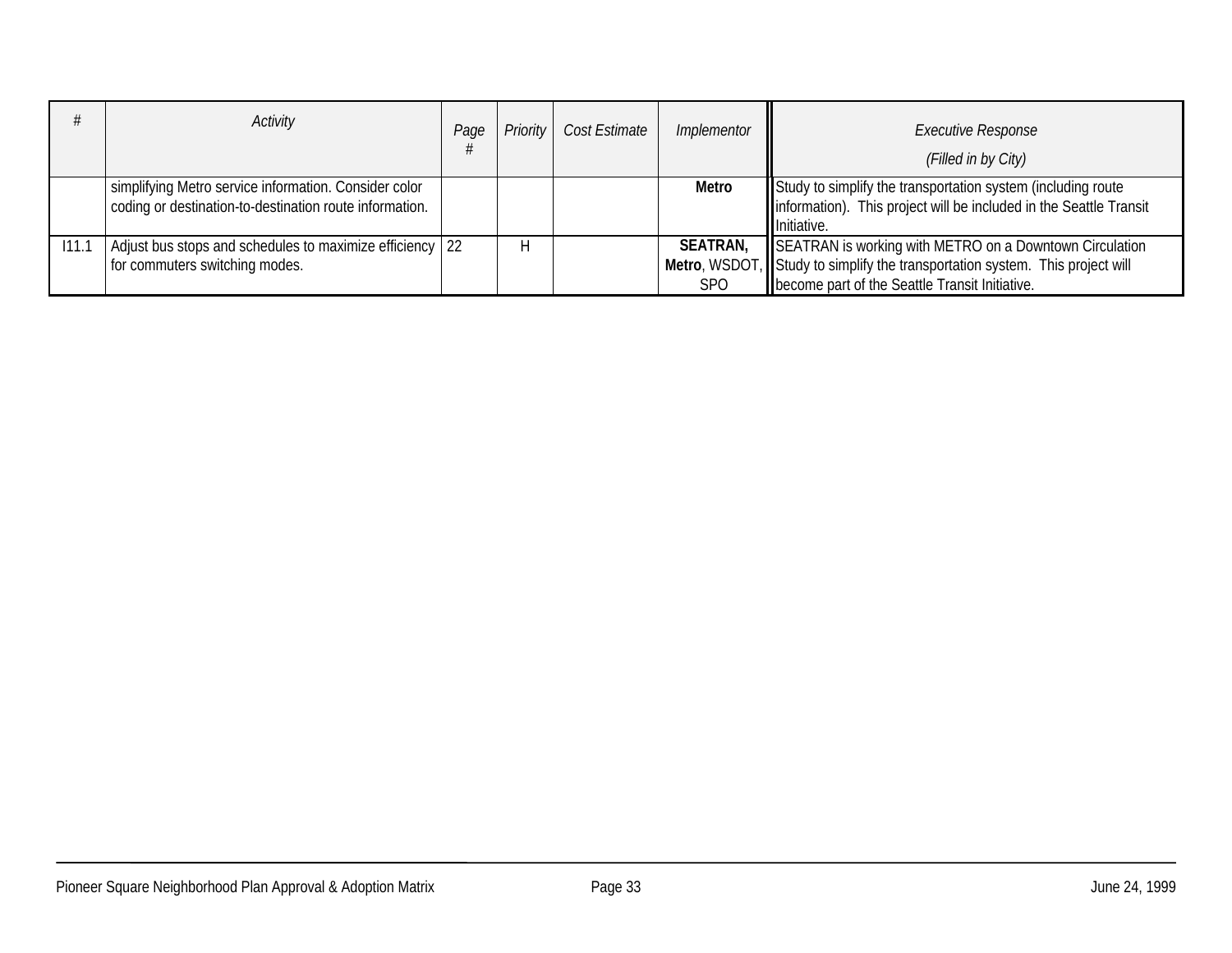Redevelop the land to the east side of Occidental Park to promote positive pedestrian activity through the addition of retail opportunities and increased parking supply. Create incentives to promote the development of surface parking lots throughout the District. Advocate and coordinate a deal to make this happen. This key strategy includes recommendations relating to improvements to public facilities and amenities and local government support and coordination.

## **Integrated Executive Response**

This strategy is consistent with the goals and policies of the Comprehensive Plan. Developing the parking lot on the east side of Occidental Park will help to develop the type of vibrant mixed-use neighborhood the community envisions. This strategy consists of relatively small projects that could be implemented incrementally; individual recommendations are not dependent on one another.

Department responses included below: SPU, DPR, OED, SEATRAN, SCL. Compiled by SPO.

**Lead Department:** DON

**Participating Departments:** DPR, SPU, SEATRAN, SPO, SCL

## **Tasks to be Undertaken in 1998-2000**

- 1. Conduct feasibility evaluation:
	- a) Establish project team including City agencies, community representatives and consultants. Generate development strategies applicable to the surface parking lots in the Pioneer Square area.
- b) DPR will work to develop list of potential funding sources over and above what the department can provide for improvements to public spaces.
- c) Prioritize with strategies from other neighborhood plans.
- 2. Identify next steps for continued implementation.

#### **Council Action Taken:**

Approve Exec.'s Recommended Action with the following addition:

1. The Executive shall review its policies on lighting streets, alleys, parks, etc. and provide the Council with a report, analysis and recommendations by June 1999. All policies should be in writing and should be shared with the neighborhood planning groups.

|             | Activity                                                                                                                                                       | Page | Priority | Cost Estimate | Implementor       | <b>Executive Response</b><br>(Filled in by City)                                                                                                                                                                                                                                                                                                    |
|-------------|----------------------------------------------------------------------------------------------------------------------------------------------------------------|------|----------|---------------|-------------------|-----------------------------------------------------------------------------------------------------------------------------------------------------------------------------------------------------------------------------------------------------------------------------------------------------------------------------------------------------|
|             | <b>Improving Public Spaces</b>                                                                                                                                 |      |          |               |                   |                                                                                                                                                                                                                                                                                                                                                     |
| <b>PS17</b> | Improve gardening, cleaning and maintenance in<br>Occidental Park.<br>daily trash pick-up<br>year-round gardening<br>clean furniture, structures, and pavement |      | H        |               | Parks,<br>Private | Merged Interest, Currently, the trash in the park is removed twice daily (early<br>AM and early PM). A significantly higher level of maintenance<br>SEATRAN, SPU, will require additional resources. DPR does have limited<br>funding for a community service program and will work with<br>the PSCC and BIA on this or other maintenance programs. |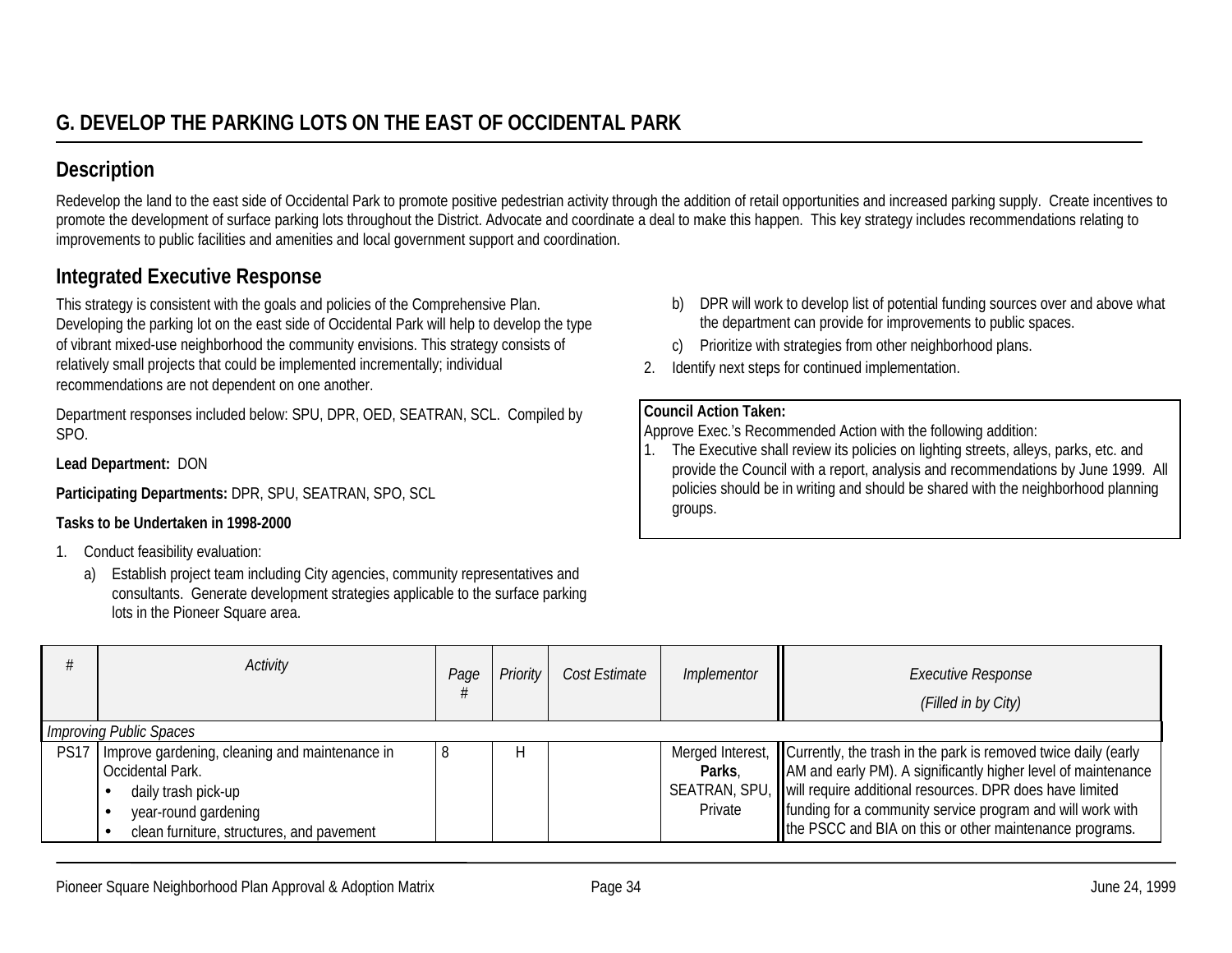|             | Activity                                                                                                                                           | Page<br># | Priority | Cost Estimate | Implementor                                 | <b>Executive Response</b><br>(Filled in by City)                                                                                                                                                                                                                                                                                                                                                                                                                                                                                                                                                                                                                                                                                                                                                                                                                                                                                                                           |
|-------------|----------------------------------------------------------------------------------------------------------------------------------------------------|-----------|----------|---------------|---------------------------------------------|----------------------------------------------------------------------------------------------------------------------------------------------------------------------------------------------------------------------------------------------------------------------------------------------------------------------------------------------------------------------------------------------------------------------------------------------------------------------------------------------------------------------------------------------------------------------------------------------------------------------------------------------------------------------------------------------------------------------------------------------------------------------------------------------------------------------------------------------------------------------------------------------------------------------------------------------------------------------------|
|             | add seasonal flower baskets and holiday greens<br>$\bullet$<br>keep pavement in good repair<br>employ staff for security and the information booth |           |          |               |                                             | DPR's 6-year Capital Improvement Program includes<br>renovations to the fountains in the park. These projects have<br>not been funded in 1999-2000.<br>DPR is responsible for the maintenance of all the features in<br>Occidental Park and supports the idea of identifying additional<br>funding sources for improved maintenance in DPR facilities. A<br>significantly higher level of maintenance will require additional<br>resources. DPR does have limited funding for a community<br>service program and will work with the PSCC and BIA on this<br>or other maintenance programs.<br>DPR maintains Occidental Park and SEATRAN is responsible<br>for maintenance in the brick right of way. SEATRAN is in<br>discussion with community members about centralizing the<br>delivery of maintenance services along the Occidental<br>corridor. DPR is in the process of negotiating with SEATRAN<br>for a transfer of maintenance responsibility for other services. |
| <b>PS18</b> | Facilitate mixed use development of the two parking<br>lots east of Occidental Park.                                                               | 8         | H        |               | Merged<br>Interests, OED,<br>SPO, Private   | The community should work with the project team, especially<br>OED & SPO to facilitate mixed use development of the two<br>parking lots east of Occidental Park. OED may be able to<br>provide financing through Federal loan programs if the<br>development creates jobs for low and moderate income<br>people.                                                                                                                                                                                                                                                                                                                                                                                                                                                                                                                                                                                                                                                           |
| <b>PS19</b> | Set up and manage a program of events in the park<br>and mall.                                                                                     | 8         | H        |               | BIA, Parks,<br><b>SEATRAN</b>               | This is primarily a community based activity. DPR has a<br>special events coordinator that can provide technical<br>assistance.<br>Fire Department public assembly permits would need to be<br>obtained for each event.                                                                                                                                                                                                                                                                                                                                                                                                                                                                                                                                                                                                                                                                                                                                                    |
| <b>PS20</b> | Improve furniture:<br>remove concrete planters                                                                                                     | 8         | H        |               | Merged Interest,<br>SEATRAN,<br>Parks, DPR, | Seattle City Light (SCL) will work with SEATRAN and the<br>community to install small white lights in trees as identified. In<br>some situations, the installation of outlets on streetlight poles                                                                                                                                                                                                                                                                                                                                                                                                                                                                                                                                                                                                                                                                                                                                                                         |

Pioneer Square Neighborhood Plan Approval & Adoption Matrix Page 35 Page 35 June 24, 1999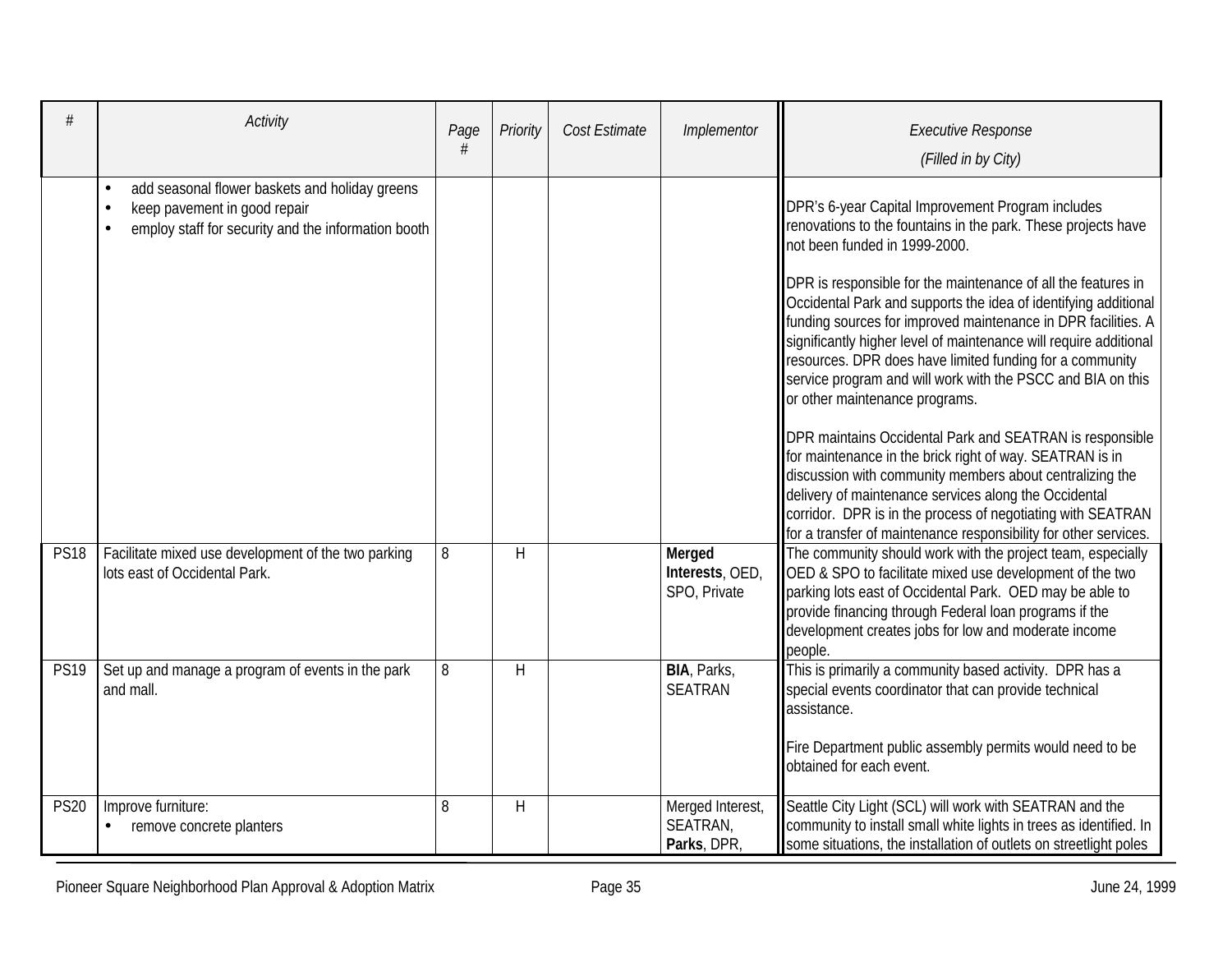|             | Activity                                                                                                                                                                                                                                                                             | Page<br># | Priority | Cost Estimate | Implementor                | <b>Executive Response</b><br>(Filled in by City)                                                                                                                                                                                                                                                                                                                                                                                                                                                                                                                                                                                                                                                                                           |
|-------------|--------------------------------------------------------------------------------------------------------------------------------------------------------------------------------------------------------------------------------------------------------------------------------------|-----------|----------|---------------|----------------------------|--------------------------------------------------------------------------------------------------------------------------------------------------------------------------------------------------------------------------------------------------------------------------------------------------------------------------------------------------------------------------------------------------------------------------------------------------------------------------------------------------------------------------------------------------------------------------------------------------------------------------------------------------------------------------------------------------------------------------------------------|
|             | add more permanent plant beds<br>replant existing and new beds so they are lush<br>and abundant<br>replace trash cans with historic green cans<br>$\epsilon$<br>add moveable chairs for occasional seating<br>add more hanging baskets year round<br>add small white lights in trees |           |          |               | <b>SCL, Private</b>        | will be required. Energy usage is paid for by individuals or<br>designated community groups. A street use permit from<br>DCLU might be required for hanging baskets. All attachments<br>to wood poles must be reviewed by SCL. SCL's primary<br>concern is public safety and climbing hazards related to<br>lineworkers who may have to work on the poles<br>If a fund source is identified, such as the Neighborhood<br>Matching Fund grant program, the following activities could<br>loccur:<br>SEATRAN would work with the community to identify a<br>functional and historic can design to replace the current<br>waste cans in Pioneer Square.<br>DPR would support street/park furniture as approved in<br>the Pioneer Square plan. |
| <b>PS21</b> | Include northwest corner of park in park property.<br>Enclose or remove dumpsters, disallow parking, clean<br>stairwell and pavement.                                                                                                                                                | 8         | Η        |               | Private,<br><b>SEATRAN</b> | SEATRAN has been working with the Pioneer Square BIA to<br>better limit parking on Occidental Mall, between South<br>Jackson and South Main Streets and has installed more signs<br>In more visible locations to clearly indicate when vehicles may<br>luse the mall.                                                                                                                                                                                                                                                                                                                                                                                                                                                                      |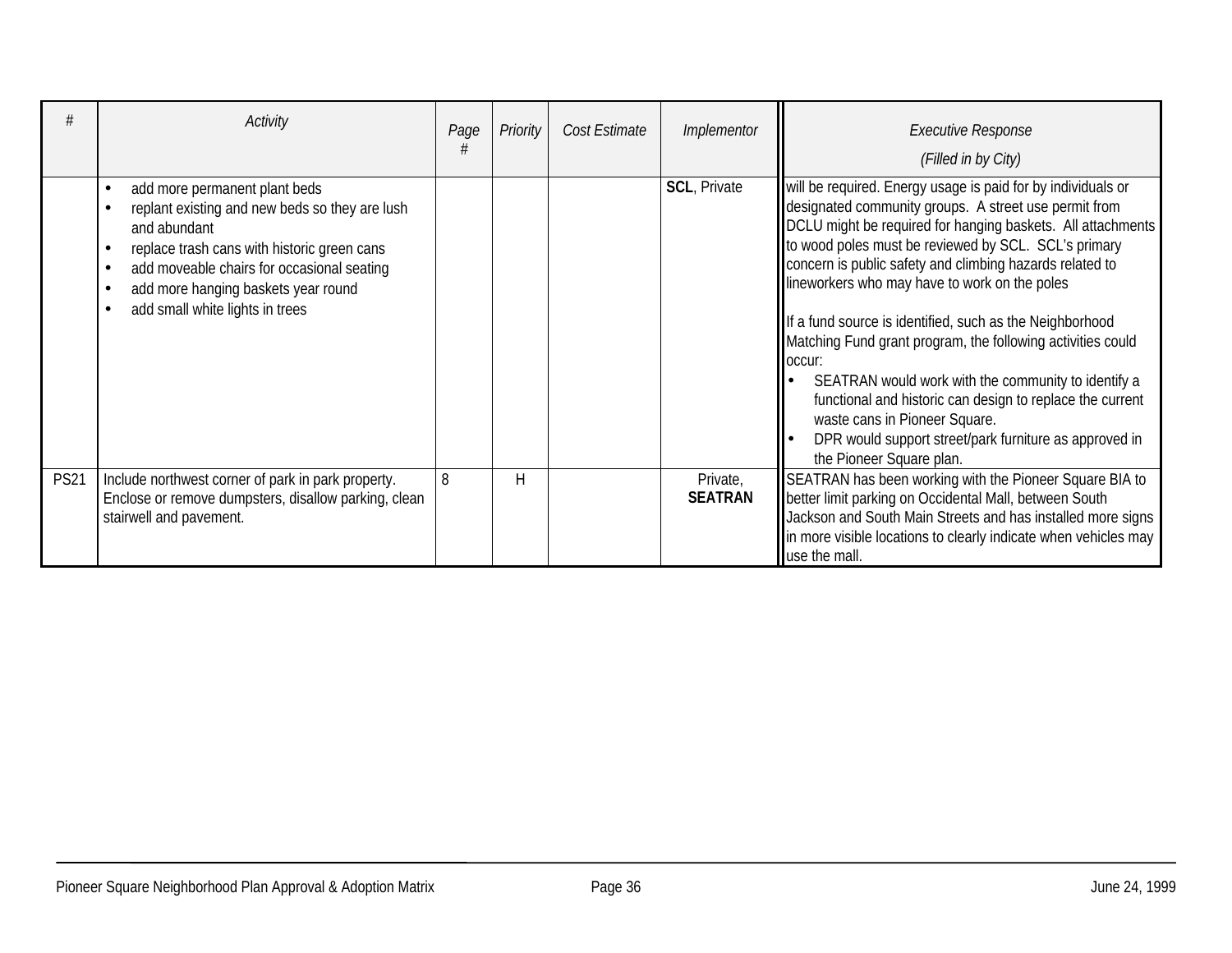## **II. Additional Activities for Implementation**

The activities listed in this section are not directly associated with a Key Strategy. For each activity, the City has identified next steps as a part of the City's work program in response to the neighborhood plan. Many of the next steps are actions to be taken by the City, but in some cases, the neighborhood or other agency will be able to take the next steps. As with the activities listed for each Key Strategy in Section I, these activities are intended to be implemented over the span of many years.

|                 | Activity                                                                                              | Pg.<br># | Priority | Cost<br>Estimate | Implementor           | <b>Executive Response</b><br>(Filled in by City)                                                                                                                                                                                                                                                                                     | Executive<br>Recommended<br>Action<br>(Filled in by City)                                                            | <b>Council Action</b><br>Taken<br>(Filled in by City)                                                                                    |
|-----------------|-------------------------------------------------------------------------------------------------------|----------|----------|------------------|-----------------------|--------------------------------------------------------------------------------------------------------------------------------------------------------------------------------------------------------------------------------------------------------------------------------------------------------------------------------------|----------------------------------------------------------------------------------------------------------------------|------------------------------------------------------------------------------------------------------------------------------------------|
|                 | <b>Improving Public Spaces</b>                                                                        |          |          |                  |                       |                                                                                                                                                                                                                                                                                                                                      |                                                                                                                      |                                                                                                                                          |
| PS1             | Design and fund public art projects at the<br>sites identified in the Public Art and Legends<br>Plan. | h.       | M        |                  | SPO, SPU,<br>F&G      | PSPC, SAC, CIP projects automatically contribute 1%<br>for the arts to program administered by<br>Seattle Arts Commission (SAC). SAC will<br>work with the community to facilitate and<br>manage the selection and implementation<br>of public art projects by City capital<br>construction dollars in Pioneer Square.               | Recommendation<br>may be considered<br>in the future pending<br>identification of<br>projects and site<br>locations. | C <sub>4</sub><br>Approve Exec.'s<br>Rec. Action.                                                                                        |
| PS <sub>3</sub> | Install historic light fixtures at locations<br>identified in the plan.                               | 6        | M        |                  | <b>SCL</b><br>Private | This kind of improvement is being worked<br>in as part of street improvement projects<br>along Jackson Street and Fortson Square.<br>With additional funding, Seattle City Light<br>can work with SPU to coordinate<br>community requests for the installation of<br>historic light fixtures at locations identified<br>in the plan. | Recommendation<br>may be considered<br>in the future pending<br>identification of<br>possible funding<br>sources.    | C <sub>4</sub><br>Approve Exec.'s<br>Rec. Action.                                                                                        |
| PS <sub>5</sub> | Add street trees at identified locations.                                                             | 6        |          |                  | <b>SEATRAN</b>        | A treeplanting project will occur this fall<br>under a Neighborhood Match Fund grant.<br>The urban tree replacement program<br>through SEATRAN & SCL can provide<br>technical assistance.                                                                                                                                            | Recommendation<br>has been<br>implemented<br>through<br>neighborhood<br>action.                                      | C <sub>2</sub> and C <sub>4</sub><br>Approve Exec.'s<br>Rec. Action with<br>following addition:<br>The London Plane<br>tree shall be the |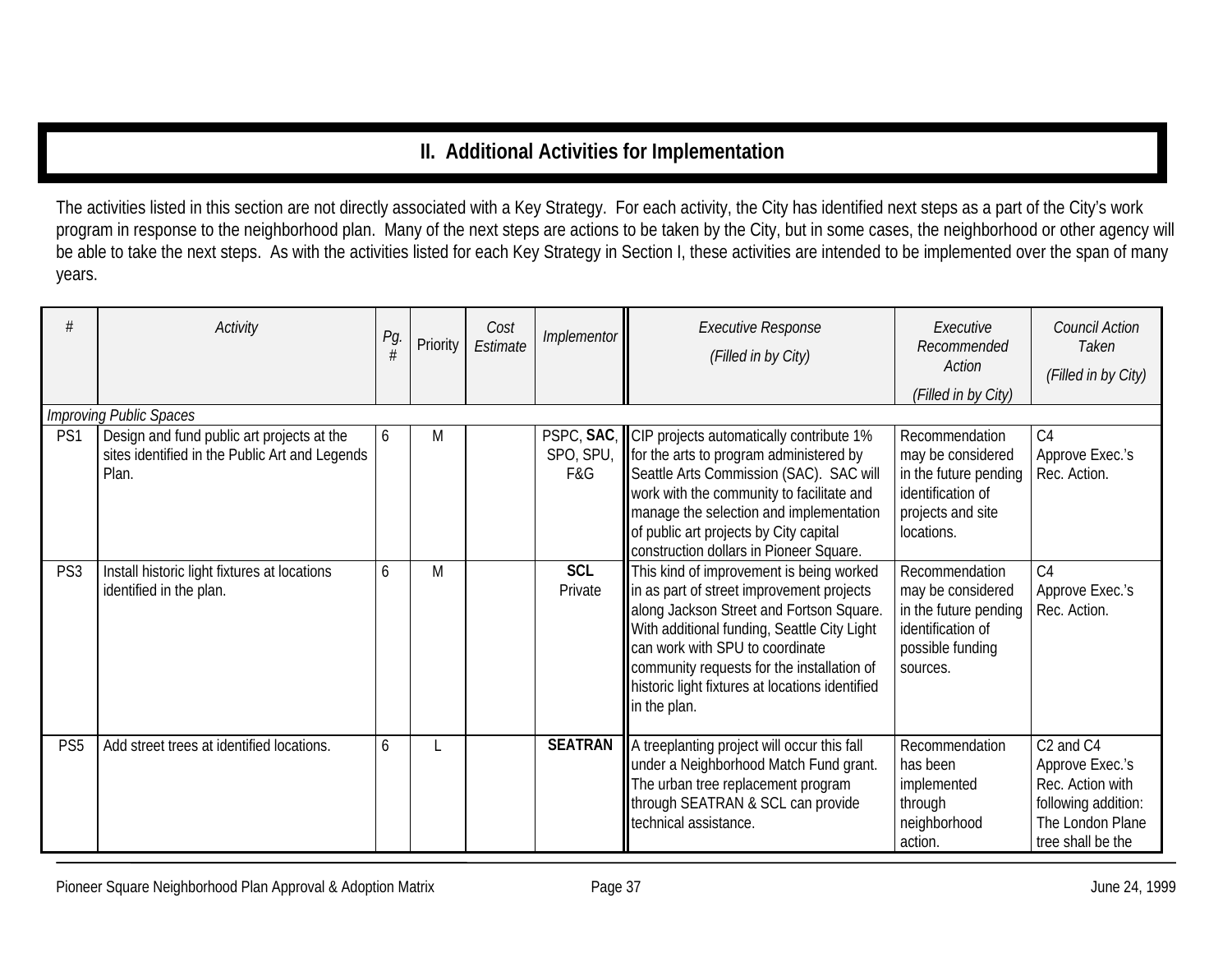| #               | Activity                                                                  | Pg.<br># | Priority | Cost<br>Estimate | Implementor                                               | <b>Executive Response</b><br>(Filled in by City)                                                                                                                                                                                                                                                                                                   | Executive<br>Recommended<br><b>Action</b><br>(Filled in by City)                                                                                              | <b>Council Action</b><br>Taken<br>(Filled in by City)                                                                                                                                                                                                                        |
|-----------------|---------------------------------------------------------------------------|----------|----------|------------------|-----------------------------------------------------------|----------------------------------------------------------------------------------------------------------------------------------------------------------------------------------------------------------------------------------------------------------------------------------------------------------------------------------------------------|---------------------------------------------------------------------------------------------------------------------------------------------------------------|------------------------------------------------------------------------------------------------------------------------------------------------------------------------------------------------------------------------------------------------------------------------------|
|                 |                                                                           |          |          |                  |                                                           | SCL recommends that the "official" tree<br>recommended in the plan, the London Plan<br>tree, not be used in an areas under any<br>overhead lines. The rate of growth and<br>branches with high water content create a<br>maintenance problem for the department.<br>The community should work with SCL to<br>designate an appropriate alternative. |                                                                                                                                                               | official tree in<br>Occidental Mall and<br>future extension of<br>the Mall.<br>Throughout the rest<br>of the District, a<br>tree similar in habit<br>and shape to the<br>London Plane and<br>approved by the<br>City Arborist will be<br>required.                           |
| PS <sub>6</sub> | Install a planted median strip on 1st Ave<br>between Columbia and Cherry. | 6        | M        |                  | <b>SEATRAN</b>                                            | The Fire Department opposes this activity.<br>A median strip will adversely affect fire<br>department access to the abutting<br>properties.                                                                                                                                                                                                        | Recommendation<br>will not be<br>implemented.                                                                                                                 | $\overline{C4}$<br>Do Not Approve<br>Exec.'s Rec. Action.<br><b>SEATRAN should</b><br>consider<br>implementing<br>recommendation in<br>the future pending<br>identification of<br>possible fund<br>sources. Fire<br>Department should<br>be involved in<br>review of design. |
| PS9             | Repair critical areaways in locations<br>identified in the 1984 Report.   |          | H        |                  | SEATRAN,<br>CBO, ESD,<br>OED, SPO,<br>SPU, DON<br>Private | There is presently no City fund source for<br>this work. However, an interdepartmental<br>team headed by the Executive Services<br>Department--Budget Office and including<br>representatives from OED, SPO, SPU,<br>DON and SEATRAN is reviewing this<br>issue.                                                                                   | Recommendation<br>will be considered in<br>the future pending<br>identification of an<br>appropriate fund<br>source and lead<br>agency for<br>implementation. | C <sub>2</sub> and C <sub>4</sub><br>Approve Exec.'s<br>Rec. Action.                                                                                                                                                                                                         |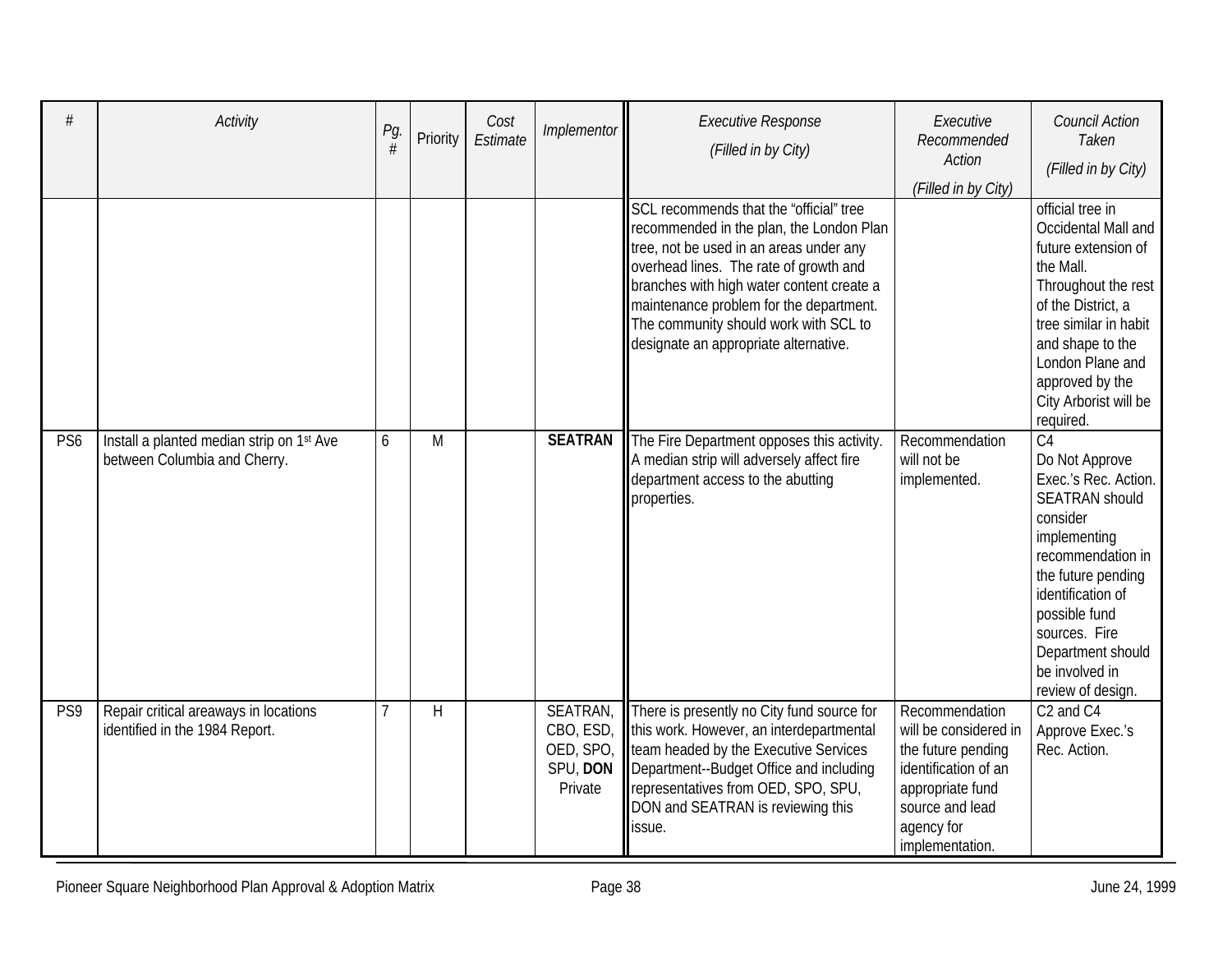| #           | Activity                                                                            | Pg. | Priority     | Cost<br>Estimate | Implementor            | <b>Executive Response</b><br>(Filled in by City)                                                                                                                                                                                                                                                                                                                                                                                                                                                                                                                                                                                                                                                                                                                                                                                                                                                                                                                                                             | Executive<br>Recommended<br>Action<br>(Filled in by City)                                                                                                                                                                                        | Council Action<br>Taken<br>(Filled in by City)    |
|-------------|-------------------------------------------------------------------------------------|-----|--------------|------------------|------------------------|--------------------------------------------------------------------------------------------------------------------------------------------------------------------------------------------------------------------------------------------------------------------------------------------------------------------------------------------------------------------------------------------------------------------------------------------------------------------------------------------------------------------------------------------------------------------------------------------------------------------------------------------------------------------------------------------------------------------------------------------------------------------------------------------------------------------------------------------------------------------------------------------------------------------------------------------------------------------------------------------------------------|--------------------------------------------------------------------------------------------------------------------------------------------------------------------------------------------------------------------------------------------------|---------------------------------------------------|
|             |                                                                                     |     |              |                  |                        | DON & NPO will work with the community<br>to determine which areaways are most<br>critical. The community will determine the<br>most important areaways to historic<br>preservation interests. Work with<br>SEATRAN & the City Budget Office upon<br>completion of prioritization process.                                                                                                                                                                                                                                                                                                                                                                                                                                                                                                                                                                                                                                                                                                                   | The proposed 1999-<br>2000 budget<br>includes funding for<br>some areaway<br>repair. If funding is<br>approved,<br>implementation can<br>begin in 1999-2000.                                                                                     |                                                   |
| <b>PS11</b> | Repave surface and repair drainage in alleys<br>in identified Priority 1 locations. |     | $\mathsf{H}$ |                  | SPU,<br><b>SEATRAN</b> | SPU will work with the neighborhood to<br>identify causes of drainage problems. If<br>those drainage problems are the<br>responsibility of the City, then funding will<br>be pursued for repair. If not, a mechanism<br>for improving the paving conditions in<br>Pioneer Square should be considered.<br>This would involve partnerships with:<br>developers upgrading their properties;<br>utilities doing work in Pioneer Square<br>alleys; the Department of Neighborhoods'<br>matching fund, and other outside fund<br>sources.<br>The City role in this kind of effort would be<br>in coordinating utility work in alleys (utilities<br>being potential partners for this<br>improvement work); providing responsive<br>engineering review; and, where possible,<br>identifying design and funding<br>opportunities.<br>To see if this is a workable strategy, SPU<br>suggests that this kind of alley<br>improvement be tried on a trial basis in one<br>or two locations. If there is interest among | SPU will implement<br>preliminary work to<br>develop a trial<br>project. Completion<br>of a trial project is<br>dependent on<br>funding.<br>Recommendation<br>may be considered<br>in the future<br>dependent on<br>results of trial<br>project. | C <sub>4</sub><br>Approve Exec.'s<br>Rec. Action. |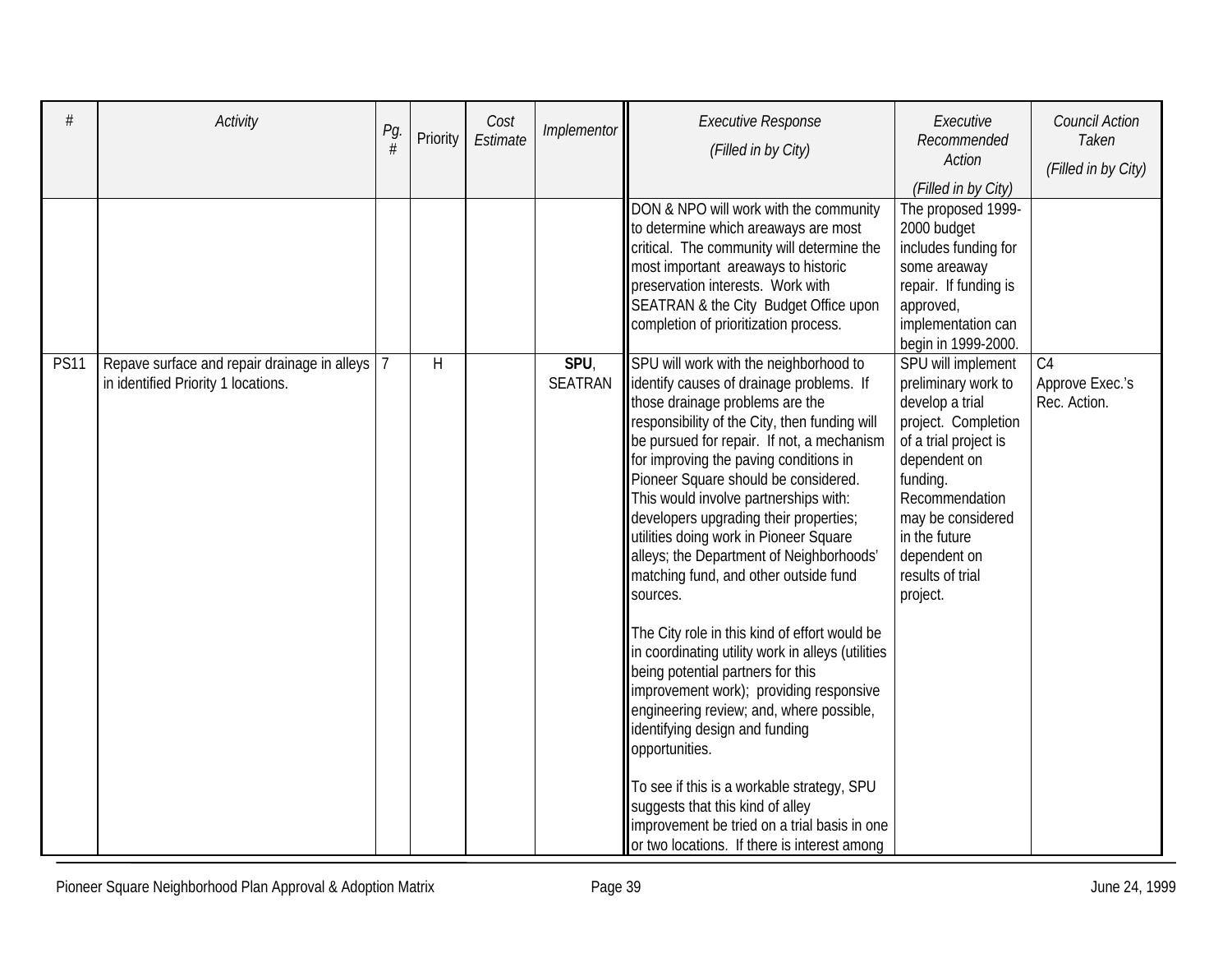| #           | Activity                                                                                                                                     | Pg.<br>#       | Priority | Cost<br>Estimate              | Implementor                                                                           | <b>Executive Response</b><br>(Filled in by City)                                                                                                                                                                                                                                                                                               | Executive<br>Recommended<br><b>Action</b><br>(Filled in by City)                                                                                                                              | <b>Council Action</b><br>Taken<br>(Filled in by City) |
|-------------|----------------------------------------------------------------------------------------------------------------------------------------------|----------------|----------|-------------------------------|---------------------------------------------------------------------------------------|------------------------------------------------------------------------------------------------------------------------------------------------------------------------------------------------------------------------------------------------------------------------------------------------------------------------------------------------|-----------------------------------------------------------------------------------------------------------------------------------------------------------------------------------------------|-------------------------------------------------------|
|             |                                                                                                                                              |                |          |                               |                                                                                       | property owners, SPU would be willing to<br>present this in more detail.                                                                                                                                                                                                                                                                       |                                                                                                                                                                                               |                                                       |
| <b>PS16</b> | Rehabilitate public restrooms underneath<br>Pioneer Place Park.                                                                              | $\overline{7}$ | L        |                               | <b>ESD</b>                                                                            | The City does not support this<br>recommendation because of structural<br>concerns and the cost to renovate and<br>operate the restrooms                                                                                                                                                                                                       | Recommendation<br>will not be<br>implemented.                                                                                                                                                 | C <sub>5</sub><br>Approve Exec.'s<br>Rec. Action.     |
| <b>PS24</b> | Work with Occidental Mall property owners<br>to help them achieve higher occupancy in<br>retail spaces.                                      | 8              | M        |                               | Community<br>Org. OED<br>Private                                                      | City staff can provide technical assistance<br>to the community to support this effort.                                                                                                                                                                                                                                                        | Recommendation<br>will be implemented<br>through<br>departmental<br>initiative.                                                                                                               | C <sub>2</sub><br>Approve Exec.'s<br>Rec. Action.     |
| <b>PS42</b> | Improve the structural integrity of the bridge<br>supports beneath 4th Ave and Jackson. See<br>recommendations developed by Otak's<br>study. | 10             | M        | Fund<br>Renovati<br><b>on</b> | Mayor, SCC<br>KC, RTA,<br>WSDOT,<br>AMTRAK,<br><b>SEATRAN</b>                         | This is part of the design process for the<br>series of street improvement projects along<br>the Jackson Street corridor.                                                                                                                                                                                                                      | Recommendation<br>may be considered<br>in the future pending<br>completion of design<br>of Jackson St.<br>corridor<br>improvements and<br>identification of an<br>appropriate fund<br>source. | C <sub>4</sub><br>Approve Exec.'s<br>Rec. Action.     |
| <b>PS43</b> | Ensure that the public restroom in King<br>Street Station is accessible to the public 18<br>hours a day, maintained and safe.                | 10             | M        |                               | Merged<br>Interests,<br>AMTRAK,<br>WSDOT,<br>Sound<br>Transit, RTA<br>SP <sub>O</sub> | This facility will be owned and managed by<br>AMTRAK. Development interests,<br>including, AMTRAK, WSDOT and Sound<br>Transit have been made aware of the need<br>for an clean and safe public restroom in the<br>station. Further negotiations on operating<br>hours and procedures need to occur prior<br>to a final decision on this issue. | Recommendation<br>may be considered<br>in the future pending<br>completion of King<br>St. Station<br>restoration project<br>and negotiation with<br>AMTRAK.                                   | C <sub>4</sub><br>Approve Exec.'s<br>Rec. Action.     |
| <b>PS57</b> | Rehabilitate and reopen the public restroom<br>beneath the park.                                                                             | 12             | L        |                               | Merged<br>Interest,<br><b>ESD</b>                                                     | This recommendation duplicates PS16 on<br>a previous page. Please refer to PS16 for<br>the Executive Response.                                                                                                                                                                                                                                 | Recommendation<br>will not be<br>implemented.                                                                                                                                                 | C <sub>5</sub><br>Approve Exec.'s<br>Rec. Action.     |
| <b>PS58</b> | Set up a park sponsorship program for local                                                                                                  | 12             | M        |                               | Merged                                                                                | DPR's Adopt A Park Program can assist                                                                                                                                                                                                                                                                                                          | Recommendation                                                                                                                                                                                | C <sub>2</sub>                                        |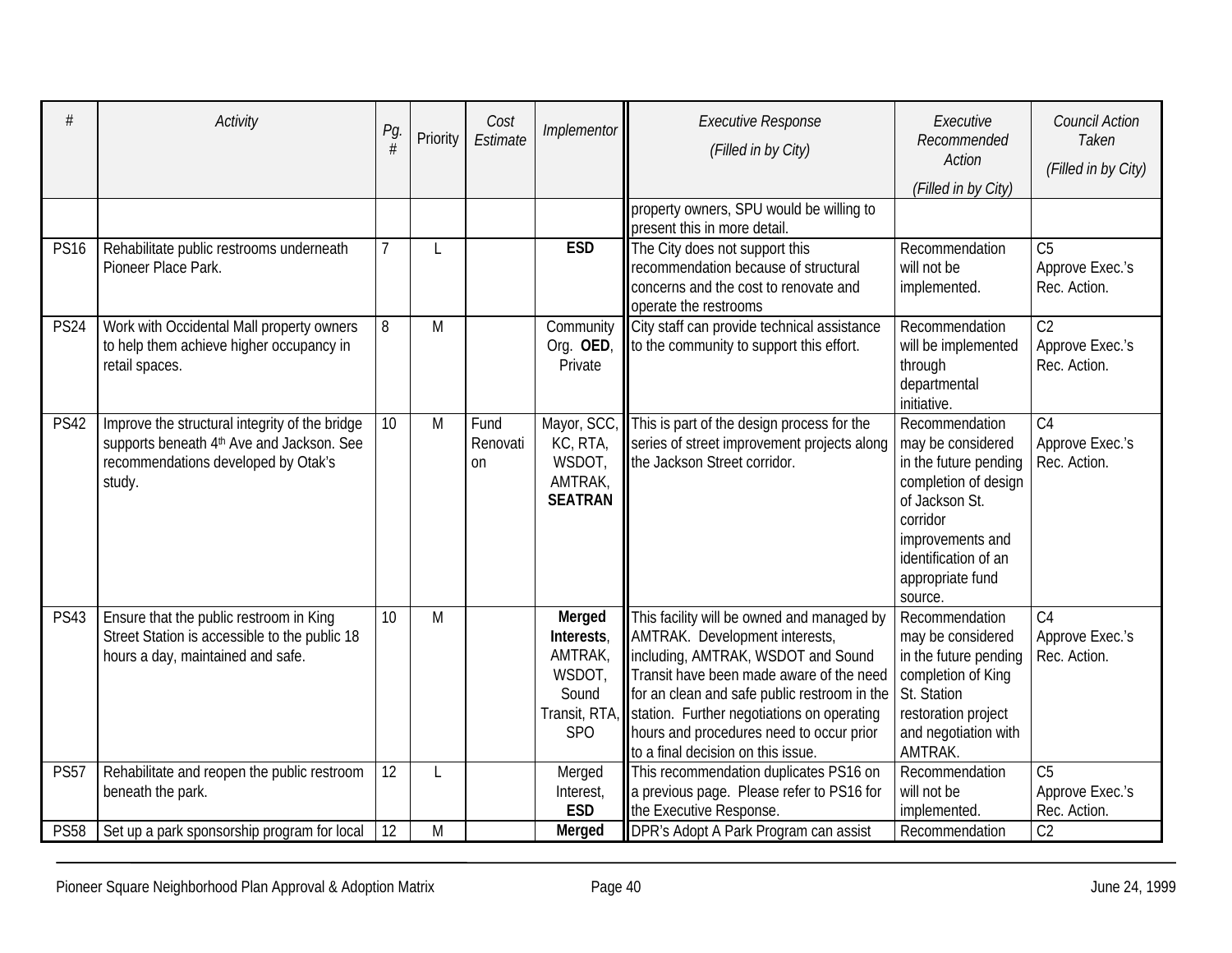| #              | <b>Activity</b>                                                                                                                                | Pg.<br># | Priority | Cost<br>Estimate | Implementor                                              | <b>Executive Response</b><br>(Filled in by City)                                                                                                                                                                         | Executive<br>Recommended<br>Action<br>(Filled in by City)                                                                                                     | <b>Council Action</b><br>Taken<br>(Filled in by City) |
|----------------|------------------------------------------------------------------------------------------------------------------------------------------------|----------|----------|------------------|----------------------------------------------------------|--------------------------------------------------------------------------------------------------------------------------------------------------------------------------------------------------------------------------|---------------------------------------------------------------------------------------------------------------------------------------------------------------|-------------------------------------------------------|
|                | property owners and tenants around Pioneer<br>Place Park.                                                                                      |          |          |                  | Interest,<br>Private                                     | the community in setting up this<br>sponsorship system. The Adopt a Park<br>program can provide citizen volunteers<br>with insurance, tools, technical expertise,<br>planning assistance and networking.                 | can be implemented<br>through department<br>programs.                                                                                                         | Approve Exec.'s<br>Rec. Action.                       |
|                | <b>Broadening Residential Availability</b>                                                                                                     |          |          |                  |                                                          |                                                                                                                                                                                                                          |                                                                                                                                                               |                                                       |
| H <sub>8</sub> | Provide infrastructure improvements to<br>areaways.                                                                                            | 15       | M        |                  | Merged<br>Interest,<br>SPO, SPU,<br>SEATRAN,<br>ESD, DON | This recommendation is duplicated in PS9<br>on a previous page. Please see PS9 for<br>the Executive Response.                                                                                                            | Recommendation<br>will be considered in<br>the future pending<br>identification of an<br>appropriate fund<br>source and lead<br>agency for<br>implementation. | C <sub>4</sub><br>Approve Exec.'s<br>Rec. Action.     |
| H11            | Attract amenity businesses needed for<br>expanded residential population.                                                                      | 15       | L        |                  | CDO-Lead,<br><b>OED</b>                                  | PSCDO's 1998 contract with OED includes<br>providing staff support of the Pioneer<br>Square BIA and BIA Economic<br>Development Committee and providing<br>commercial real estate brokers with<br>marketing information. | Recommendation<br>has already been<br>implemented.                                                                                                            | C <sub>4</sub><br>Approve Exec.'s<br>Rec. Action.     |
|                | Strengthening Our Economic Base                                                                                                                |          |          |                  |                                                          |                                                                                                                                                                                                                          |                                                                                                                                                               |                                                       |
| E2.5           | Conduct additional consumer research if<br>necessary.                                                                                          | 18       | M        | \$38,500         | BIA/EDC-L,<br>OED, SPO,<br>Mariners,<br>F&G              | This activity is primarily community based<br>and could be achieved through a DON<br>Neighborhood Matching Fund grant. City<br>Staff can provide technical assistance.                                                   | Implementation is a<br>community based<br>responsibility.                                                                                                     | C <sub>4</sub><br>Approve Exec.'s<br>Rec. Action.     |
| E2.6           | Create an economic resource center and<br>website to help existing and potential<br>businesses better understand the Pioneer<br>Square market. | 18       | M        | \$25,000         | <b>BIA/EDC-L</b><br>OED, SPO,<br>Mariners,<br>F&G        | This activity is primarily community based<br>and could be achieved through a DON<br>Neighborhood Matching Fund grant. City<br>Staff can provide technical assistance.                                                   | Implementation is a<br>community based<br>responsibility.                                                                                                     | $\overline{C4}$<br>Approve Exec.'s<br>Rec. Action.    |
| E3.4           | Recognize existing successful property<br>owners, and facilitate sharing their best<br>practices.                                              | 18       | M        |                  | Merged<br>Interest,<br>CDO-Lead                          | This is a community based project.                                                                                                                                                                                       | Implementation is a<br>community based<br>responsibility.                                                                                                     | C <sub>4</sub><br>Approve Exec.'s<br>Rec. Action.     |
| E3.6           | Facilitate pooling of resources among                                                                                                          | 18       |          |                  | <b>Merged</b>                                            | This is a community based project.                                                                                                                                                                                       | Implementation is a                                                                                                                                           | C <sub>4</sub>                                        |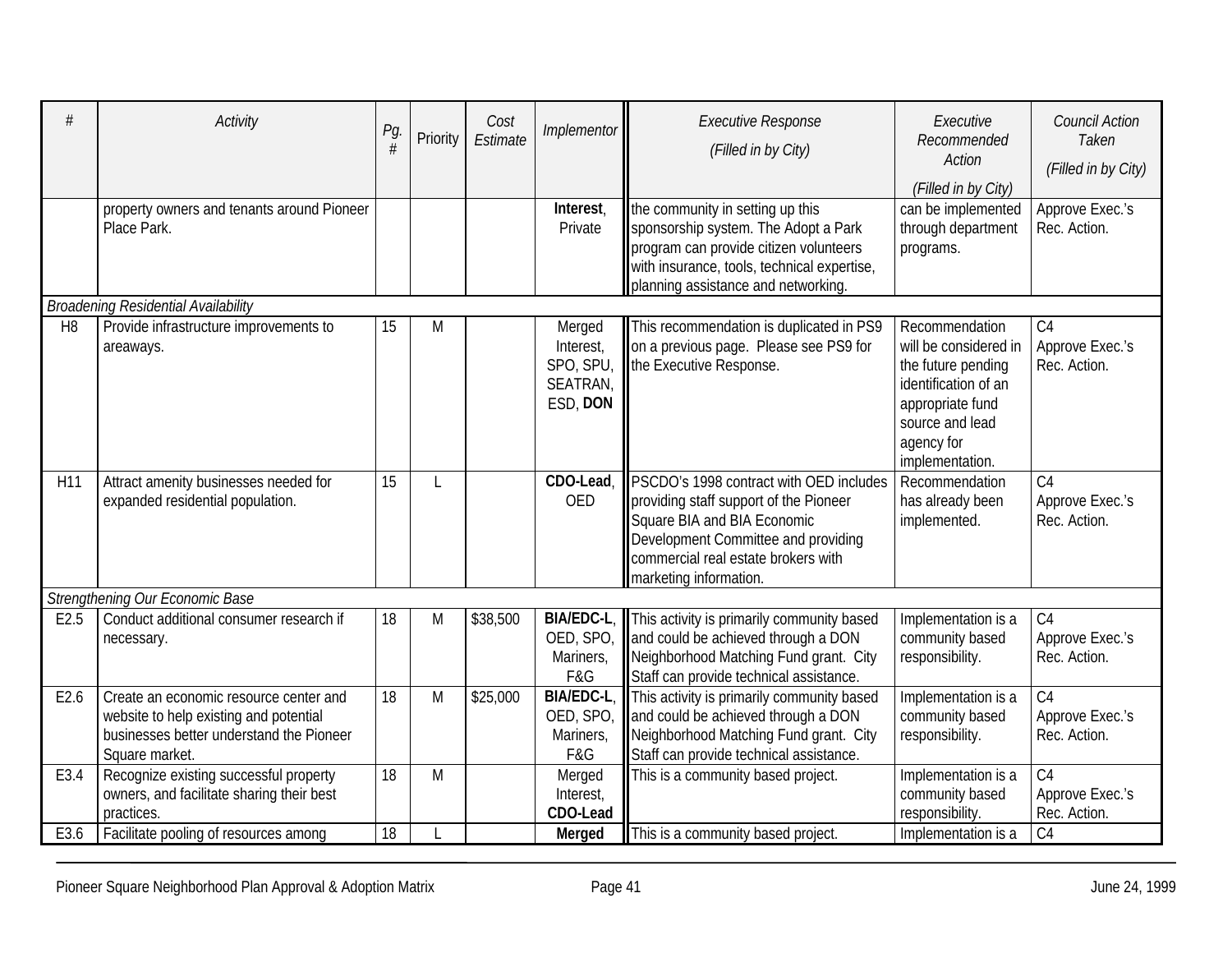| #                | <b>Activity</b>                                                        | Pg.<br>#        | Priority | Cost<br>Estimate | Implementor                  | <b>Executive Response</b><br>(Filled in by City)                                    | Executive<br>Recommended<br>Action<br>(Filled in by City) | <b>Council Action</b><br>Taken<br>(Filled in by City) |
|------------------|------------------------------------------------------------------------|-----------------|----------|------------------|------------------------------|-------------------------------------------------------------------------------------|-----------------------------------------------------------|-------------------------------------------------------|
|                  | property owners to buy expensive services                              |                 |          |                  | Interest,                    |                                                                                     | community based                                           | Approve Exec.'s                                       |
|                  | such as awnings, brick washing, etc.                                   |                 |          |                  | Private                      |                                                                                     | responsibility.                                           | Rec. Action.                                          |
| E4.1             | If the Downtown-wide BIA takes over                                    | 18              | M        |                  | Merged                       | OED will work closely with the BIA on any                                           | Recommendation                                            | C <sub>4</sub>                                        |
|                  | security and maintenance responsibility,                               |                 |          |                  | Interest,                    | proposed efforts to refocus its efforts on                                          | will be implemented                                       | Approve Exec.'s                                       |
|                  | consider refocusing Pioneer Square BIA on                              |                 |          |                  | <b>BIA/EDC-L</b><br>OED, DSA | marketing and promotion.                                                            | using existing<br>resources.                              | Rec. Action.                                          |
| E <sub>5.2</sub> | marketing and promotion.<br>Conduct one-on-one interviews with the top | $\overline{19}$ | M        | \$5,000          | <b>BIA-EDC-L</b>             | This is primarily a community based project                                         | Implementation is a                                       | $\overline{C4}$                                       |
|                  | 25 Pioneer Square businesses to determine                              |                 |          |                  | Committee                    | with technical assistance from City Staff.                                          | community based                                           | Approve Exec.'s                                       |
|                  | their needs and expansion opportunities.                               |                 |          |                  | SPO, OED                     | Funding should be pursued through a DON                                             | responsibility.                                           | Rec. Action.                                          |
|                  |                                                                        |                 |          |                  | F&G                          | matching grant.                                                                     |                                                           |                                                       |
| E5.3             | Organize educational and social events for                             | 19              | M        | \$5,000          | <b>BIA-EDC-L</b>             | This is primarily a community based project                                         | Implementation is a                                       | C <sub>4</sub>                                        |
|                  | local business operators to facilitate                                 |                 |          |                  | Committee                    | with technical assistance from City Staff.                                          | community based                                           | Approve Exec.'s                                       |
|                  | cooperation and sharing of best practices.                             |                 |          |                  | SPO, OED                     | Funding should be pursued through a DON                                             | responsibility.                                           | Rec. Action.                                          |
|                  |                                                                        |                 |          |                  | F&G                          | matching grant.                                                                     |                                                           |                                                       |
| E6.4             | Create a business recruitment committee                                | 19              | M        |                  | <b>BIA/EDC-L,</b>            | This is a community based activity.                                                 | Implementation is a                                       | C <sub>4</sub>                                        |
|                  | under the auspices of the Pioneer Square                               |                 |          |                  | CDO.                         | Technical assistance can be provided by                                             | community based                                           | Approve Exec.'s                                       |
|                  | BIA to actively meet with potential new                                |                 |          |                  | Mariners,                    | City Staff.                                                                         | responsibility.                                           | Rec. Action.                                          |
|                  | businesses.                                                            |                 |          |                  | F&G                          |                                                                                     |                                                           |                                                       |
| E7.2             | Develop partnerships between local social                              | 19              | M        |                  | CDO, OED                     | The CDO is responsible for establishing a                                           | Recommendation is                                         | C <sub>4</sub>                                        |
|                  | service agencies and local businesses to                               |                 |          |                  |                              | formal link between the Pioneer Square                                              | being implemented                                         | Approve Exec.'s                                       |
|                  | place employable low-income and homeless                               |                 |          |                  |                              | human service agencies and TRAC                                                     | using existing                                            | Rec. Action.                                          |
|                  | residents in local jobs.                                               |                 |          |                  |                              | associates, one of the Seattle Jobs                                                 | resources.                                                |                                                       |
|                  |                                                                        |                 |          |                  |                              | Initiative Community Network Agencies.<br>The CDO will also survey or conduct focus |                                                           |                                                       |
|                  |                                                                        |                 |          |                  |                              | groups with Pioneer Square employers to                                             |                                                           |                                                       |
|                  |                                                                        |                 |          |                  |                              | identify their staffing needs and                                                   |                                                           |                                                       |
|                  |                                                                        |                 |          |                  |                              | employment opportunities for possible SJI                                           |                                                           |                                                       |
|                  |                                                                        |                 |          |                  |                              | placement connections.                                                              |                                                           |                                                       |
|                  | Improving Infrastructure: Parking, Transportation, Utilities           |                 |          |                  |                              |                                                                                     |                                                           |                                                       |
| 11.4             | Implement a park-and-ride program similar                              | 20              | M        |                  | <b>SEATRAN</b>               | The community should work with                                                      | Recommendation                                            | C <sub>4</sub>                                        |
|                  | to Husky Stadium.                                                      |                 |          |                  | Mariners,                    | <b>SEATRAN &amp; METRO to further refine this</b>                                   | may be considered                                         | Approve Exec.'s                                       |
|                  |                                                                        |                 |          |                  | F&G,                         | recommendation.                                                                     | in the future pending                                     | Rec. Action.                                          |
|                  |                                                                        |                 |          |                  | <b>METRO</b>                 |                                                                                     | further refinement of                                     |                                                       |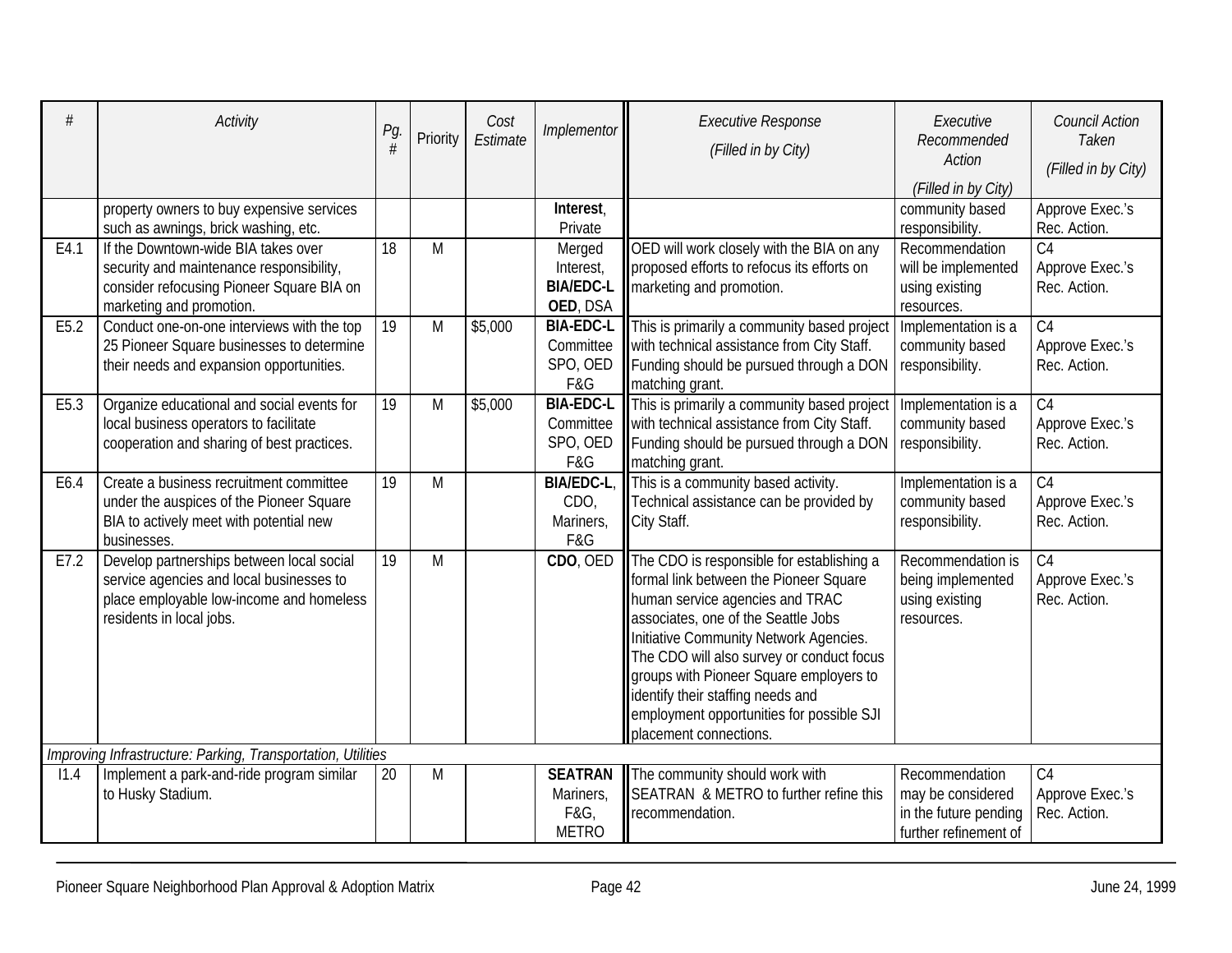| #    | Activity                                                             | Pg.<br># | Priority | Cost<br>Estimate | Implementor    | <b>Executive Response</b><br>(Filled in by City)                                                                                                                                                                                                                                                                                                                                 | Executive<br>Recommended<br>Action<br>(Filled in by City)                                                                                                | <b>Council Action</b><br>Taken<br>(Filled in by City) |
|------|----------------------------------------------------------------------|----------|----------|------------------|----------------|----------------------------------------------------------------------------------------------------------------------------------------------------------------------------------------------------------------------------------------------------------------------------------------------------------------------------------------------------------------------------------|----------------------------------------------------------------------------------------------------------------------------------------------------------|-------------------------------------------------------|
|      |                                                                      |          |          |                  |                |                                                                                                                                                                                                                                                                                                                                                                                  | proposal with<br><b>SEATRAN &amp;</b><br>METRO.                                                                                                          |                                                       |
| 13.2 | Establish design guidelines for improved<br>lighting in alleys.      | 20       | H        |                  | PSPC,          | Work with SCL and SPU to further refine<br>PSPB, DON   the community's design ideas.                                                                                                                                                                                                                                                                                             | Recommendation<br>may be considered<br>in the future pending<br>further refinement of<br>proposal with SCL &<br>SPU.                                     | C <sub>4</sub><br>Approve Exec.'s<br>Rec. Action.     |
| 13.3 | Remove or enclose dumpsters in alleys.                               | 20       | M        |                  | SEATRAN,       | Dumpsters are handled directly by private<br>SPU, Private   contractors. SPU is investigating inclusion<br>of these services in the City contract. Staff<br>will work with community to develop<br>specific strategies for addressing these<br>issues                                                                                                                            | Recommendation<br>may be considered<br>in the future pending<br>further analysis by<br>SPU and<br>identification of an<br>appropriate funding<br>source. | $\overline{C4}$<br>Approve Exec.'s<br>Rec. Action.    |
| 13.4 | Repair and resurface alley paving. See<br>public spaces section.     | 20       | H        |                  | <b>SEATRAN</b> | SEATRAN does not have funding for alley<br>improvement. A mechanism for improving<br>the paving conditions in Pioneer Square<br>should be considered. This would involve<br>partnerships with: developers upgrading<br>their properties; utilities doing work in<br>Pioneer Square alleys; the Department of<br>Neighborhoods' matching fund, and other<br>outside fund sources. | Recommendation<br>may be considered<br>in the future pending<br>the identification of<br>partnerships for<br>implementation and<br>funding sources.      | C <sub>4</sub><br>Approve Exec.'s<br>Rec. Action.     |
| 13.5 | Designate temporary loading zones in alleys<br>for service vehicles. | 20       | L        |                  | <b>SEATRAN</b> | SEATRAN believes that loading vehicles<br>would block access of other vehicles<br>needing to get through these alleys. This<br>would include other commercial vehicles,<br>utility vehicles, and residential vehicles. As<br>residential use in Pioneer Square<br>increases, this would have a negative                                                                          | Recommendation<br>will not be<br>implemented.                                                                                                            | C <sub>5</sub><br>Approve Exec.'s<br>Rec. Action.     |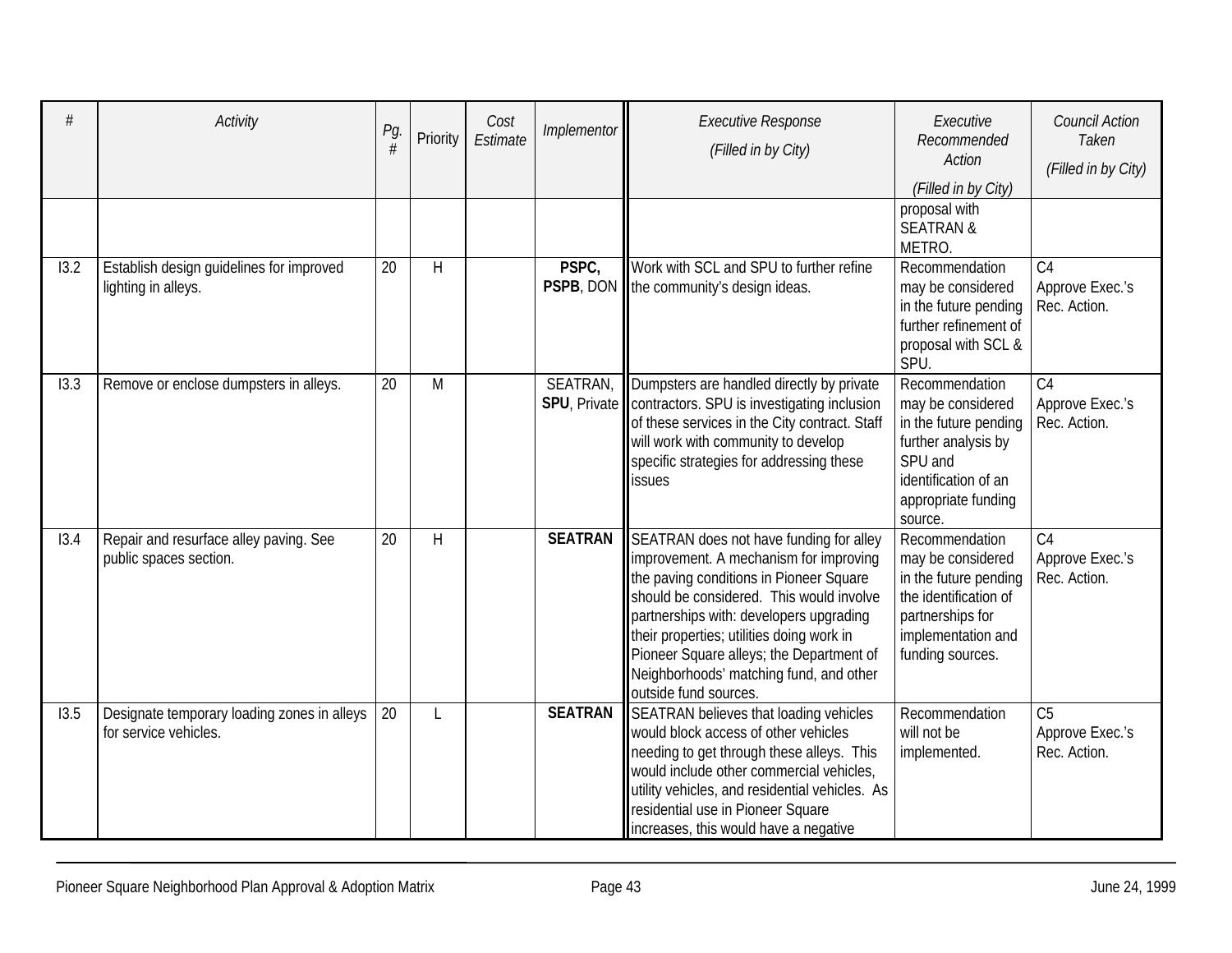|       | Activity                                                                                                                                                                                                                                                                                                                                                                                   | Pg.<br># | Priority | Cost<br>Estimate | Implementor                                                      | <b>Executive Response</b><br>(Filled in by City)                                                                                                                                          | Executive<br>Recommended<br><b>Action</b><br>(Filled in by City)                                                                                                              | <b>Council Action</b><br>Taken<br>(Filled in by City) |
|-------|--------------------------------------------------------------------------------------------------------------------------------------------------------------------------------------------------------------------------------------------------------------------------------------------------------------------------------------------------------------------------------------------|----------|----------|------------------|------------------------------------------------------------------|-------------------------------------------------------------------------------------------------------------------------------------------------------------------------------------------|-------------------------------------------------------------------------------------------------------------------------------------------------------------------------------|-------------------------------------------------------|
|       |                                                                                                                                                                                                                                                                                                                                                                                            |          |          |                  |                                                                  | impact on the access of local residents.                                                                                                                                                  |                                                                                                                                                                               |                                                       |
| 15.2  | Implement the proposed remote ferry<br>holding area south of King Street and west<br>of 1 <sup>st</sup> Ave to improve ferry traffic flow on<br>Alaskan Way. Ferry traffic shall arrive and<br>depart by Alaskan Way and Royal<br>Brougham. Traffic from the remote holding<br>pen shall arrive to the terminal by Alaskan<br>Way. The route shall not utilize lanes under<br>the viaduct. | 21       | M        |                  | SPO, WSF,<br>WSDOT,<br><b>DCLU</b>                               | This recommendation should be<br>considered as part of the ferry terminal<br>expansion work.                                                                                              | Recommendation<br>may be considered<br>in the future pending<br>completion of design<br>and planning for the<br>ferry terminal<br>expansion.                                  | C <sub>4</sub><br>Approve Exec.'s<br>Rec. Action.     |
| 18.2  | Support downtown wide parking regulations.<br>Pioneer Square must not be singled out with<br>neighborhood specific restrictions.                                                                                                                                                                                                                                                           | 21       | M        |                  | <b>SEATRAN</b><br><b>SPD</b>                                     | The community should work with<br>SEATRAN to further refine this<br>recommendation.                                                                                                       | Recommendation<br>will be considered in<br>the future pending<br>results of other<br>downtown planning<br>processes.                                                          | C <sub>4</sub><br>Approve Exec.'s<br>Rec. Action.     |
| 18.3  | Consider measures such as increased fines<br>to deter on-street parking violations and<br>increase turn over during peak demand<br>hours.                                                                                                                                                                                                                                                  | 21       | M        |                  | <b>SPD</b>                                                       | The community should work SPD to further<br>refine this recommendation. Further<br>analysis should be done on this<br>recommendation to assess potential<br>impacts.                      | Recommendation<br>will be considered in<br>the future pending<br>further work with<br>SPD. This<br>recommendation<br>may need to be<br>considered in a city-<br>wide context. | C <sub>4</sub><br>Approve Exec.'s<br>Rec. Action.     |
| 110.3 | Do not extend the free-ride zone. Instead,<br>provide free shuttles from Central Business<br>District or south parking lots to stadiums.                                                                                                                                                                                                                                                   | 22       | M        |                  | SPO,<br>Merged<br>Interest,<br>Mariners,<br>F&G,<br><b>METRO</b> | Further analysis should be done on this<br>recommendation to assess potential<br>impacts. This issue will be considered as<br>part of the planning for the Seattle Transit<br>Initiative. | Recommendation<br>will be considered in<br>the future as part of<br>the Seattle Transit<br>Initiative.                                                                        | C <sub>4</sub><br>Approve Exec.'s<br>Rec. Action.     |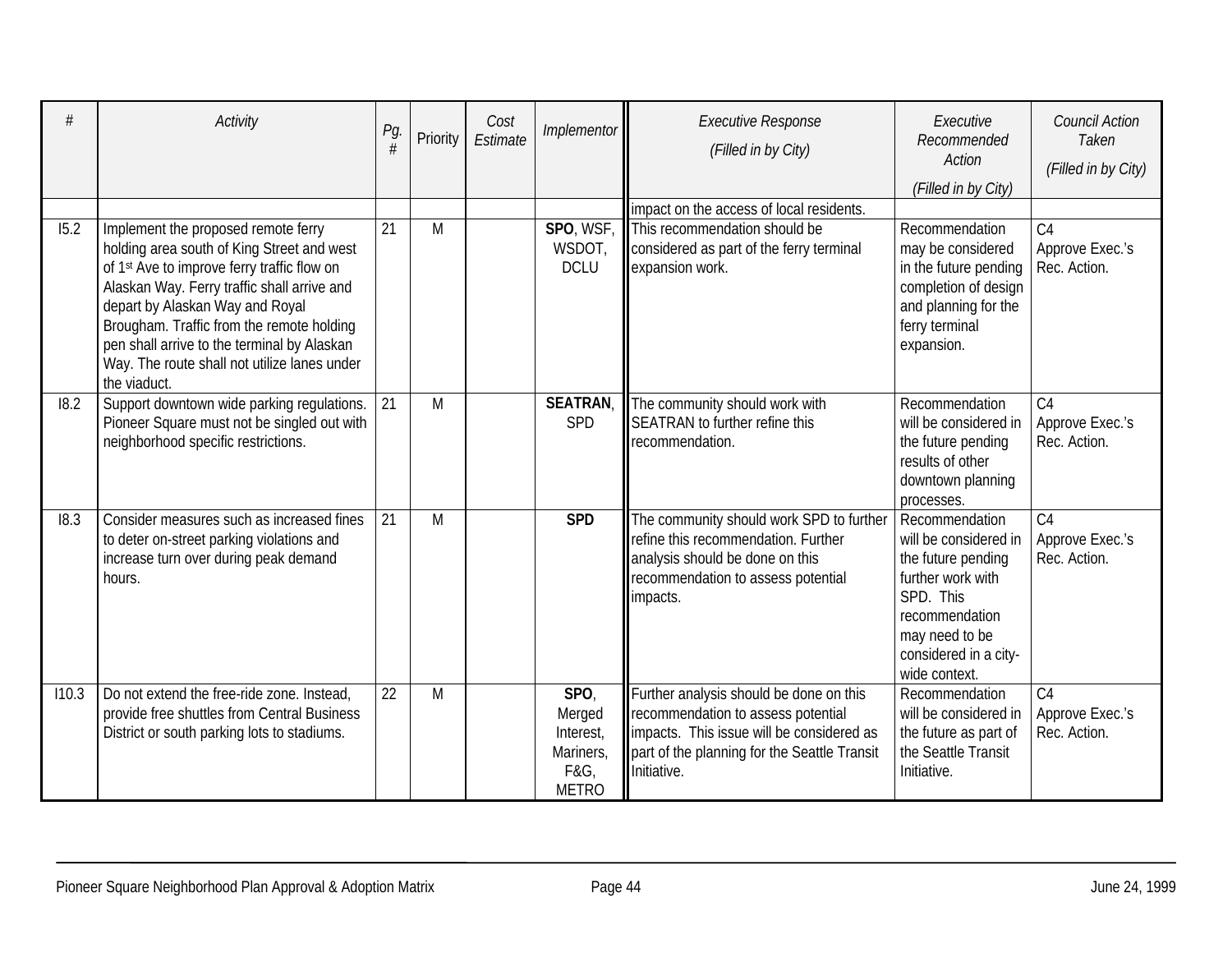# **III. Activities For Long-Term Consideration**

The activities in this section are not yet ready for a detailed City response, for a number of reasons: 1) because the neighborhood needs to develop the idea further; 2) the activities are of interest for the longer-term; and/or 3) the activities were proposed as a result of validation and the City did not have time to develop a detailed response. As a result, the City is not likely to work proactively to implement the activities in this section. Instead, the activities will be included in the City's database for monitoring neighborhood plan implementation. Should an opportunity arise to further develop the activity, the City will work with neighborhood representatives to consider the activities for implementation. Opportunities might include combining the activity with another City project, or finding a source of funding through a new or expanded federal or state grant program.

If the neighborhood or City staff further develop any of these activities to a level sufficient for a more detailed City response, they will be considered relative to the neighborhood's priorities for other activities being considered for implementation. For items requiring Council approval, an amendment to the City's approved work program for the neighborhood

#### **Council Action Taken:**

Approve Exec.'s Recommended Action with the following addition:

1. The Executive shall submit a proposal and recommendations for ongoing stewardship of all neighborhood plans and continuing planning efforts for neighborhoods by June 1999. The Executive shall work with each of the neighborhood planning groups on the proposal. (IS1-3)

|                | Activity                                                                                                                                                                                                                                                                                              | Pq | Priority | Cost Estimate | Implementor | <b>Executive Response</b><br>(Filled in by City)                                                                                                                                      |
|----------------|-------------------------------------------------------------------------------------------------------------------------------------------------------------------------------------------------------------------------------------------------------------------------------------------------------|----|----------|---------------|-------------|---------------------------------------------------------------------------------------------------------------------------------------------------------------------------------------|
|                | Principle & Policy Recommendations                                                                                                                                                                                                                                                                    |    |          |               |             |                                                                                                                                                                                       |
| P <sub>8</sub> | Develop consistent policy and funding strategy for<br>areaway restoration. Policy development needs to<br>involve City staff from multiple departments,<br>preservationists, urban designers, and private owners<br>to achieve consensus on a policy and funding strategy<br>that can be implemented. |    |          |               |             | An interdepartmental team headed by the Executive Services<br>Department--Budget Office and including representatives from<br>OED, SPO, SPU, DON and SEATRAN is reviewing this issue. |
| P <sub>9</sub> | Develop consistent policy and funding strategy for<br>alley restoration. Policy development needs to involve<br>City staff from multiple departments, preservationists,<br>urban designers, and private owners to achieve<br>consensus on a policy and funding strategy that can<br>be implemented.   |    |          |               |             | An interdepartmental team headed by the Executive Services<br>Department--Budget Office and including representatives from<br>OED, SPO, SPU, DON and SEATRAN is reviewing this issue. |
|                | <b>Improving Public Spaces</b>                                                                                                                                                                                                                                                                        |    |          |               |             |                                                                                                                                                                                       |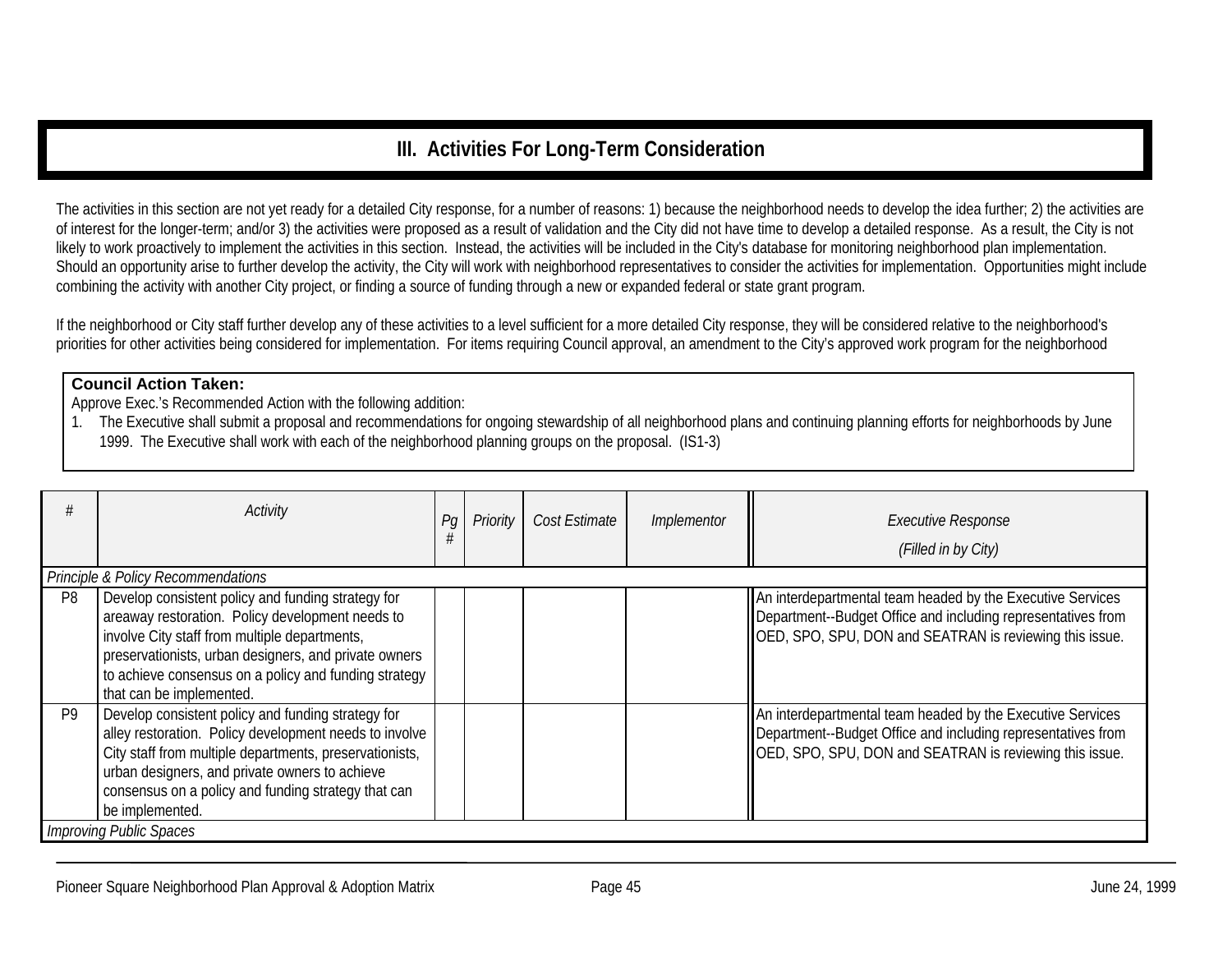|             | Activity                                                                                                                                                         | Pg | Priority | Cost Estimate | Implementor   | <b>Executive Response</b><br>(Filled in by City)                                                                                                                                                                                                                                                                                                                                                                                                                                             |
|-------------|------------------------------------------------------------------------------------------------------------------------------------------------------------------|----|----------|---------------|---------------|----------------------------------------------------------------------------------------------------------------------------------------------------------------------------------------------------------------------------------------------------------------------------------------------------------------------------------------------------------------------------------------------------------------------------------------------------------------------------------------------|
| <b>PS12</b> | Repave surface and repair drainage in alleys in<br>identified Priority 2 locations.                                                                              |    | M        |               | SPU, SEATRAN  | Refer to PS11                                                                                                                                                                                                                                                                                                                                                                                                                                                                                |
| <b>PS13</b> | Repave surface and repair drainage in alleys in<br>identified Priority 3 locations.                                                                              |    | L        |               | SPU, SEATRAN  | Refer to PS11                                                                                                                                                                                                                                                                                                                                                                                                                                                                                |
| <b>PS44</b> | Develop street level retail with housing above at the<br>end of Jackson St.                                                                                      | 11 | L        |               | CDO, SPO, OED | PSCDO is the lead agency for the implementation of community<br>redevelopment projects within Pioneer Square. OED will<br>continue to provide technical assistance.                                                                                                                                                                                                                                                                                                                          |
| <b>PS45</b> | Encourage housing or hotel development with street<br>level retail on Pier 46 property if it becomes available.                                                  | 11 | L        |               |               | CDO, SPO, PORT OED will evaluate the impact of such a proposal on the industrial<br>area and will work with the Port of Seattle if such a proposal<br>does surface.<br>This recommendation is inconsistent with current Shoreline<br>Code. Both the Code and Comprehensive Plan would need an<br>amendment. Amending the Shoreline Code is a long difficult<br>process and requires state approval.                                                                                          |
| <b>PS48</b> | Design and build a vibrant waterfront park somewhere<br>between Washington and King.                                                                             | 11 | M        |               | Parks         | PSPC, SPO, WSF, DPR would encourage the community to apply for a Matching<br>PORT, SEATRAN, Fund or other grant for design work. DPR would work with the<br>community on design. DPR does not have funding for<br>development of new parks. An external funding source would<br>need to be found to fund development.<br>SEATRAN is interested in participating in the review of these<br>improvement concepts and identifying departmental resources<br>that may assist with these efforts. |
| <b>PS50</b> | Create continuous waterfront path, linking paths in<br>Magnolia and Alki. Path in this area should be at least<br>15' wide and on the water side of Alaskan Way. | 11 | M        |               | Parks         | PSPC, SPO, WSF, SEATRAN has determined that proposed route would not be<br>PORT, SEATRAN, affordable or workable from a traffic operations perspective. A<br>more efficient design would create a path/link by connecting<br>Myrtle Edwards Park and the uplands side of Alaska Way<br>through the Port/Industrial area.<br>Trail locations may have impacts on freight mobility in the South<br>Downtown area and would be evaluated by OED prior to<br>funding.                            |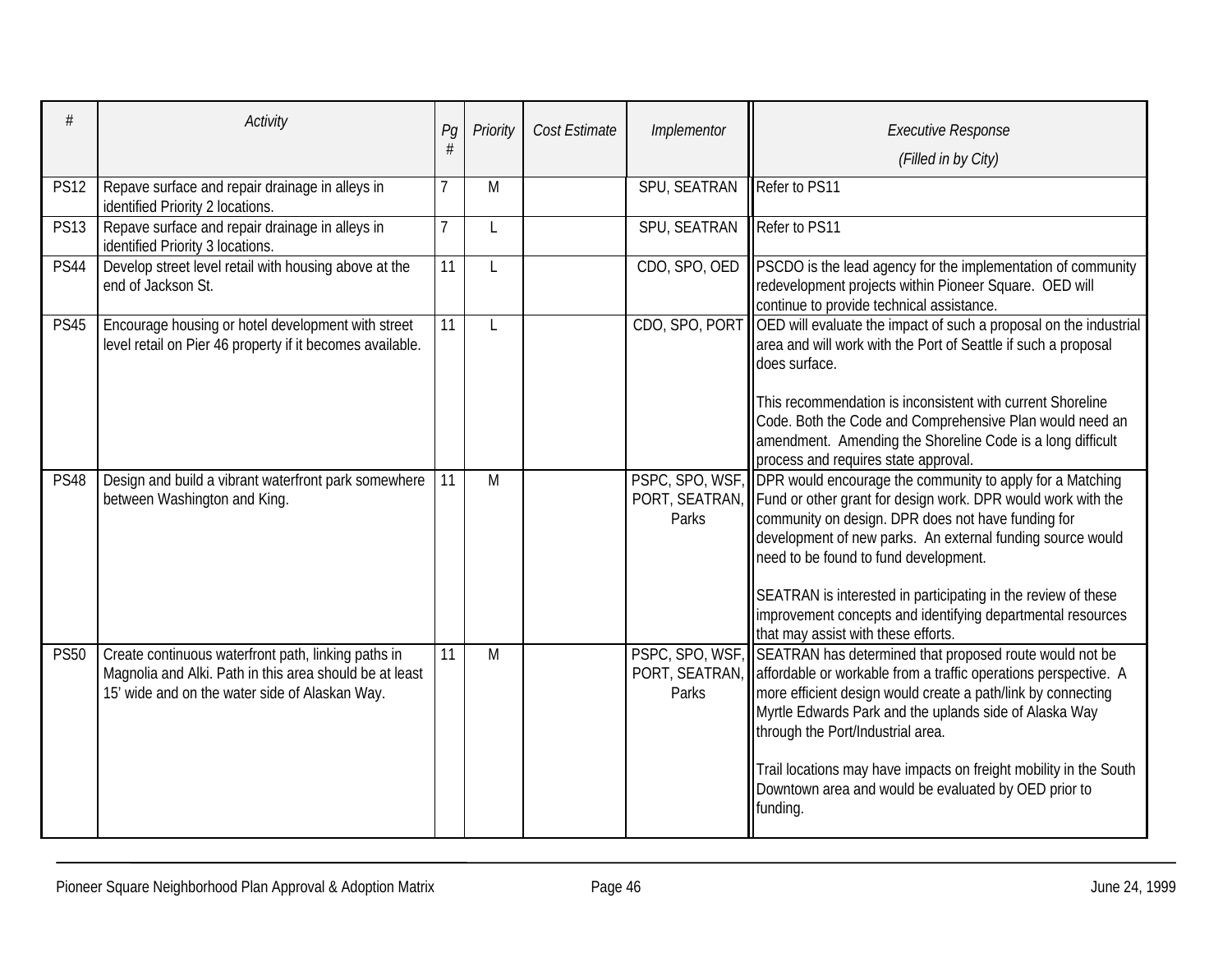|             | Activity                                                                                                                                                                                                                                                                                                                                                                                                | Pg | Priority     | Cost Estimate | Implementor                                     | <b>Executive Response</b><br>(Filled in by City)                                                                                                                                                                                                                                                                                                                                                                                                                                                                                                                                                                                                                               |
|-------------|---------------------------------------------------------------------------------------------------------------------------------------------------------------------------------------------------------------------------------------------------------------------------------------------------------------------------------------------------------------------------------------------------------|----|--------------|---------------|-------------------------------------------------|--------------------------------------------------------------------------------------------------------------------------------------------------------------------------------------------------------------------------------------------------------------------------------------------------------------------------------------------------------------------------------------------------------------------------------------------------------------------------------------------------------------------------------------------------------------------------------------------------------------------------------------------------------------------------------|
|             |                                                                                                                                                                                                                                                                                                                                                                                                         |    |              |               |                                                 | DPR would be involved in this work as it related to park owned<br>property.                                                                                                                                                                                                                                                                                                                                                                                                                                                                                                                                                                                                    |
| <b>PS51</b> | Redesign space under viaduct:<br>clean viaduct structure<br>$\bullet$<br>plant more ivy<br>$\bullet$<br>regrade and repave ground surface<br>$\bullet$<br>improve parking organization, mark spaces<br>$\bullet$<br>mark pedestrian crossings better<br>$\bullet$<br>study noise reduction: insulating under upper<br>deck to reduce reflection, smooth over expansion<br>joints.                       | 11 |              |               | PSPC, SPO,<br><b>SEATRAN, WSF</b>               | The street underneath the viaduct is nonarterial. There is very<br>little City funding for nonarterial improvements.<br>SEATRAN will work with the community in an effort to redesign<br>the parking underneath the viaduct, particularly in areas that<br>have curbs and meters. SEATRAN will also respond to<br>community members informing the department of specific street<br>crossing locations that need to be improved.                                                                                                                                                                                                                                                |
| <b>PS52</b> | Consider changing land use code to allow combining<br>public access to the waterfront across property<br>boundaries in exchange for community involvement in<br>design.                                                                                                                                                                                                                                 | 11 | $\mathbf{I}$ |               | PSPC, SPO,<br><b>SEATRAN, WSF</b>               | The community should work with DCLU to further refine this<br>recommendation.                                                                                                                                                                                                                                                                                                                                                                                                                                                                                                                                                                                                  |
| <b>PS55</b> | Improve Pioneer Place Park functionality and<br>pedestrian flow:<br>Re-site telephone booths current in the sidewalk<br>against the building<br>Repair paving along eastern border<br>$\bullet$<br>Move benches out onto cobblestones<br>$\bullet$<br>Regrade ground for better drainage, and replace<br>$\bullet$<br>cobblestones<br>Define a space for bus riders with suitable historic<br>elements. | 12 | $\mathbf{I}$ |               | Metro, Private                                  | PSPC, SPO, SAC, DPR has several items including drainage improvements,<br>SEATRAN, Parks,   fountain renovation, and ADA upgrades in the 6-Year Capital<br>Improvement Program for Pioneer Place Park. However, these<br>projects have not been funded for 1999-2000.<br>Designing a space for bus riders would qualify as a community<br>based project and funding could be pursued from grant sources,<br>including the Neighborhood Matching Fund. Upon funding, DPR<br>will work with the community on designing a space for bus<br>riders.<br>SAC will continue working with the community and other city<br>agencies to improve the park's appearance and functionality. |
| <b>PS56</b> | Set up a visitors information booth in Pioneer Place<br>Park and staff it with Tourist and Visitor Board staff.                                                                                                                                                                                                                                                                                         | 12 |              |               | Merged Interest,<br>Visitors bureau,<br>Private | DPR and the Pioneer Square Preservation Board would need to<br>review and approve any proposals.                                                                                                                                                                                                                                                                                                                                                                                                                                                                                                                                                                               |
| <b>PS59</b> | Develop standardized light pole banner design criteria<br>for Pioneer Square historic district. Insure that banner<br>design and information are consistent with district-wide                                                                                                                                                                                                                          |    |              |               |                                                 | The Pioneer Square Planning Committee and Preservation<br>Board should work with DCLU and SCL to further refine this<br>recommendation and develop and implement the desired                                                                                                                                                                                                                                                                                                                                                                                                                                                                                                   |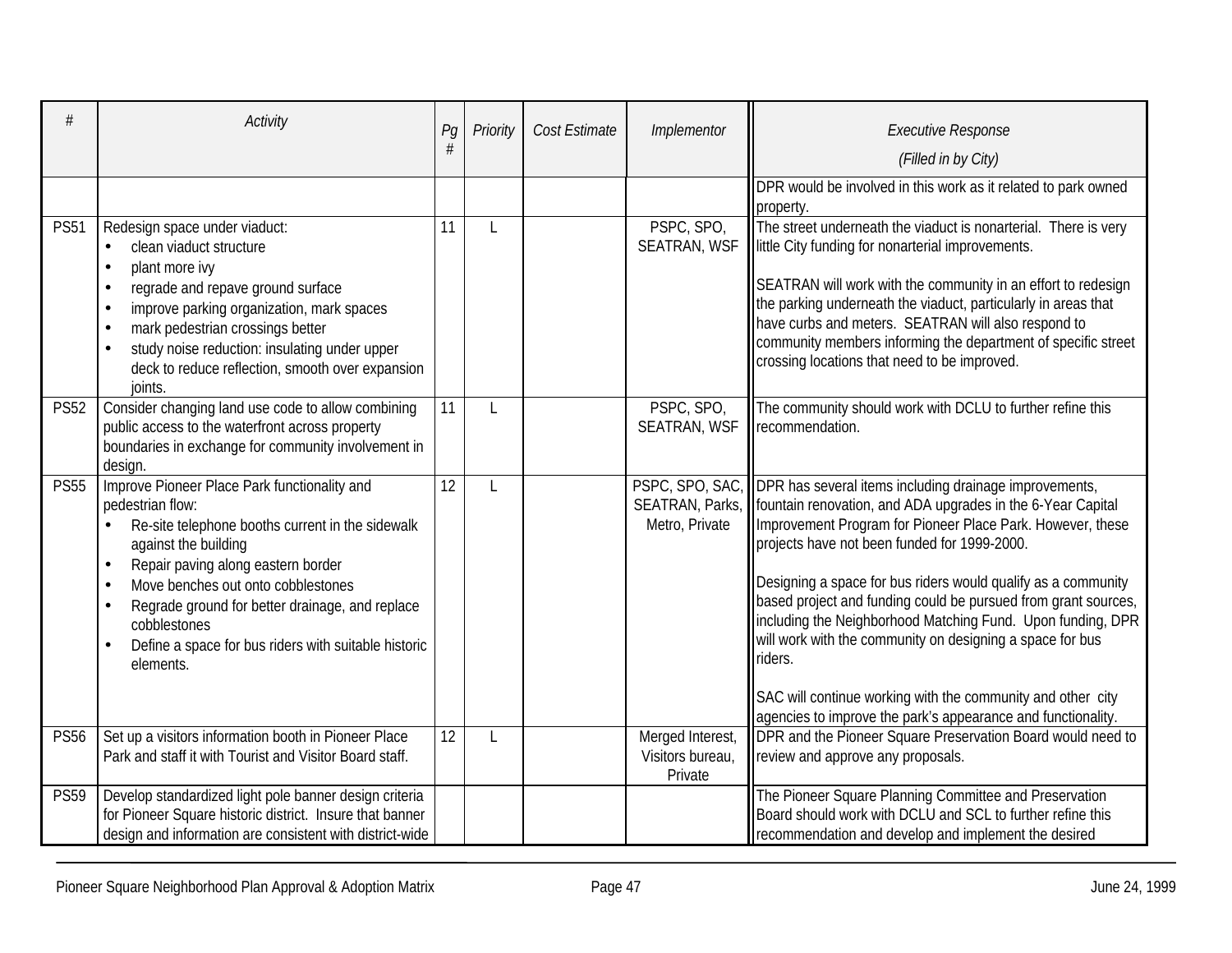|                 | Activity                                                                                                                                                           | Pg | Priority     | Cost Estimate | Implementor                                     | <b>Executive Response</b><br>(Filled in by City)                                                                                                                                                                                                                                                                                                                                                                                                                                                           |
|-----------------|--------------------------------------------------------------------------------------------------------------------------------------------------------------------|----|--------------|---------------|-------------------------------------------------|------------------------------------------------------------------------------------------------------------------------------------------------------------------------------------------------------------------------------------------------------------------------------------------------------------------------------------------------------------------------------------------------------------------------------------------------------------------------------------------------------------|
|                 | navigation system. Explore ways to use banner<br>revenue through Community Council for clean and<br>safe initiatives in public spaces.                             |    |              |               |                                                 | criteria.                                                                                                                                                                                                                                                                                                                                                                                                                                                                                                  |
| <b>PS60</b>     | Add street trees and district lighting on Western<br>Avenue from Yesler north to District edge at Columbia,<br>enhancing this pedestrian connection to the Market. |    |              |               |                                                 | The community should work with SCL and SEATRAN to further<br>refine this recommendation and determine proper siting for trees<br>and lighting.                                                                                                                                                                                                                                                                                                                                                             |
|                 | <b>Broadening Residential Availability</b>                                                                                                                         |    |              |               |                                                 |                                                                                                                                                                                                                                                                                                                                                                                                                                                                                                            |
| H7              | Support efforts to improve Pioneer Square's image as<br>described in the Public Spaces section of the Plan.                                                        | 15 | $\mathsf{H}$ |               | Merged Interest,<br>SPO, SAC,<br><b>SEATRAN</b> | SEATRAN support the efforts of Pioneer Square to improve its<br>image.<br>SAC can act as an advocate to improve Pioneer Square's image                                                                                                                                                                                                                                                                                                                                                                     |
|                 |                                                                                                                                                                    |    |              |               |                                                 | as an art-centered community.                                                                                                                                                                                                                                                                                                                                                                                                                                                                              |
| H <sub>12</sub> | Designate and design a place for dogs. An increase in<br>residents will bring more dogs. This would serve as<br>an additional amenity for housing.                 |    |              |               |                                                 | This recommendations was added post validation. The<br>community should work with DPR to further refine this<br>recommendation and determine a proper site for such an<br>amenity.                                                                                                                                                                                                                                                                                                                         |
|                 | Strengthening Our Economic Base                                                                                                                                    |    |              |               |                                                 |                                                                                                                                                                                                                                                                                                                                                                                                                                                                                                            |
| E3.5            | Enforce the Minimum Maintenance Ordinance for<br>properties.                                                                                                       | 18 | M            |               | Merged Interest,<br>PSPB, DON,<br><b>DCLU</b>   | The community should work with DCLU to further refine this<br>proposal.                                                                                                                                                                                                                                                                                                                                                                                                                                    |
| E3.7            | Create a low interest loan program to assist with<br>façade improvements.                                                                                          | 18 |              |               | Merged Interest,<br><b>OED</b>                  | Community Development Block Grant (CDBG) funds are<br>currently used to fund materials for facade improvement<br>programs in Central and Southeast Seattle. Labor and<br>permitting costs must be provided by the business. In order for<br>such a program to work in Pioneer Square, the community must<br>be certain that businesses and property owners would be<br>committed to the program's success. The program would have<br>to be coordinated with the Pioneer Square Special Review<br>District. |
| E6.1            | Create and fund a position for business advocacy to<br>network outside to recruit and locate appropriate new<br>businesses in Pioneer Square.                      | 19 |              | \$60,000      | BIA-EDC-L, OED                                  | OED is supportive of this endeavor. See OED response to E1.1                                                                                                                                                                                                                                                                                                                                                                                                                                               |
| E6.2            | Conduct a regulatory and permit review of design<br>quidelines and development codes to remove                                                                     | 19 | M            |               | Merged Interest,<br>PSPB, DON,                  | The community should work with DCLU to further refine this<br>recommendation.                                                                                                                                                                                                                                                                                                                                                                                                                              |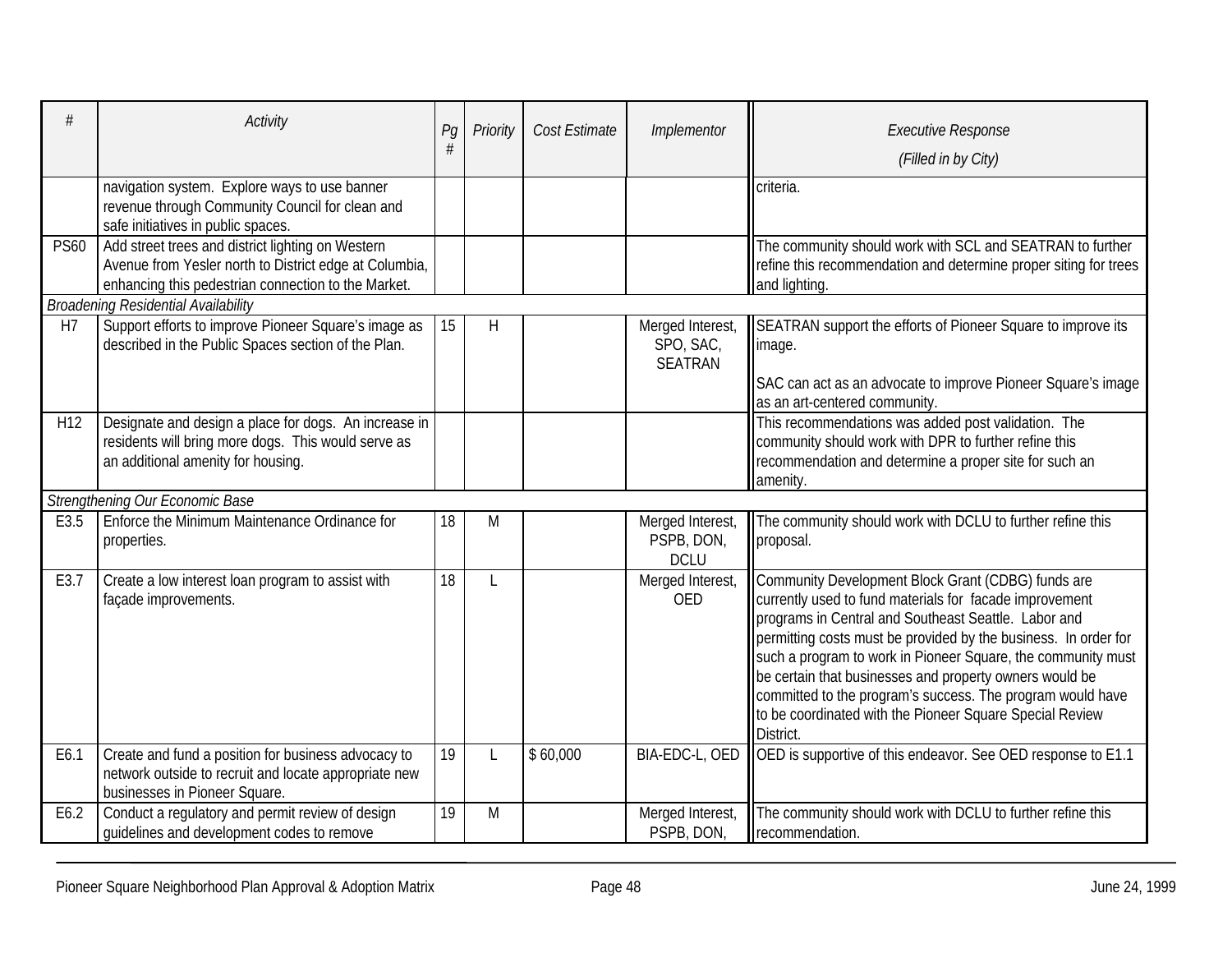| $\#$  | Activity                                                                                                                                                              | Pg | Priority | Cost Estimate | Implementor                             | <b>Executive Response</b><br>(Filled in by City)                                                                                                                                                                                                                                                                                                                                                                                                                                                                  |
|-------|-----------------------------------------------------------------------------------------------------------------------------------------------------------------------|----|----------|---------------|-----------------------------------------|-------------------------------------------------------------------------------------------------------------------------------------------------------------------------------------------------------------------------------------------------------------------------------------------------------------------------------------------------------------------------------------------------------------------------------------------------------------------------------------------------------------------|
|       | unnecessary barriers.                                                                                                                                                 |    |          |               | <b>DCLU</b>                             |                                                                                                                                                                                                                                                                                                                                                                                                                                                                                                                   |
| E6.3  | Create business incubators where small firms share                                                                                                                    | 19 |          | Phase I       | BIA/EDC-L, CDO,                         | See OED response to E1.1                                                                                                                                                                                                                                                                                                                                                                                                                                                                                          |
|       | reception area, conference area, and services.                                                                                                                        |    |          | \$25,000      | Private                                 |                                                                                                                                                                                                                                                                                                                                                                                                                                                                                                                   |
|       | Improving Infrastructure: Parking, Transportation, Utilities                                                                                                          |    |          |               |                                         |                                                                                                                                                                                                                                                                                                                                                                                                                                                                                                                   |
| 11.5  | Extend parking meter hours throughout entire Metro<br>Ride-Free area.                                                                                                 | 20 |          |               | SPD SEATRAN,<br>Metro, Mariners,<br>F&G | SEATRAN believes that this kind of change would need to be<br>done involving a larger area than just Pioneer Square. A<br>change this extensive would require fairly strong support of the<br>other affected business and residential communities.                                                                                                                                                                                                                                                                |
| 13.1  | Improve the pedestrian experience in alleys and<br>access to back entrances of buildings.                                                                             | 20 | M        |               | SEATRAN, SPU,<br>Private                | SEATRAN does not have funding for alley improvement. A<br>mechanism for improving the paving conditions in Pioneer<br>Square should be considered. This would involve partnerships<br>with: developers upgrading their properties; utilities doing work<br>in Pioneer Square alleys; the Department of Neighborhoods'<br>matching fund, and other outside fund sources.                                                                                                                                           |
| 16.1  | Develop/expand a continuous bike trail from Magnolia<br>through the waterfront, Harbor Island to West Seattle.<br>(See Public Spaces section, Waterfront Connection.) | 21 | L        |               |                                         | OED will want to evaluate any proposals for impacts on freight<br>mobility in the South Downtown area.<br>SEATRAN has determined that using the water side of Alaskan<br>Way for a path would be not be a feasible project from a traffic<br>operations perspective. A better route would be a path<br>connecting between Myrtle Edwards Park and the uplands side<br>Alaskan Way in the downtown and in the Port/Industrial area.<br>DPR would be involved in this work as it related to park owned<br>property. |
| 16.2  | Connect from this waterfront path east to the<br>Mountains to Sound Path along Main Street. This area<br>of the path should remain urban in character.                | 21 | L        |               |                                         | This recommendation should be refined further with input from<br>DPR.                                                                                                                                                                                                                                                                                                                                                                                                                                             |
| 113.1 | Refer to the 1984 Seattle Engineering Department<br>Areaway Rehabilitation Program for a description of<br>needed areaway improvements.                               | 22 | M        |               |                                         | There is presently no City fund source for this work. However,<br>an interdepartmental team headed by the Executive Services<br>Department--Budget Office and including representatives from<br>OED, SPO, SPU, DON and SEATRAN is reviewing this issue.                                                                                                                                                                                                                                                           |
| 113.2 | Develop funding partnerships for areaways between<br>the City of Seattle and involved property owners.                                                                | 22 | M        |               | SPO, Private                            | There is presently no City fund source for this work. However,<br>an interdepartmental team headed by the Executive Services                                                                                                                                                                                                                                                                                                                                                                                      |